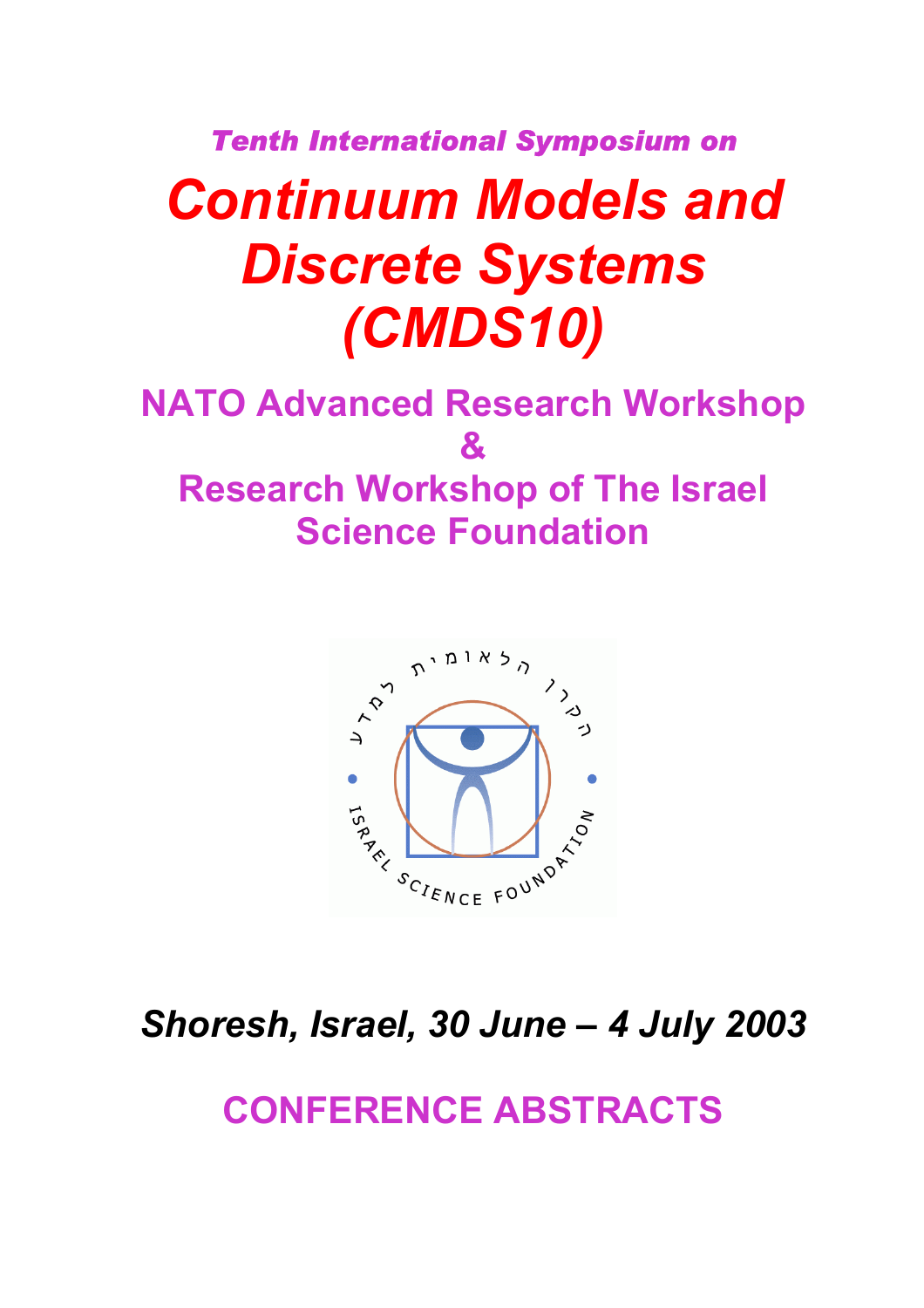### What controls the rheology of granular materials?

#### **Einat Aharonov**

**Weizmann Inst of Science,Rehovot 76100, Israel tel-8-934-4228; fax-8-934-4124; email: einata@wicc.weizmann.ac.il** 

I present results from two-dimensional discrete granular dynamics computer simulations investigating the behavior of grain aggregates under different packing densities and boundary conditions. Simulations show a transition between two modes of deformation: solid-like and fluid-like deformations. This "rigidity transition", which is also confirmed experimentally, has several characteristics of a second-order phase transition. The "phaseboundary" acts as an attractive state for granular systems, where grain aggregates naturally evolve to a state that fluctuates between solid and fluid-like behaviors. A naturally occurring critical state may partially explain the apparent difficulty in formulating a coherent theory for these systems. Analysis of inter-granular contact statistics shows that there exists a large heterogeneity in the forces transmitted at grain contacts, and the distribution of forces on contacts is bi-modal: Contacts that carry large forces ("stresschains") are oriented mostly in the maximum compressive direction. Contacts that carry small forces are oriented mostly perpendicular to the stress chains, and play a role in supporting them. Interestingly enough, the weak-force network controls the strength and rheology of the whole aggregate. The structural stability of this weak network is responsible for large-scale instabilities such as stick-slip, and rheological transitions such as the rigidity transition explained above.

## Analysis of Stochastically Heterogeneous Microbeams by a Functional Perturbation Method

### **Eli Altus**

**Faculty of Mechanical Engineering, Technion, Israel Institute of Technology, Haifa 32000, Israel Tel: 972-4-8293157; Fax: 972-4-8295711; Email: altus@tx.technion.ac.il** 

Mechanical behavior of heterogeneous beams are important when the beam size is small enough such that morphology is no longer a negligible factor in calculating the macro elastic response (deflections, reaction forces), strength, buckling loads etc. This is the case in MEMS and NEMS technologies, for example when polycrystal structures of micro and nano size are built. In these cases, the use of an equivalent homogeneous structure with the classical effective material properties (RVE) may not be sufficient.

A Functional Perturbation Method (FPM), which has been developed recently to tackle such problems, is described first. The main feature of the method is obtained by treating the global parameters of the structure as functionals of morphological. Then, functional series expansion of the governing equations yields a sequence of ordered equations, which are solved sequentially. For beam problems, the method is basically analytical, and does not suffer from numerical limitations as the Stochastic Finite Element Method (SFEM).

Then, FPM solutions of three types of problems regarding stochastically heterogeneous, linear elastic microbeams will be brielfly described: a.) Statistical average and variance of reaction forces and displacements, for which a mechano-statistical reciprocal relation is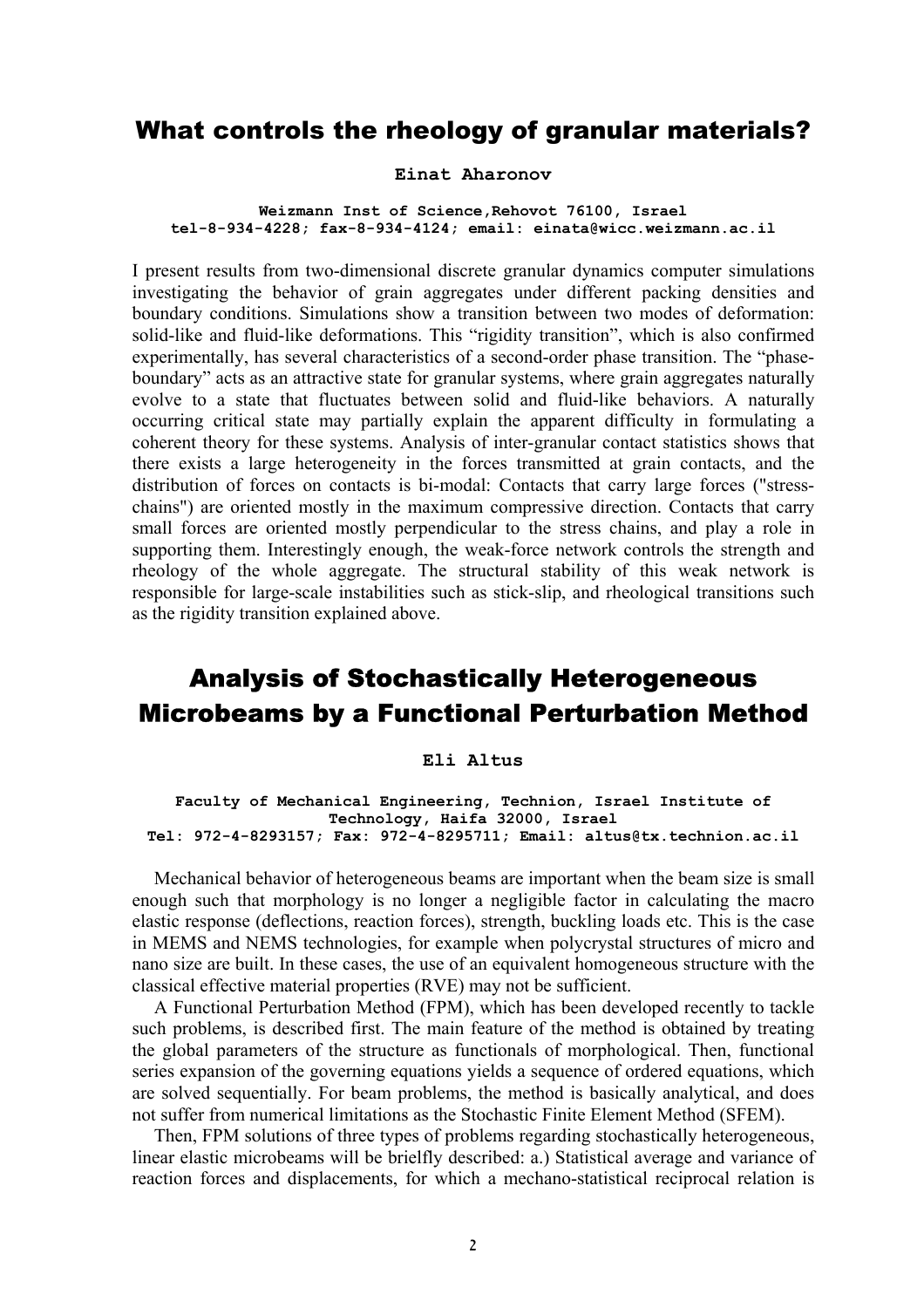found, b.) Strength reliability, based on the weakest link appproach, where both elastic and strength propreties are random and c.) Buckling loads, including comparison with previously calculated SFEM and Monte Carlo results.

The relation between various morphological properties (grain size, shape, moduli correlations etc) on the overall response will be emphasized. Although Bernoulli assumptions are used throughout, it will be shown that the FPM can be applied to higher order beam models.

## Power-law coarsening of dislocation froth patterns in two dimensions

#### **Nathan Argaman**

**Physics Dept., NRCN, P.O. Box 9001, Be'er Sheva 84190, ISRAEL phone: +972 8 656 7358; fax: +972 8 656 7878 email: Nathan Argaman <argamann@bgumail.bgu.ac.il>** 

One of the simplest dislocation models displaying conspicuous pattern formation consists of edge dislocations moving in two dimensions, with glide and climb velocity components (i.e. motion parallel to and perpendicular to the Burgers vector characterizing each dislocation) in linear proportion to the corresponding force components exerted by the dislocations' mutual interaction. This system displays "dislocation cells" (regions almost devoid of dislocations), separated by "dislocation walls" (linear systems of mostly parallel dislocations). When an initially random collection of dislocations belonging to three slip systems (sixfold symmetry) is followed in simulations of this model, the dislocations gradually "anneal out" of the system, and the dislocation cells are observed to coarsen and grow, with their size evolution consistent with a one--third power-law of the elapsed time. This behavior may be contrasted with other models of point-like objects with long-range forces and dissipative dynamics, including systems driven by gravitational or electric fields. An attempt at describing the system at the level of (continuous) dislocation walls, instead of discrete dislocations, will be discussed.

## Modeling infiltration during soil seal formation: Effects of seal non-uniformity in depth and soil heterogeneity in space

**S. Assouline<sup>1</sup> and Y. Mualem<sup>2</sup>**

**1. The Department of Environmental Physics; Institute of Soil, Water and Environmental Sciences; Volcani Center; ARO; Bet Dagan 50250; Israel** 

> **Tel: 972-3-9683432; Fax: 972-3-9604017 email: ASSOULINE Shmuel <vwshmuel@agri.gov.il>**

**2. The Seagram Center for Soil and Water Sciences; The Faculty of Agriculture; The Hebrew University of Jerusalem; 76100 Rehovot; Israel**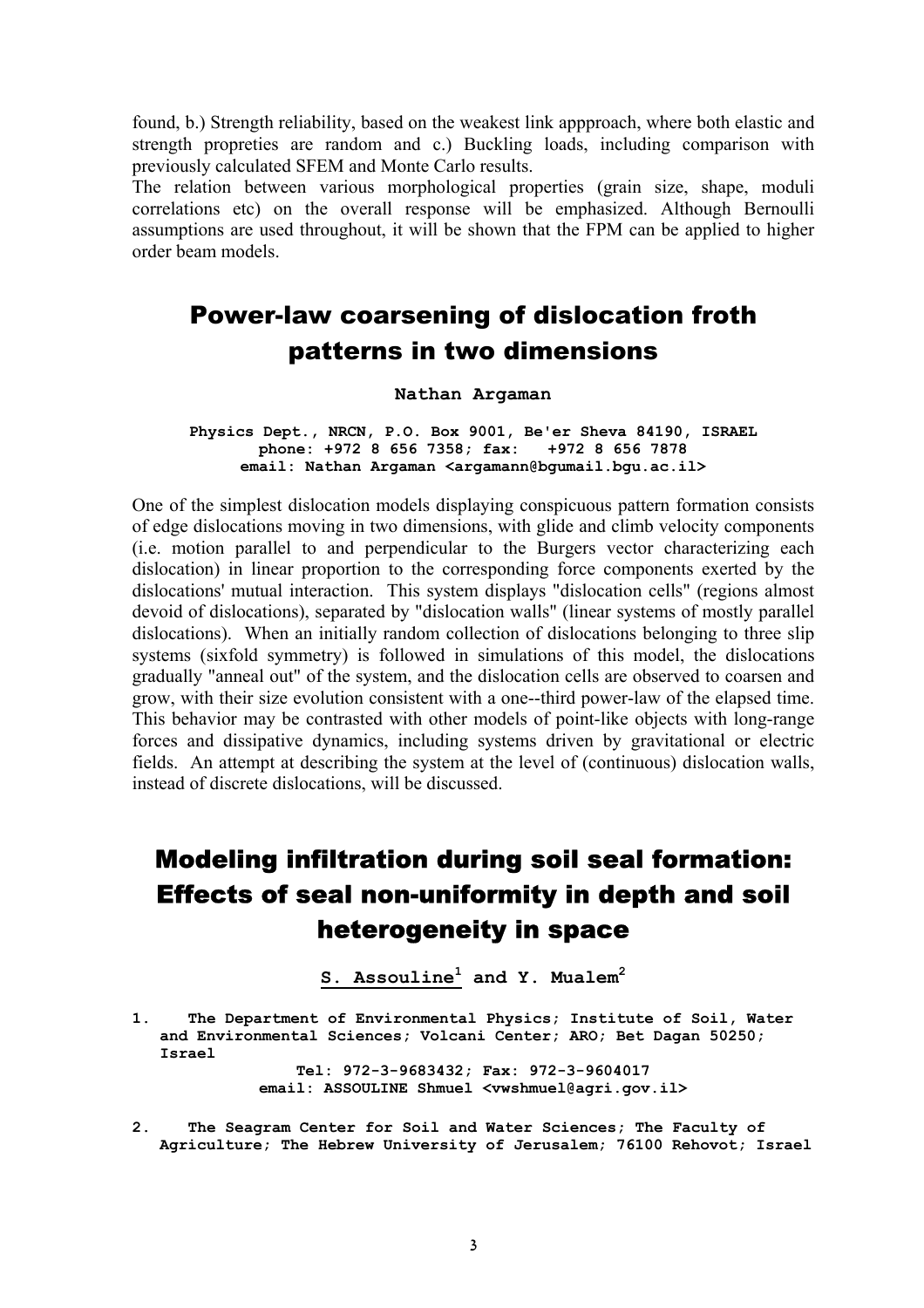The impact of raindrops on the soil surface disturbs the soil upper layer and causes changes in its properties. The result is the sealing of the soil to water infiltration. A dynamic model is developed, that describes soil sealing in terms of the increase of the soil bulk density, being maximal at the soil surface and decreasing exponentially with depth. The formulation of the relationships between the soil bulk density and its hydraulic parameters allows the determination of the hydraulic functions at every point within the disturbed layer and at every moment during seal formation. It is, thus, possible to solve the flow equations not only for the undisturbed soil but also within the seal domain. Once calibrated, the predictive ability of the dynamic model was found to be rather good on basis of verification with extensive experimental results. Therefore, it can be used now to evaluate the effects of various variables affecting flow processes, like soil and rainfall properties, initial conditions, or chemical conditions of the soil-water system, on infiltration and runoff generation.

The dynamic model is used to compare the effects of accounting for the nonuniformity with depth of the seal layer and the areal heterogeneity of the soil hydraulic properties under soil surface sealing conditions on infiltration are studied. The depth dependent properties of the non-uniform seal are expressed in terms of the exponential model of Mualem and Assouline (1989). The dynamics of seal formation are modeled according to Assouline and Mualem (1997). The soil areal heterogeneity is represented by a lognormal distribution of the saturated hydraulic conductivity of the initially undisturbed soil and by related distributions of the other soil parameters.

Accounting for seal non-uniformity has only a minor effect on the infiltration curve during the first rainfall on an undisturbed soil profile, when the seal layer is formed. However, it has a significant effect regarding the dynamic changes of the water content in the soil surface, and consequently, within the seal layer. During subsequent rainfalls on a sealed soil profile, when the seal layer is completely developed, the effect on the infiltration curve is much more significant. Representing the seal as a non-uniform layer decreases the ponding time and the infiltration rates at the early stage of the process. The amplitude of these effects is increased when the rainfall rate is higher and the seal layer is thicker.

Accounting for areal soil heterogeneity reduces the ponding time and the rate of infiltration decrease, while it increases the steady infiltration rate after a long exposure to rainfall. When soil surface sealing is considered, the ponding time is only slightly affected but significantly more runoff is produced. However, the effects of soil variability on the infiltration curve are reduced, compared to the unsealed field. The approximation that the infiltration curve is a unique function of cumulative rainfall independent of rainfall intensity is not valid in a sealing heterogeneous field case. On the other hand, one may disregard the variability of all soil parameters, except the hydraulic conductivity, when calculating infiltration.

### THE SPECIAL ELECTRICAL PROPERTIES AND THE CORRESPONDING APPLICATIONS OF CARBON BLACK-POLYMER COMPOSITES

### **I. BALBERG**

**The Racah Institute of Physics, The Hebrew University, Jerusalem, 91904 Israel Tel: 972-2-6585680; Fax: 972-2-6584437 http://cond-mat.phys.huji.ac.il/balberg/ email: Isaac Balberg <balberg@vms.huji.ac.il>** 

 The electrical properties of carbon black-polymer composites are of great interest from both, the basic physics and the commercial-applications points of view. Correspondingly, these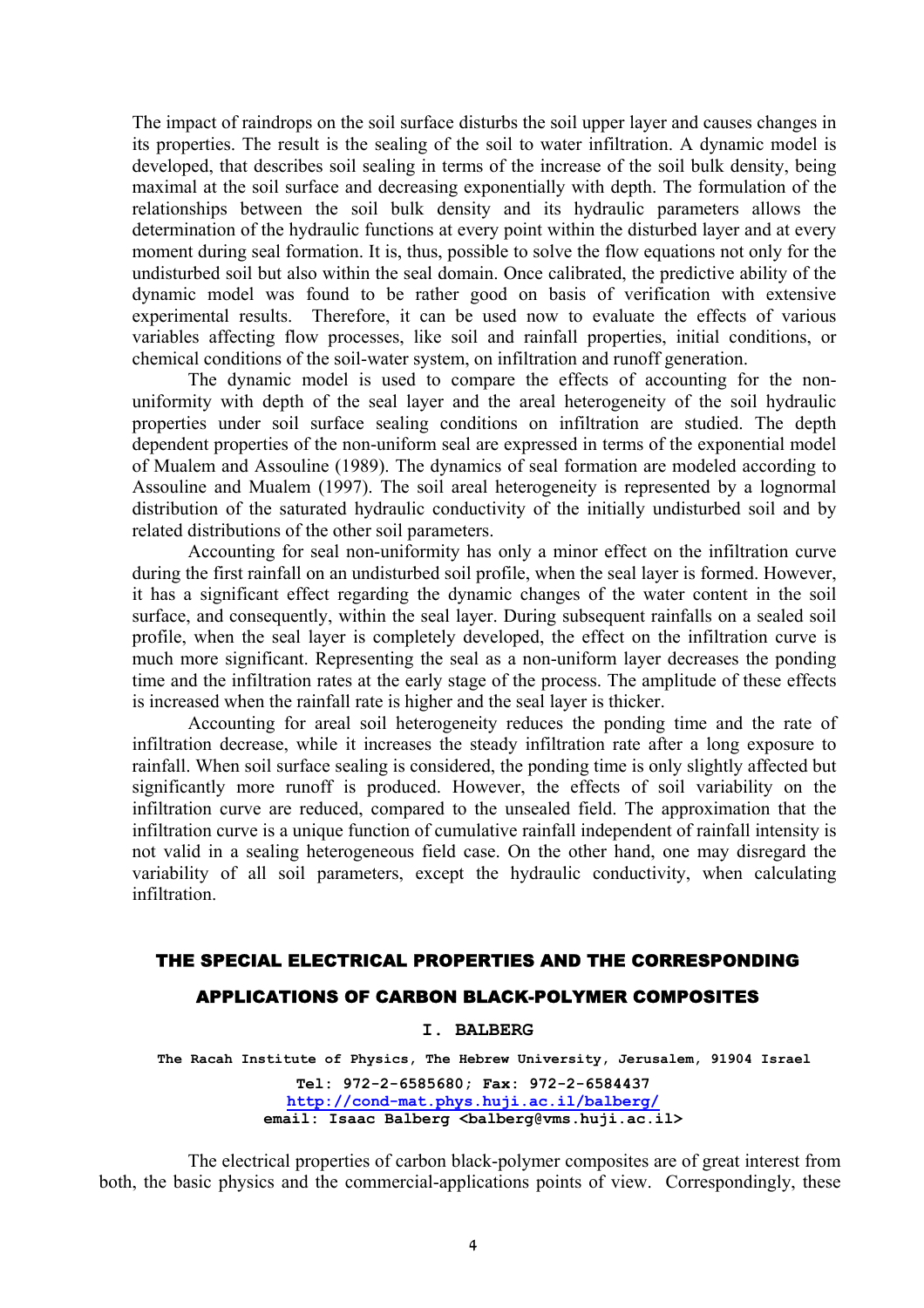properties have been studied intensively in the last thirty years (1). Starting from the physical understanding, one notes that as a binary system composed of a conducive phase, made of carbonblack (CB) particles, and an insulating phase, made of a polymer, the system is widely considered as a prototype of a "metal-insulator" composite. The electronic properties of the CB-polymer composites were explained then for many years within the framework of inter-particle tunneling conduction (2) on the one hand, and as a percolation network of the corresponding conductances (3) on the other hand. However, these two basic pictures for the understanding of the system are not conceptually compatible with each other, and their combination does not provide an explanation for the many contradicting experimental data. The incompatibility follows the facts that, in contrast with the conventional percolation model, in this system, no two particles are connected geometrically (as, say, in granular metals above the percolation threshold), but any two conducting particles are connected electrically by tunneling conduction (4). A conspicuous example of the contradictions in the experimental results is the verity of results obtained when a percolation approach is applied for the analysis of the data. The analysis reveals strong dependencies of both; the (apparent) percolation threshold,  $x_c$  (where x is the volume % of the CB in the composite and  $x_c$  is its critical value) and the (apparent, see below) percolation critical exponent t, on the particular type of the CB used in the composite (5). The explanation of these results with a "unified model" constitutes then an exciting challenge.

From the industrial-technical point of view we note that the present system has been proven to yield many mechanical and electrical applications (6), notably, the billion-dollar market of overcurrent protection and current self-regulating devices (7). While the original reason that yields this property (i.e. the Positive Thermal-expansion Coefficient-PTC of the polymer) is well known, there is still a wide and intensive debate as to the manifestation of this effect in the observed behavior (8).

Following the above considerations we have carried out an extensive experimental and theoretical study in order to obtain a comprehensive understanding of the electrical transport in the CB-polymer composites (9). Very recently we have extended our study to include the local aspects of the electrical properties of the system by applying the Contact resistance Atomic Force Microscopy (C-AFM) technique (10). As will be discussed at the workshop, we have been able to determine the reason for the global percolation-like properties of the system and to find the details of the electrically induced switching effect. In particular we found that the global phenomenon is due to many independent switching and reconnection events.

Acknowledgement: This work was supported by the Israel Science Foundation.

### **References**

- 1) For a general review on carbon black-polymer composites, see *Carbon Black* edited by J.B. Donnet, R.L. Bansal and M.-J. Wang (Dekker, New York, 1993).
- 2) E.K. Sichel, J.I. Gittelman and P. Sheng, Phys. Rev. B **18**, 5712 (1978).
- 3) W.F. Verhelst, K.G. Wolthuis, A. Voet, P. Ehrburger and J.B. Donnet, Rubber Chem. Tech. **50**, 735 (1974).
- 4) I. Balberg, N.Wagner, Y. Goldstein and S.Z. Weisz, Mat. Res. Soc. Symp. Proc. **195**, 233 (1990) and, I. Balberg, Proc. of the  $6<sup>th</sup>$  Intl. SAMPE Electronics Conference (SAMPE, Covina, 1992), p. 748.
- 5) M.B. Heaney, Phys. Rev. B **52**, 12477 (1995).
- 6) See for a collection of recent review articles, Carbon, **40** (2002).
- 7) See for example, F. A. Doljack, IEEE Trans. Components, Hybrids and Manufacturing Technology, **CHMT-4**, No. 4, 372 (1981), and R.D. Sherman, L.M. Middleman and S.M. Jacobs, Polymer Eng. & Sci. **23**, 36 (1983).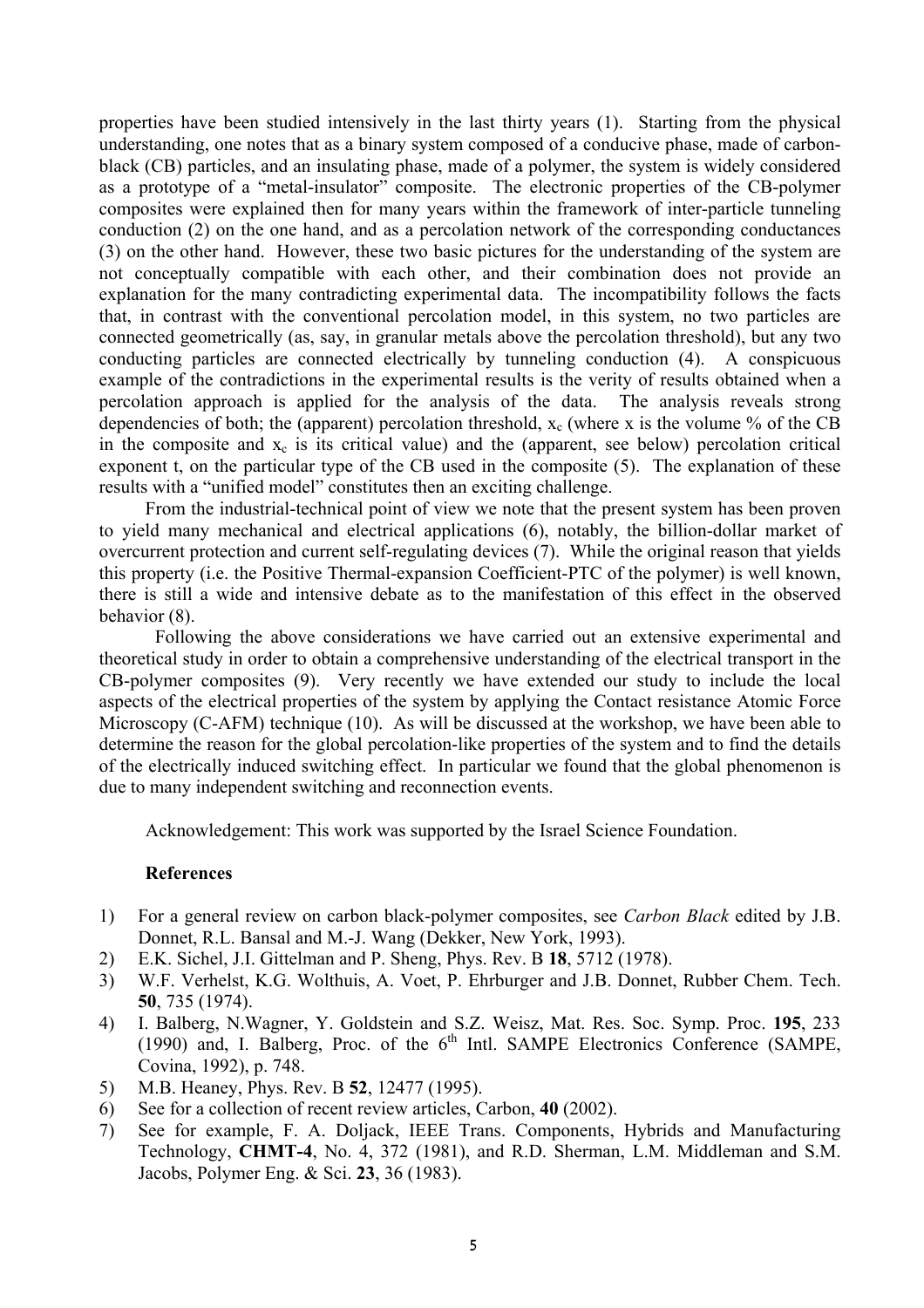- 8) For an excellent recent review see, M. Hinderman-Bischoff and F. Ehrburger-Dolle, Carbon, **39**, 375 (2001).
- 9) For a short review see, I Balberg in Ref. 6, p. 139.
- 10) N. Shimoni, D. Azolay, I. Balberg, and O. Milo, Phys. Rev. B **66** 020102R (2002), Phys. Stat. Sol. (b), **230**, 143 (2002) and to be published.

## A fractal model for the sea state bias in radar altimetry

**Doron E. Bar & Yehuda Agnon** 

**Dept. of Mathematics, Technion-IIT, Haifa 32000, ISRAEL email: Bar Doron <bar@techunix.technion.ac.il>** 

The Kirchhoff approximation is used to determine the sea state bias in radar altimetry. A weakly nonlinear model of the sea waves is used to derive the joint moments of two different points separated by a distance R. The bias moment is formulated and found for power low spectra. The method provides a consistent analysis of the sea state bias and avoids the need to truncate the high frequency tail of power-low wave spectra. The model exhibits dependence of the "electromagnetic bias" on the radar frequency, an effect observed in field experiments.

## Noise in Non-Ohmic regimes of Disordered Systems

**Kamal K. Bardhan and Chandidas Mukherjee** 

**Saha Institute of Nuclear Physics 1/AF Bidhannagar, Kolkata 700 064, India E-mail: bardhan@cmp.saha.ernet.in Phone #: +91 033 2337 5345; Fax #: +91 033 2337 4637** 

Disordered systems in general are driven into nonohmic regimes under a sufficiently large bias. Resistivity either decreases or increases depending upon the transport mechanism that comes into play. The nonohmicity leads to current redistribution which is expected to have strong effect on the associated noise. It is found that the noise does not simply follow the resistance. It does vary as the resistance but is controlled by parameters different from those responsible for the onset of nonohmicity. Such property makes the noise an important tool for studying complex systems such as disordered ones, specially in the nonohmic regimes. There are also other unique properties in time and frequency domains. An attempt will be made to review these properties in relation with those in the ohmic regimes.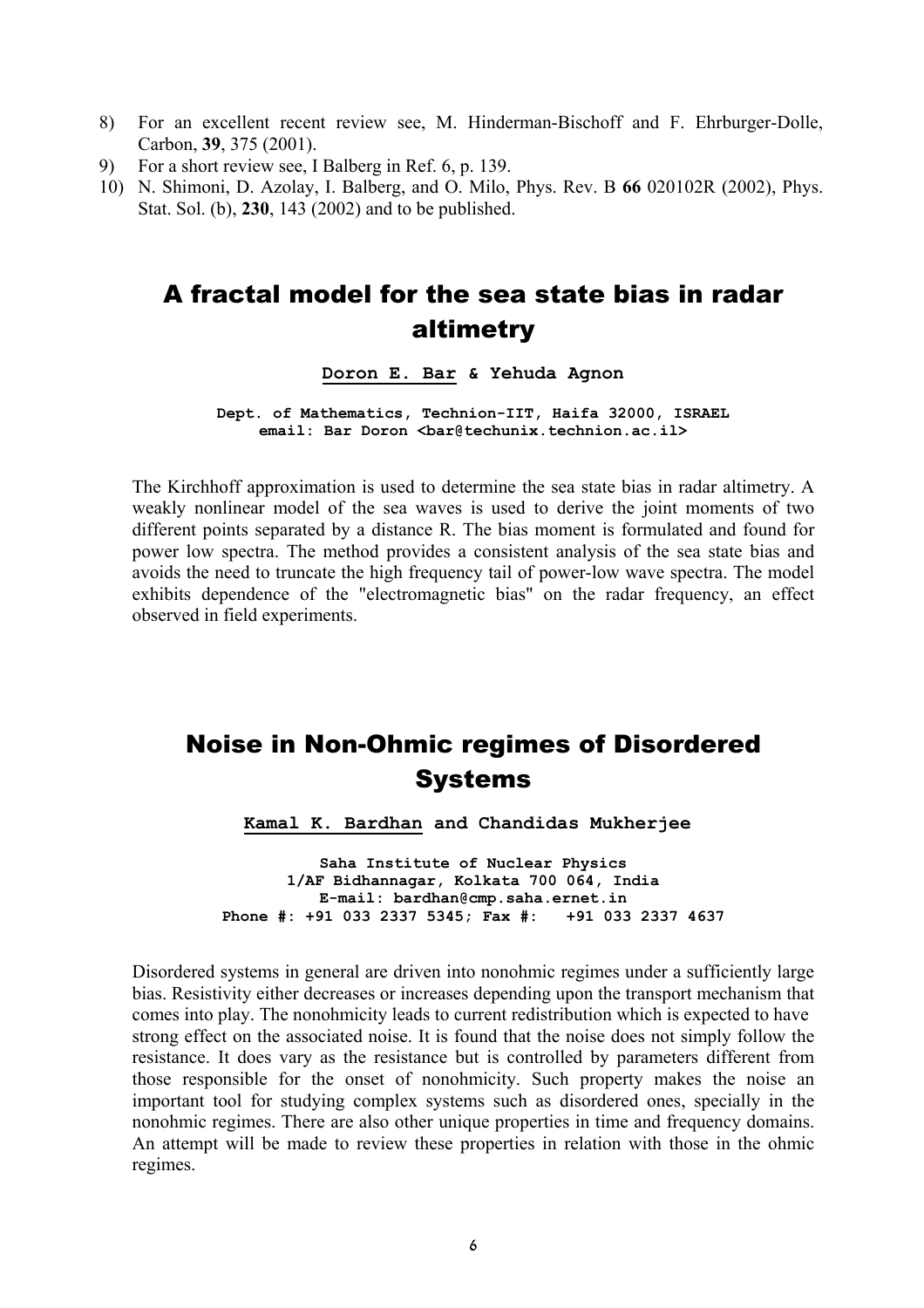## Diffusion equation with fractional time derivative – physical sense and practical realization

**E. M. Baskin, G. V. Zilberstein<sup>1</sup>**

**Department of Physics and Solid State Institute Technion-IIT, Haifa 32000, Israel emails: Emmanuil Baskin baskin@tx.technion.ac.il; emmanuil\_baskin@hotmail.com> 1 Protein Forest Inc. 4 Pekeris str., Rabin Science Park, Rehovot 76702, Israel** 

Diffusion equation with fractional time derivative is analyzed in a framework of the continuous random walk model (CTRW). Whereas the CTRW model has the clear advantage of being based directly on physically motivated random walk schemes, the fractional equation is often introduced *ad hoc* and is thus of a phenomenological character. Moreover the "games" with fractional derivatives result to loss the physical sense of any Fokker-Plank equation as a continuity equation in suitable space.

It is shown that the equation acquires physical sense if some real "drain" term is incorporated in the equation. The equation governs the space-time evolution of a packet of delocalized particles propagating across a sample with some special traps. The number of particles does not conserve through the trapping. The "drain" term describes the net effect of these traps on the total number of the delocalized particles.

The exact form of this term is unknown *a priori*. It is possible only to find the relation between the to rate of decreasing of the total number of the delocalized particles and the divergence of mean trapping time.

The real physical situations suitable of the model are discussed. The simple diffusive substrate compatible with CTRW model, so-called comb-structure is investigated in details both theoretically and experimentally. The concrete form of the drain term is found. It is shown that the space-time evolution of a packet of delocalized particles is described by standard integro-differential continuity equation of CTRW model with drain term proportional to rate of decreasing of the total number of the delocalized particles.

## Continuum field model of defect-induced heterogeneities in a strained thin layer

**M.A. Belogolovskii**

**Donetsk Physical and Technical Institute, National Academy of Sciences of Ukraine, Donetsk 83114, Ukraine email: Mikhail Belogolovskii <bel@kinetic.ac.donetsk.ua>** 

Recently, it was argued that electrical and magnetic properties of a surprisingly great amount of perspective materials are very sensitive to (apparently weak) sample imperfections [1]. In particular, colossal magnetoresistance manganites that exhibit multiphase coexistence are characterized not by enhanced linear response to disorder but by a low threshold to a qualitatively different nonlinear response. In this contribution, I report similar mechanical behavior in strained damage layers of cobalt disilicide and stabilized zirconia and present a theoretical analysis aimed to explain the nucleation of inhomogeneous regions in the layers under a uniaxial stress.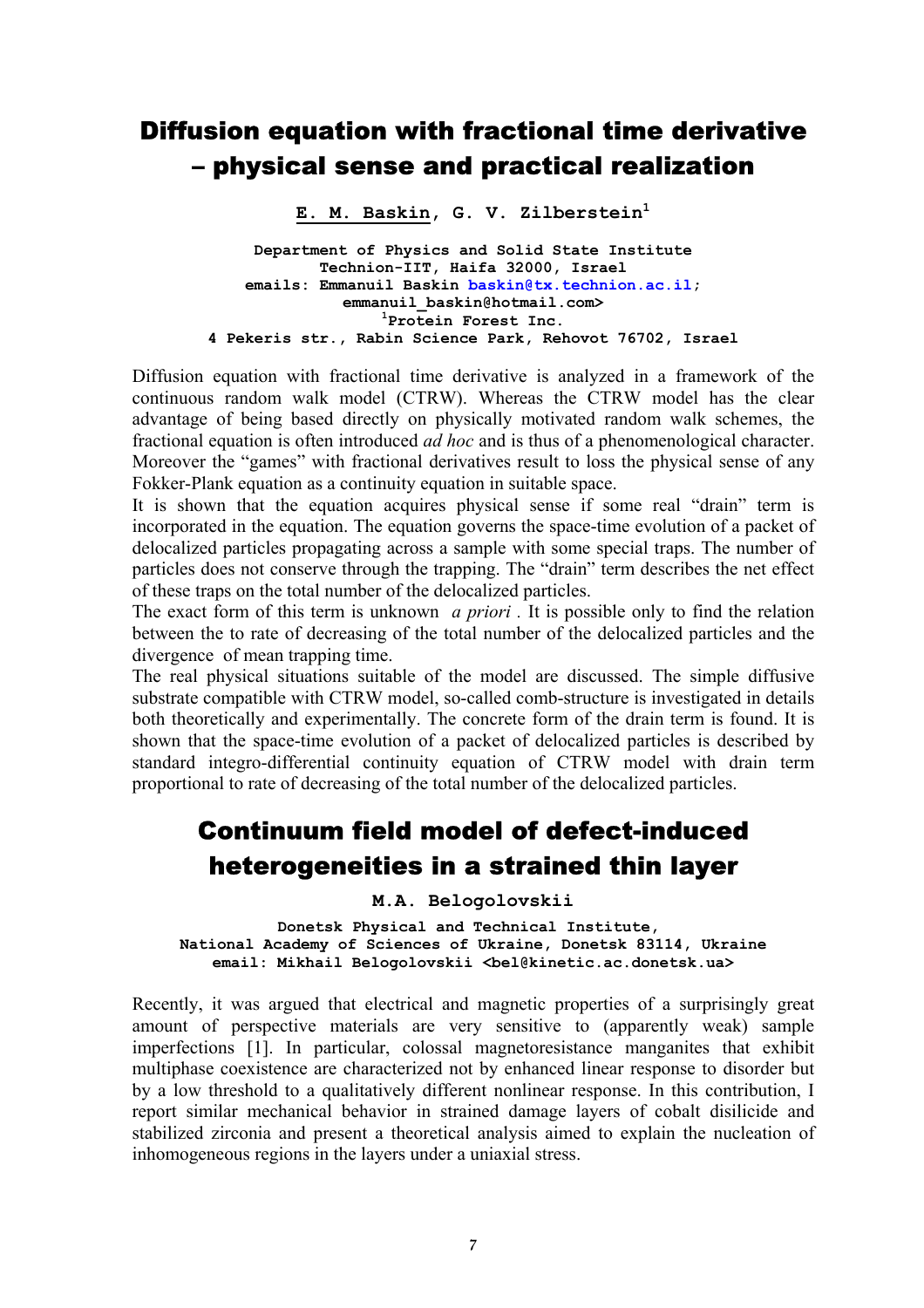Our continuum model describing the effect of elastic stresses on an amorphous solid with extending defects is based on the introduction of an order parameter field of distributed defects (vacancies and interstitial impurities) coupled with a displacement field. We consider the one-dimensional geometry focusing, in particular, on the phenomenology of a first-order transformation in the inhomogeneous elastic medium with different volumes of product and parent phases. The phase-field equations minimizing the total free-energy functional incorporate the physics of the defect subsystem and the macroscopic behavior of a strained solid that follows from the conventional theory of elasticity. Numerical simulations show that (i) the interaction of two phase fields results in their inhomogeneous redistribution along the sample; (ii) this factor can reduce a threshold, above which the material properties change dramatically. The concept of inhomogeneity is applied to explain the roughness of a cobalt disilicide layer grown on a silicon surface by a conventional silicidation procedure [2] as well as our three-point bend-test experiments on stabilized zirconia samples undergoing the martensitic transformation. The data for stressinduced transformation toughened zirconia provide novel arguments supporting the idea about defect-triggered nucleation of a martensite in a crystal [3].

This work has been done with experimental groups from the Donetsk Physical and Technical Institute, Donetsk, Ukraine (G.Akimov and Yu.Komysa), Institute for Metal Physics, Kiev, Ukraine (I.Belousov), and Friedrich-Schiller-Universität, Jena, Germany (P.Seidel).

[1] A.J.Millis, cond-mat/0301014 (2003). [2] I.Belousov et al., Thin Solid Films **325**, 145 (1998). [3] D.A.Vul and B.N.Harmon, Phys. Rev. B **48**, 6880 (1993).

### Bio-Inspired Engineered Self-Organization

**Eshel Ben-Jacob** 

**School of Physics & Astronomy Tel Aviv University, IL-69978 Tel Aviv, Israel tel: 972-3-640-8543; fax: 972-3-642-2979; email: Eshel Ben-Jacob <eshel@albert.tau.ac.il>** 

The rapid developments in communication, informatics and nano- and bio-technologies give rise to a new difficulty: how to build a complex functioning system from a large number (say,  $10^{10}$ - $10^{12}$ ) of smart, man-made interacting elements. Such systems are too complex for design and for blueprint construction. The challenge is to develop a new engineering methodology for the creation of such systems.

Currently, despite the great progress in computational power, we have not reached even the ability to simulate the intracellular gel of a single bacterium, the simplest living organism, let alone design one. This macromolecular plexus, composed of  $~10^{11}$ interacting polymers, proteins and nucleic acid segments, each with its own internal structure, continuously re-organizes its structure and composition in response to external stimuli and according to information stored in the DNA. Nature has not built such gels, cells, organs and organisms following some pre-designed blueprint, but rather via a process of biotic self-organization.

I have conducted in parallel investigations of bacterial and neuronal selforganization, seeking to unravel the general principles of biotic self-organization. This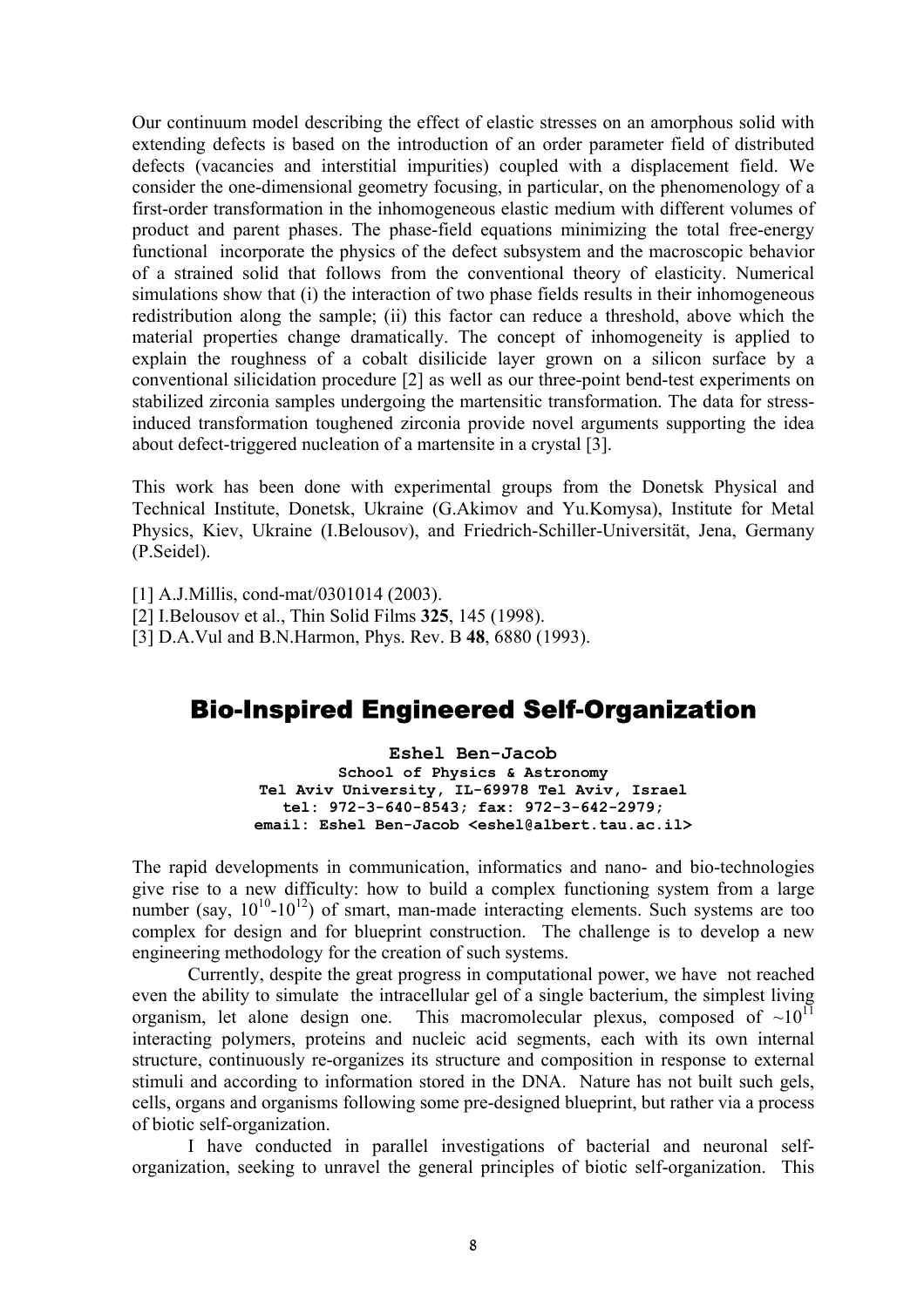endeavor proved successful, and our level of understanding is now such that I feel it can hint at a new approach to building complex man-made systems.

Our central nervous system is composed of  $10^{11}$ - $10^{12}$  neurons with about  $10^{16}$ synaptic connections. A typical bacterial colony consists of  $10^9$ - $10^{12}$  bacteria. Both systems are not created by pre-design or according to a plan, but through a process of biotic selforganization. The elements (neurons or bacteria) do not store the information required to construct the system, but rather the information for creating the needed "tools" and the guiding principles. Additional information is cooperatively generated as the organization proceeds following external stimulation. The key principles that enable it are communication and self-plasticity of the components. The outcome is an adaptable complex system that can perform many tasks, learn and change itself accordingly. Consequently, the idea of engineered self-organization is to let many collections of element self-organize in a pre-engineered environment they can exchange information with. The most efficient collections will be let to further self-improve via genetic algorithms of the components internal structure and capabilities (the analog of evolution of the potential for gene expression). The system itself should regulate the evolution of its components.

I'll conclude with projections in regards to turning the conceptual idea, of engineered self-organization of communicating elements with self-plasticity, into an operational approach that will enable the creation systems too complex for design, yet with desired pre-specified capabilities.

## Exact relations between critical exponents for elastic stiffness and electrical conductivity of percolating networks

**David J. Bergman** 

**School of Physics and Astronomy Raymond & Beverly Sackler Faculty of Exact Sciences Tel Aviv University, IL-69978 Tel Aviv, Israel Tel: +972-3-640-8543; Fax: +972-642-2979; Email: bergman@post.tau.ac.il** 

It has long been known that the critical exponent *T* of the elastic stiffness  $C_e \propto \Delta p^T$  of a *d* -dimensional percolating network ( $\Delta p \equiv p - p_c > 0$  measures the closeness of the network to its percolation threshold  $p_c$ ) satisfies the following inequalities  $1 + dv \le T \le t + 2v$ , where *t* is the critical exponent of the electrical conductivity  $\sigma \propto \Delta p^t$  of the same network and *v* is the critical exponent of the percolation correlation length  $\xi \propto |\Delta p|^{-\nu}$ . Similarly, the critical exponents which characterize the divergences  $C_e \propto |\Delta p|^{-s}$ ,  $\sigma_e \propto |\Delta p|^{-s}$  of a percolating rigid/normal network (i.e., a random mixture of normal elastic bonds and totally rigid bonds) and a percolating superconducting/normal network (i.e., a random mixture of normal conducting bonds and perfectly conducting bonds;  $\Delta p \equiv p - p_c < 0$ now measures the closeness of the rigid or superconducting constituent to its percolation threshold  $p_c$ ) have long been known to satisfy  $S \leq s$ . I now show that, when  $d = 2$  or  $d = 3$ , *T* is in fact exactly equal to  $t + 2v$  and *S* is exactly equal to *s*. This is achieved by a judicious use of some variational principles for electrical and elastic networks, and by a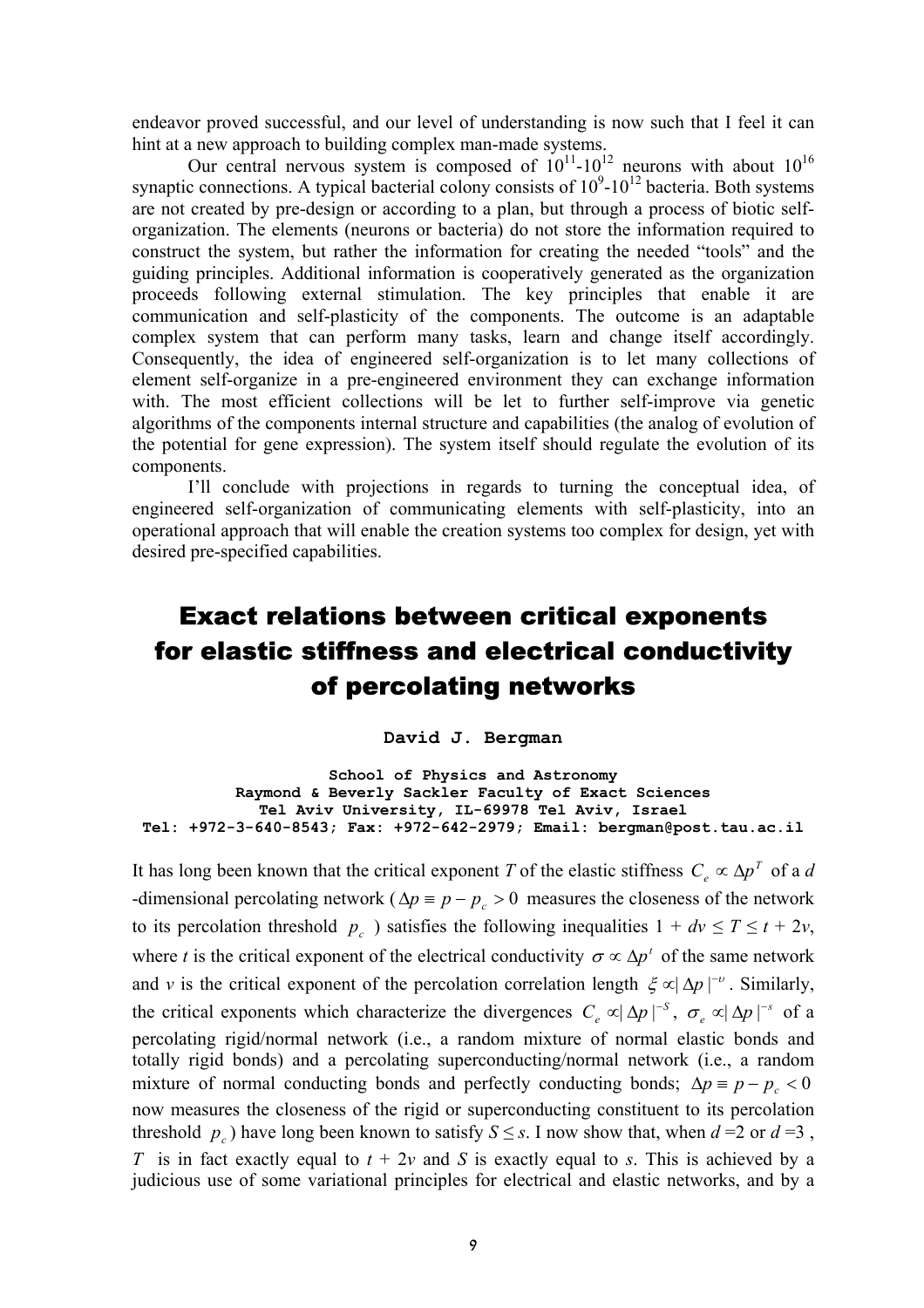judicious treatment of constraints and short range correlations in those networks. The detailed proofs appear in Refs. [1,2]. They rely on an important assumption, namely, that the critical behavior of the macroscopic conductivity of a percolating three-constituent network of bonds with three very widely differing (i.e., by orders of magnitude) bond conductances is the same as that of the more usual two-constituent percolating networks. This assumption has been tested by numerical simulations of random networks, as reported by Xiangting Li in the poster session of this workshop [3]. An extension of the above mentioned proofs to arbitrary (integer) values of the dimensionality *d* should also be possible.

[1] D.J. Bergman, *Exact relations between critical exponents for elastic stiffness and electrical conductivity of two-dimensional percolating networks,* Phys. Rev. E **65**, 026124-  $1 - 026124 - 7(2002)$ .

[2] D.J. Bergman, *Exact relations between elastic and electrical response of* d*-dimensional percolating networks with angle-bending forces*, J. Stat. Phys. **111**, 171 – 199 (2003).

[3] X. Li and D.J. Bergman, *A transfer-matrix method for computing the macroscopic conductivity of three-constituent normal conductor/perfect insulator/perfect conductor random networks,* abstract submitted to the International Workshop on Continuum Models and Discrete Systems No. 10 (CMDS10), held in Shoresh, Israel, 30 June - 4 July 2003.

## Discrete Network Approximation for Effective Properties of High Contrast, Random, Highly Packed Solid and Fluid composites

**Leonid Berlyand** 

**Department of Mathematics and Materials Research Institute Penn State University, University Park, PA 16801 email: Leonid V. Berlyand <berlyand@math.psu.edu>** 

We present a new approach for calculation of effective properties of high contrast random composites (random particles in a matrix or host when properties of the particles and the hosting medium are very different) and provide its rigorous mathematical justification. The main idea of this approach is the reduction of the original continuum problem, which is described by PDE with rough coefficients, to a discrete random network. We introduce the inter-particle distance parameter for irregular (non-periodic or random)distributions of particles and show asymptotic equivalence of the effective (homogenized)coefficients for the discrete and continuum models in the limit when the relative interparticle distance goes to zero. Our method is based on variational techniques and it provides an exact error estimate in which all constant are explicitly defined. Such results are rare in homogenization: most of the error estimates provide the order of magnitude only and involve some unknown constants. Our study was motivated by a problem of optimizing effective properties of polymer/ceramic composites and coal/water slurries.We use the discrete network to compute the effective coefficients (effective dielectric constant, effective viscosity)numerically and draw physical predictions about poly-dispersed composites (particles of different sizes)in the percolation regime. The work was done jointly with A.Kolpakov [1],with A.Novikov [2],and with L.Borcea and A.Panchenko [3].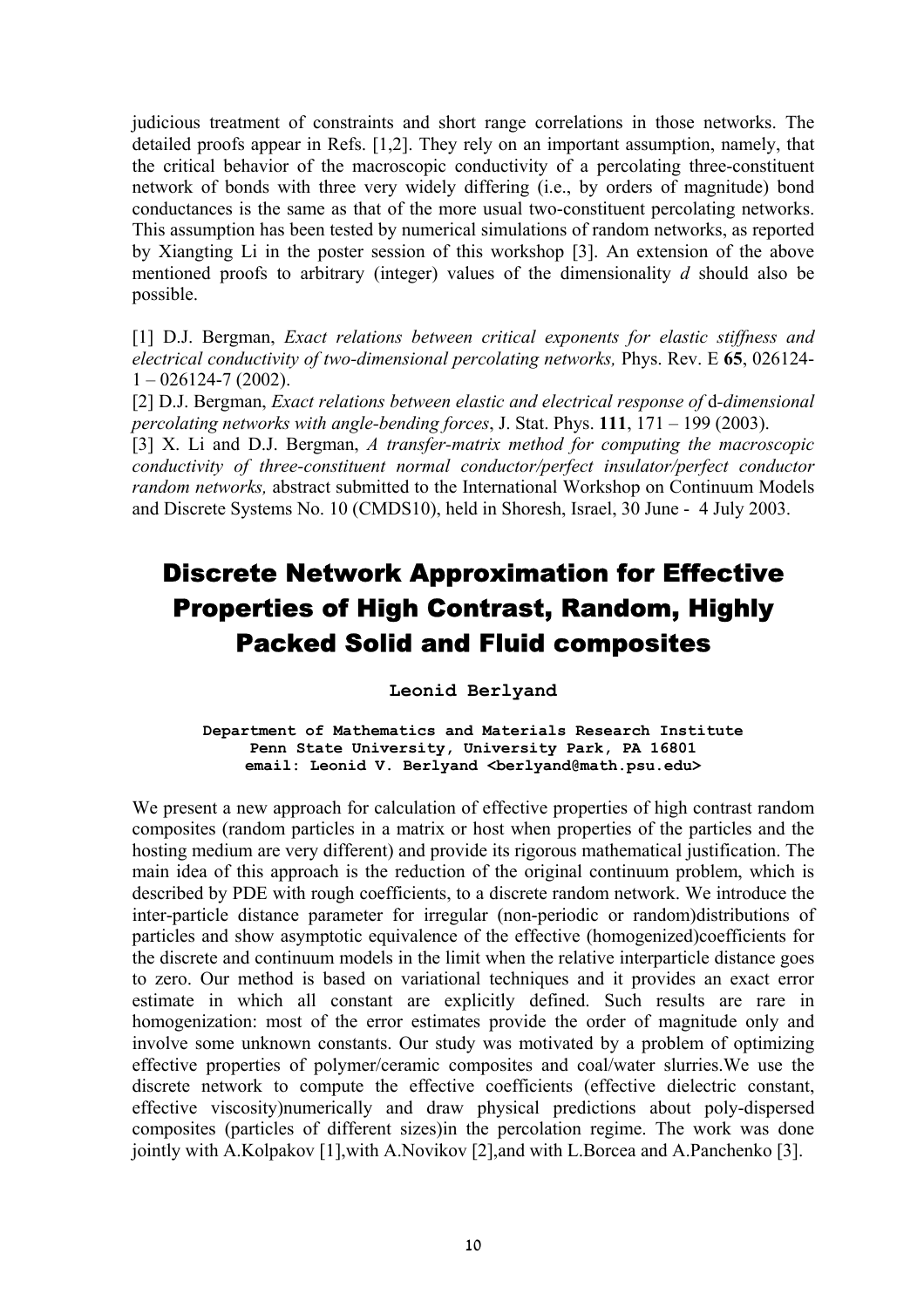### **References:**

[1] L.Berlyand,A.Kolpakov."Network approximation in the limit of small inter-particle distance for the effective properties of high contrast random dispersed composites", Archive of Rational Mechanics and Analysis, 2001, 159, 3 pp.179-227.

[2] L.Berlyand, A.Novikov, "Error of the network approximation for

densely packed composites with irregular geometry"(preprint, submitted for publication).

[3] L.Berlyand, L.Borcea and A.Panchenko, "Network approximation for effective viscosity of highly loaded suspensions"(preprint).

[4] L.Berlyand, V.Mityushev, "Generalized Clausius-Mossotti Formula for

Random Composite with Circular Fibers", J. Stat. Phys., 102, 2001.

### Damage mechanisms and fracture of glass at the

### nanometer scale

**E. Bouchaud1 , F. Célarié2 , S. Prades1 , D. Bonamy1,2 , C. Guillot1 , C. Marlière2**

**1 DSM/DRECAM/SPCSI, CEA-SACLAY, <sup>91191</sup> Gif-sur-Yvette Cedex, France <sup>2</sup> Laboratoire des Verres - UMR CNRS-UM2 5587, Université Montpellier 2 , C.C. 69 - Place Bataillon, 34095 Montpellier Cedex 5, France Phone: 33 1 69 08 26 55 - Sec. 33 1 69 08 65 32; Fax: 33 1 69 08 84 46**  E-mail: Elisabeth Bouchaud <br/>bouchaud@drecam.cea.fr>

The morphology of fracture surfaces of glass and metallic alloys have been shown to exhibit amazing similarities, but at very different scales of observation. Both kinds of surfaces present two self-affine regimes. At small length scales/low average crack velocities, they are characterized by a roughness exponent close to 0.5. At larger length scales/higher average crack speeds, this exponent is close to 0.8. Although the values of these exponents do not vary with the material, the range of length scales where these regimes appear is very sensitive to its structure. In the case of glass, the 0.5 regime extends up to  $\sim$ 10nm while the 0.8 regime extends up to some 100 nm. In the case of some metallic alloys, the first regime may extend from 5nm to 30µm, and the second one up to 0.5mm. Is this similarity in fracture surfaces morphologies at different length scales due to a similarity in the damage and crack propagation mechanisms?

The presence of damage cavities ahead of the crack tip in glass, actually predicted by Molecular Dynamics Simulations, could also explain the departure from linear elasticity observed in the vicinity  $(\sim 50$ nm) of a stress corrosion propagating crack in glass.

Our *in situ* Atomic Force Microscopy experiments clearly show the existence of such nanometric damage cavities, i.e. that *glass breaks like metals, but at the nanometer scale*. The width of the damage cavities is indeed of the order of magnitude of the crossover length separating the two self-affine regimes. We also show that they are at the origin of the departure from linear elasticity, observed in the damaged zone.

A model based on the emission of crack front waves propagating along the extending border of the growing cavity is shown to predict the small length scales roughness exponent (0.5). The orders of magnitude are in fair agreement with the observations.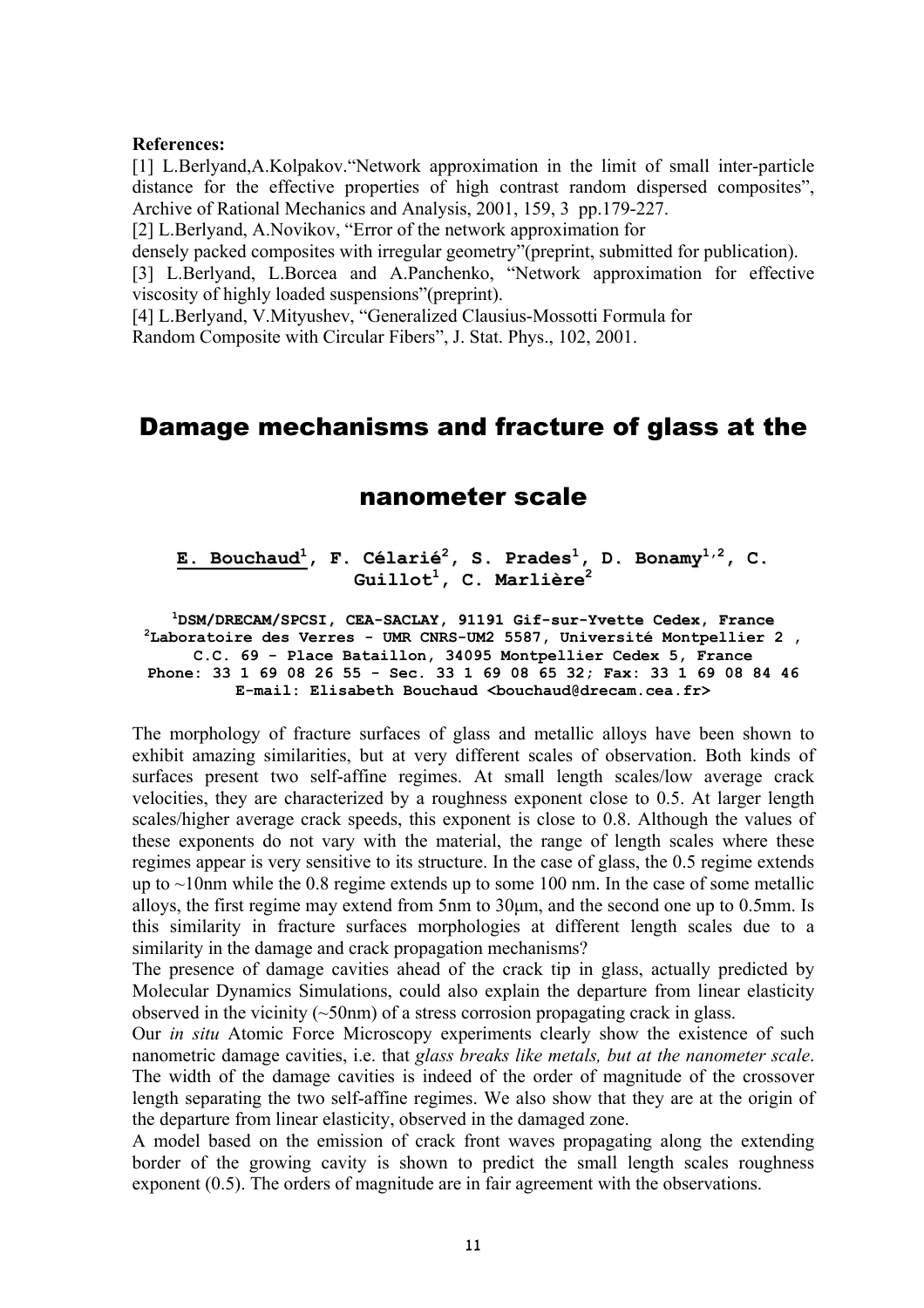## Dynamic Critical Phenomena in Plastic Deformation, Failure and Fatigue in Random Fiber Bundle Model

**Bikas K. Chakrabarti** 

**Saha Institute of Nuclear Physics 1/AF Bidhan Nagar, Kolkata 700064, India Fax: 091 33 2337 4637 email: Bikas K. Chakrabarti <bikas@cmp.saha.ernet.in>** 

Dynamics of failure in random fiber bundle model, where the fiber strengths are given by simple distribution functions and where the load on the bundle is shared globally by all the intact fibers uniformly, are studied analytically. Dynamic and static critical exponents for fracture breaking are all obtained (in this mean field limit). Exact results for plasticity in these models are also derived and the breakdown avalanche etc. results are compared with numerical results. Fatigue behaviour in such models are also studied approximately in presence of noise and compared with the numerical results.

## Elasto-plastic models of crystalline materials with continuous distribution of dislocations based on the configuration with torsion

**by Sanda Cleja-Tigoiu** 

**Faculty of Mathematics and Informatics, University of Bucharest Str. Academiei nr. 14, 70109 Bucharest, Romania e-mails: tigoiu@math.math.unibuc.ro; victor tigoiu <vtigoiu@yahoo.com>** 

In the present paper we propose models of crystalline materials with continuous distribution of dislocations, based on the concept of configuration with torsion. The irreversible part of the deformation gradient is defined in terms of the configuration with torsion. The existence of the dislocations can be identified at the macroscopic level through the different measure of the inhomogeneities, such as: plastic torsion, plastic cotorsion or curl of the plastic part of deformation. Just the second order gradient associated with the configuration with torsion gives rise to the plastic inhomogeneities, via the plastic connection. Based on the definitions inferred in the model the multiplicative decomposition of the deformation gradient follows, the appropriate relationships between the elastic, plastic and motion connection, as well as between their rates, are derived. The models are developed within the constitutive framework proposed in Cleja-Tigoiu, ZAMP, 53, 2002, 996-1013.The energetic arguments in choosing the set of variables and the coupling between the elastic and plastic properties are delivered by the kinetic energy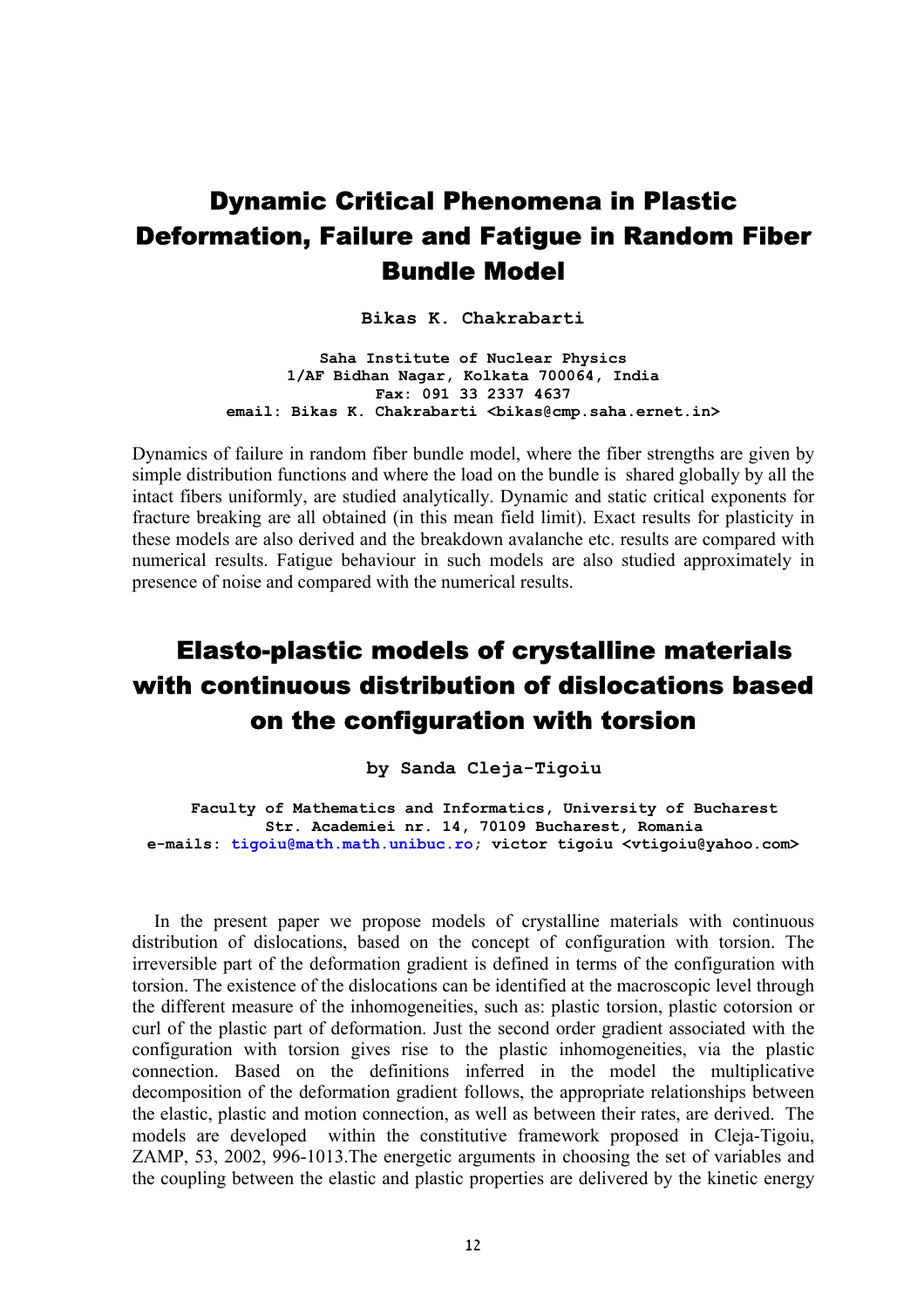theorem. The constitutive equations proposed in the paper describe the behavior of the material with respect to the configuration with torsion, in terms of the symmetric part of Cauchy stress and the third order tensor of stress momentum. The evolution equations for the configuration with torsion as well as for the plastic connection are introduced to close the theory. We emphasize the role of the connection with torsion in the describing the behavior of the material and the differences between our models and the Cosserat type theory for elastoviscoplastic crystalline materials at finite deformations developed for instance in Forest, Cailletaud, Sievert, Arch. Mech. 49, 1997, 705-736.

Theory of a naturally discrete model for DNA elasticity that accounts for the dependence of the mechanical properties of DNA on nucleotide sequence.

## Clausius-Mossotti-type approximation for elastic moduli of a cubic array of spheres

**Israel Cohen and David J. Bergman** 

**School of Physics and Astronomy, Raymond and Beverly Sackler Faculty of Exact Sciences, Tel-Aviv University, Tel-Aviv 69978, Israel email: Israel Cohen <israelc@post.tau.ac.il>** 

 The method of elastostatic resonances [1] is applied to the 3D problem of nonoverlapping spherical inclusions arranged in a cubic array in order to calculate the effective elastic moduli. The approach is based on an expansion of the strained state of the composite material in terms of elastostatic resonances (eigenstates): These are (unphysical) states where the sample is internally deformed and strained even though its boundaries are undeformed. The approximation used, which is the leading order in a systematic perturbation expansion of the appropriate elastic modulus, is related to the Clausius-Mossotti (CM) approximation of electrostatics. It takes into account the dipole-dipole interaction between strain fields of different inclusions.

Using this approximation, explicit simple algebraic expressions, exact at least to order  $p<sup>3</sup>$ (where  $p$  is the volume fraction of the inclusions), are obtained for the bulk modulus and for the two shear moduli [2]. Some of the expressions turn out to be identical to the Hashin-Shtrikman bounds.

 Comparison with numerical calculations and with previous work reveal that this approximation provides accurate results at low volume fractions and is a good estimate at moderate volume fraction even when the contrast is high. This indicates that the CM-type approximations are exact up to orders of volume fractions which are higher than  $p^3$ , in analogy with the 2D problem of a square lattice of cylindrical inclusions [1] , where it was found that the corrections to the CM-type approximations begin with order  $p^5$  for the bulk modulus, and with order  $p^4$  for the shear moduli.

- [1] Y. Kantor and D. J. Bergman, J. Mech. Phys. Solids **30**, 355 (1982).
- [2] I. Cohen and D. J. Bergman, Phys. Rev. B (to be published).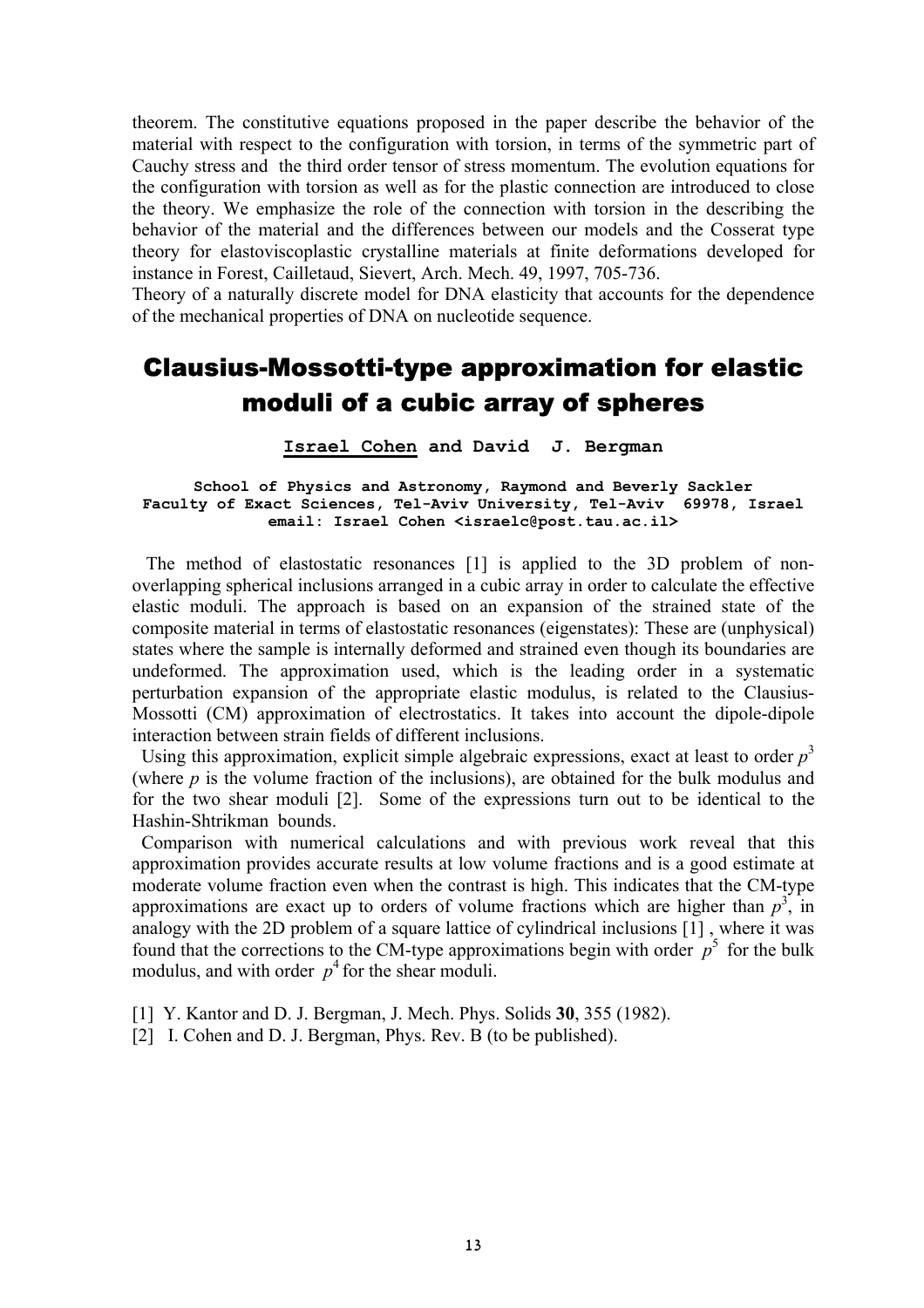### Theory of a naturally discrete model for DNA elasticity that accounts for the dependence of the mechanical properties of DNA on nucleotide sequence

**Bernard D. Coleman** 

**Rutgers Uninversity, Piscataway, New Jersey, USA E-mail: bcoleman@jove.rutgers.edu Fax: 732-445-0085; Phone:732-445-5558 Home Page: http://stokes.rutgers.edu/~mechanics/BDC.html email: Bernard D. Coleman <bcoleman@jove.rutgers.edu>** 

Although there are cases in which one can treat a (duplex) DNA molecule as an idealized elastic rod that is inextensible, intrinsically straight, transversely isotropic, and homogeneous, it is known that the genetic information in DNA determines not only the amino acid sequences of encoded proteins and RNA but also the geometry and deformability of DNA at a local level, i.e., at the level of nucleotide base-pair steps. Recent advances in structural biochemistry have provided evidence that not only the geometric properties but also the elastic moduli of duplex DNA are strongly dependent on nucleotide sequence and exhibit features that are not accounted for by classical rod models of the Kirchhoff type.

In recent joint research, David Swigon, Wilma Olson, and the speaker [1] have formulated a theory of a general class of models in which the contribution of the *n*-th basepair step to the elastic energy of a DNA molecule is taken to be a function  $\tilde{\psi}^n$  of six kinematical variables that describe the relative orientation and displacement of the *n*-th and  $(n + 1)$ -th base pairs; these variables are called tilt, roll, twist, shift, slide, and rise. Such models can be said to be "naturally discrete"; for, when they are regarded as discretizations of a continuum, the distance between discretization points (approximately 3.4 Angstroms) has the physical interpretation of distance between the barycenters of successive (domino shaped) base pairs, and the stress-free values of the kinematical variables and also the functions  $\tilde{\psi}^n$  vary greatly from one discretization point to another.

In the paper cited below, one will find symmetry relations imposed on the functions  $\tilde{\psi}^n$  by the complementarity of nucleotide bases (i.e., of A to T and of C to G), the antiparallel alignment of DNA strands, and the requirement that the functions  $\tilde{\psi}^n$  be invariant under change in the direction of increasing *n*. In that paper we derive variational equations of equilibrium and present an efficient method for solving those equations and determining the stability of computed solutions when the functions  $\tilde{\psi}^n$  are quadratic forms. To illustrate applications of the theory, we have employed the method to calculate configurations and elastic energies for 150 base-pair DNA minicircles made up of two types of base-pair steps arranged in such a way that each molecule has a nearly circular stress-free configuration and hence can be called a (closed) DNA o-ring. To obtain information about the effects of bound ligands on DNA configurations one can impose local untwisting of variable magnitude at selected base-pair steps. We have found several cases in which the response of DNA o-rings to such untwisting is markedly different from that of minicircles of intrinsically straight DNA. A study has been made of the influence on equilibrium configurations of cross-terms in the functions  $\tilde{\psi}^n$  that couple twisting to bending (i.e., twist to roll).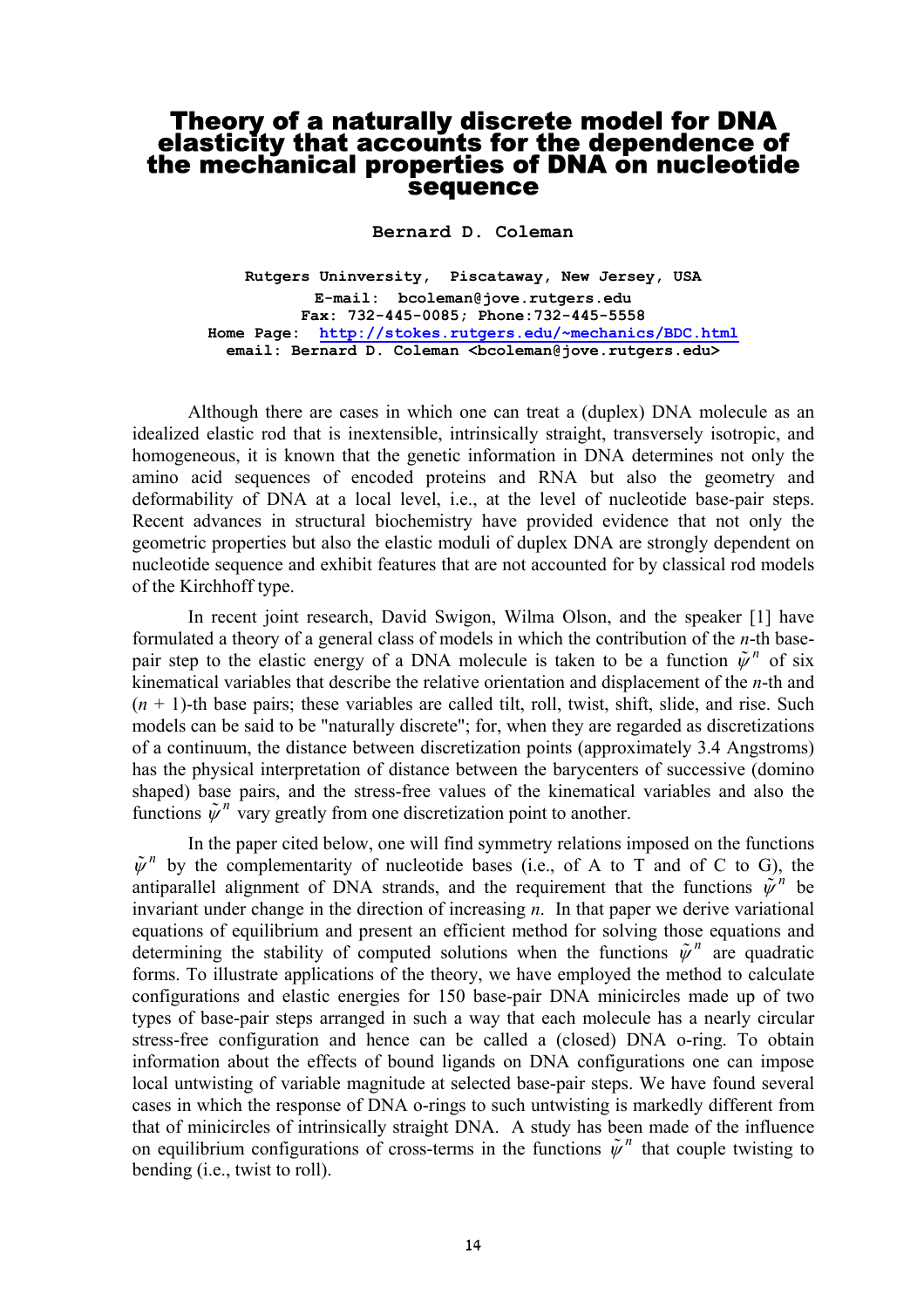Recent research of Yoav Biton, done in collaboration with David Swigon and the speaker, has yielded a method of calculating the influence of electrostatic forces on equilibrium configurations of intrinsically curved DNA obeying the present theory of sequence-dependent elasticity. Among his results to be presented at the Symposium are calculations showing how the minimum energy configuration of a highly curved DNA molecule of helical shape extends and straightens out as the concentration of monovalent salt is decreased from 1 molar to  $5X10^{-6}$  molar.

### **References**

[1] B.D. Coleman, W.K. Olson, & D. Swigon (2003) "Theory of sequence-dependent DNA elasticity," *J. Chem. Phys.,* accepted, will be out in April 2003.

## PHENOMENON OF "DISCRETE" ("QUANTIZED") OSCILLATION EXCITATION

**Vladimir Damgov** 

**Department of Aerospace Technology Space Research Institute at the Bulgarian Academy of Sciences 6 Moscowska St., POBox 799, 1000 Sofia, Bulgaria e-mail: vdamgov@bas.bg** 

A phenomenon of "discrete" ("quantized") oscillation excitation has been found and studied both numerically and analytically. Multiple bifurcation diagram for the attractor set of the system under consideration has been obtained and anlyzed. The complex dynamics, evolution and the fractal boundaries of the multiple attractor basins in state space corresponding to energy and phase have been obtained, traced and discussed. A twodimensional discrete map has been derived for this case. A general treatment of the class of kick-excited self-adaptive dynamical systems has been made by putting it in correspondence to a general class of discrete dissipative twist maps and showing that the latter is an immanent tool for general description of its behavior.

 The class of kick-excited self-adaptive dynamical systems that has been formed and proposed is characterized by a nonlinear (inhomogeneous) external periodic excitation (as regards the coordinates of the excited system) and is remarkable for the occurrence of the following objective regularities: the phenomenon of "discrete" ("quantized") oscillation excitation in macro-dynamical systems having multiple branch attractors and strong selfadaptive stability. The main features of the class of systems are studied on the basis of the general model of a pendulum under inhomogeneous action of a periodic force (referred to as a kicked pendulum). An analytic proof is presented showing the existence of discrete ("quantized") oscillations for the kick-excited pendulum. Generalized conditions for the excitation of pendulum oscillations (with a discrete set of possible stationary amplitudes) under the influence of an external non-linear force are derived.

 A generalized model of an oscillator, subjected to the influence of an external wave is considered. It is shown that the systems of diverse physical background which this model encompasses by their nature should belong to the broader class mentioned of "kick-excited self-adaptive dynamical systems". The theoretical treatment includes an analytic approach to the conditions for emergence of small and large amplitudes, i.e. weak and strong nonlinearity of the system. Derived also are generalized conditions for the transition of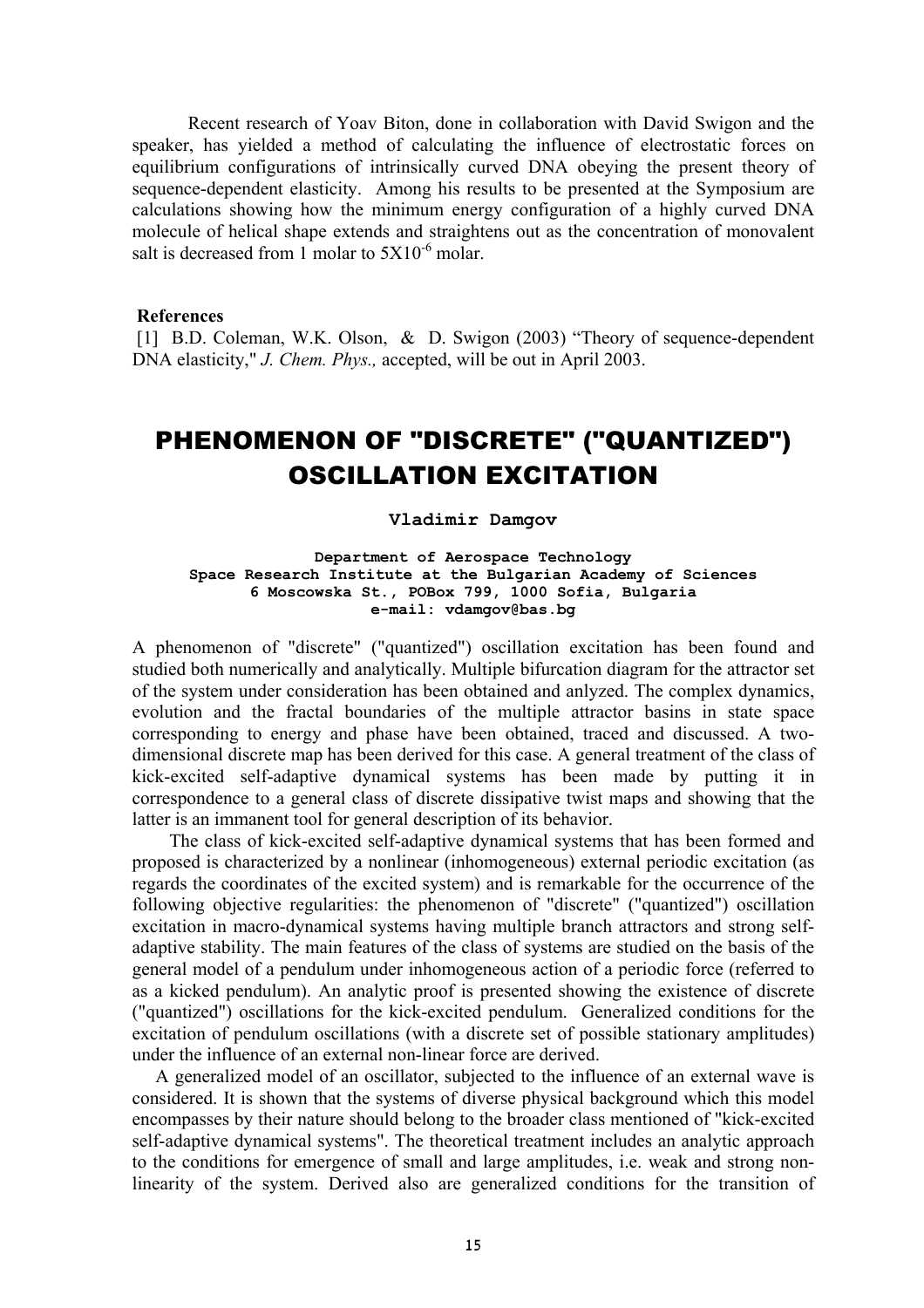systems of this "oscillator-wave" type to non-regular and chaotic behavior. For the purpose of demonstrating the heuristic properties of the generalized "oscillator-wave" model from this point of view are considered the relevant systems like kick-rotator and phenomena of the quantized cyclotron resonance and the mega-quantum resonance-wave model of the Solar System. We point to a number of other natural and scientific phenomena which can be effectively analyzed from the point of view of the developed approach. In particular, we stress on the possibility for development and the wide applicability of specific wave influences, for example for the improvement and the speeding up of different technological processes. A wide spectrum of applications of the formed class of systems is presented.

## LYAPUNOV EXPONENTS AND STABILITY AND BIFURCATIONS OF CHAOTIC ATTRACTOR IN COUPLED TENT AND LOGISTIC MAPS

**Vladimir A.Dobrynskiy** 

**Institute for Metal Physics of N.A.S.U. Academician Vernadsky Blvd., 36, 03680 Kiev-142, Ukraine Phone:(+38044)444 15 48 E-mails: Vladimir Dobrynskiy <dobry@imp.kiev.ua>; dobry@imath.kiev.ua**

At present time a study of endomorphisms of the plane  $R^2$  constituted by coupling of two identical endomorphisms of the line  $R<sup>1</sup>$  becomes a matter of steady topical interest. At that rather often one consider so-called "coupled tent maps" or "coupled logistic ones". Researching them with aid of computer numerically and, in particular, calculating their Lyapunov exponents physicists found conditions of stability as well as bifurcation of their non-trivial "diagonal" attractors and stated that *i*) the attractors are asymptotically stable in  $R^2$  if they are asymptotically stable as subsets of  $R^1$  and their "transversal Lyapunov" exponents" (calculating in the attractor points) all are negative; *ii*) a loss with the attractor of asymptotic stability and start of process of bifurcation of the phase pattern in the attractor vicinity has with origin an appearance of positive "transversal Lyapunov exponent" at a fixed or periodic point embedded the attractor. But since any computer makes calculations with certain precision and therefore nobody can absolutely exactly know values of quantities one calculate, hence still is a question on how these results are related with studying phenomenon. In the report we intend to present a series of rigorously proved mathematical results concerning properties of the maps mentioned above. In particular, we point out parameters values such that the coupled tent (logistic) maps have the non-trivial diagonal attractor and, moreover, we find that its asymptotic stability and bifurcation are completely conditioned on values of the map transversal Lyapunov exponent at the fixed point embedded the attractor.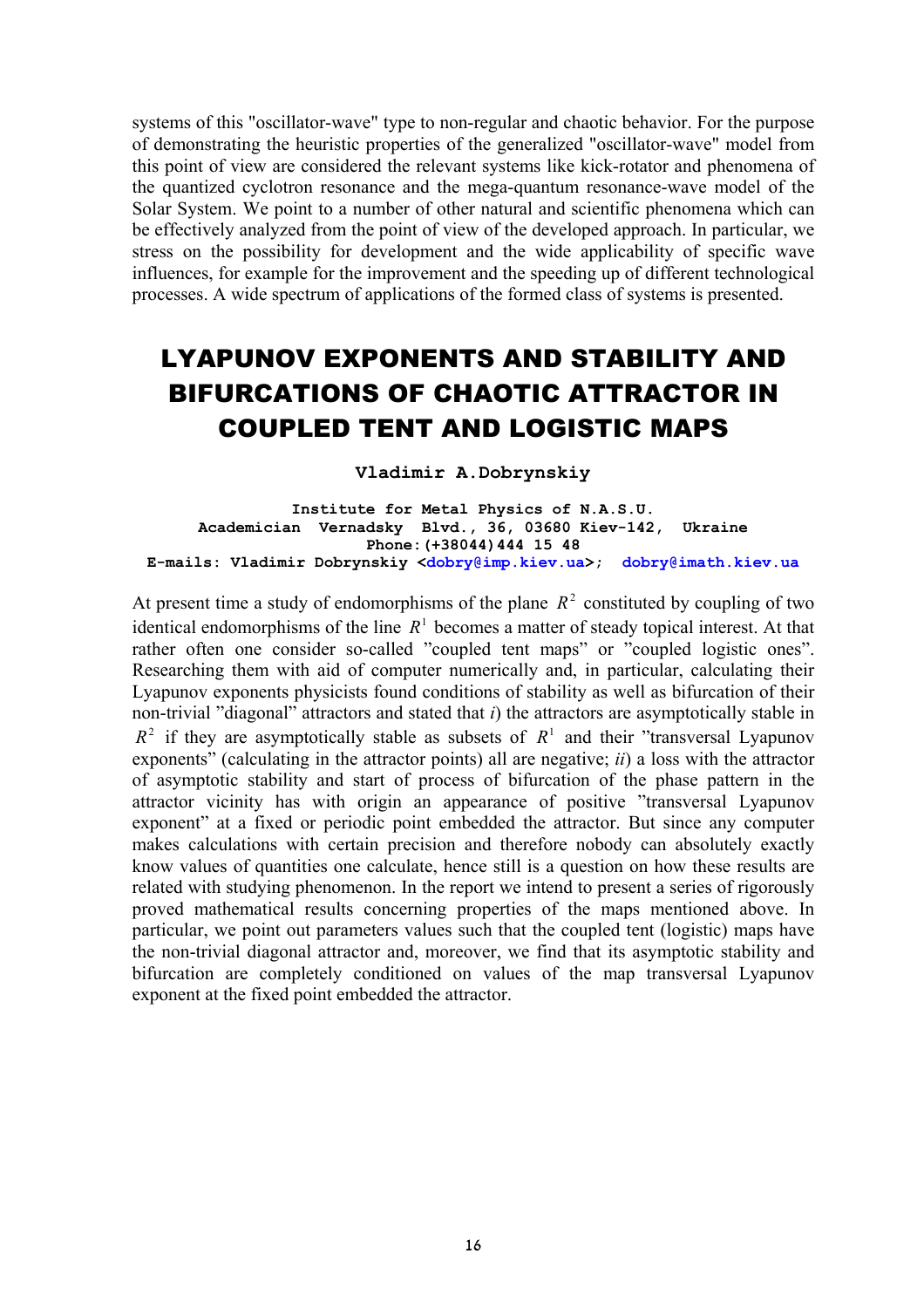- 1. Добрынский В.А. Существование двумерных топологически перемешивающих аттракторов у некоторых кусочно линейных отображений плоскости, Известия РАН (серия Математическая), 1998, т. 62, N.6, c. 53-58 (in Russian). [English transl., Dobrynskii V.A. The existence of two-dimensional topologically mixed attractors for some piecewise linear maps of the plane, Izvestiya: Mathematics, 1998, v. 62, N. 6, pp.  $1121 - 1126.$
- 2. В.А. Добрынский, Глобальность бифуркации неподвижной точки, вложенной в односвязное топологически транзитивное множество, Доповіді НАН Украіни, 2000, по. 3, с. 7-12 (in Russian).

## The Micro-Branching Instability and the Dynamic Fracture of Brittle Materials

**Jay Fineberg** 

**The Racah Institute of Physics The Hebrew University of Jerusalem Givat Ram, Jerusalem, Israel Tel: (972) 2 6585207 (office); (972) 2 6585197 (laboratory) Fax: (972) 2 6512483; email: Jay Fineberg <jay@vms.huji.ac.il>** 

We review recent experiments performed on PMMA (poly-methyl-methacrylate) and glass. The results of these experiments offer a new view of the dynamic fracture process. We will show that the transition from a state consisting of a single propagating crack to a multiple crack state is the result of a {\em dynamic instability}*.* This instability appears as the velocity of the crack exceeds a critical velocity,  $v_c$ . Below  $v_c$  a single crack is observed, the crack velocity is a smooth function of time (increasing or constant, depending on experimental conditions) and the fracture surface created is smooth and mirror-like. Beyond  $v_c$  a single crack state no longer exists. Instead, small microscopic side branches will bifurcate from the crack (micro-branches) whose dynamics are interrelated with those of the main crack. As a function of the mean velocity of the crack, v, these branches increase in length as the mean dynamics of a crack change dramatically; the crack velocity develops oscillations, and non-trivial structure is formed on the fracture surface. Both the amplitude of the oscillations in the crack velocity and the amplitude of the structure formed on the fracture surface increase with the length of the micro-branches found below the fracture surface. As the branches grow in size, they evolve into macroscopic, large-scale crack branches. Thus, the instability provides the crucial link between a single crack state, at low energy flux (low velocities) and the multi-crack states, which include both micro-crack states and macroscopic branching, at high energy fluxes.

Below  $v_c$ , we will show that the dynamics of the single-crack state is in excellent quantitative agreement with theoretical predictions. Above  $v_c$ , quantitative measurement of both the energy flux into the tip of a moving crack reveals that the micro-branching instability is the main mechanism in these materials for the increase in the dissipation of energy (i.e. the fracture energy) by a moving crack at high velocities. In these materials the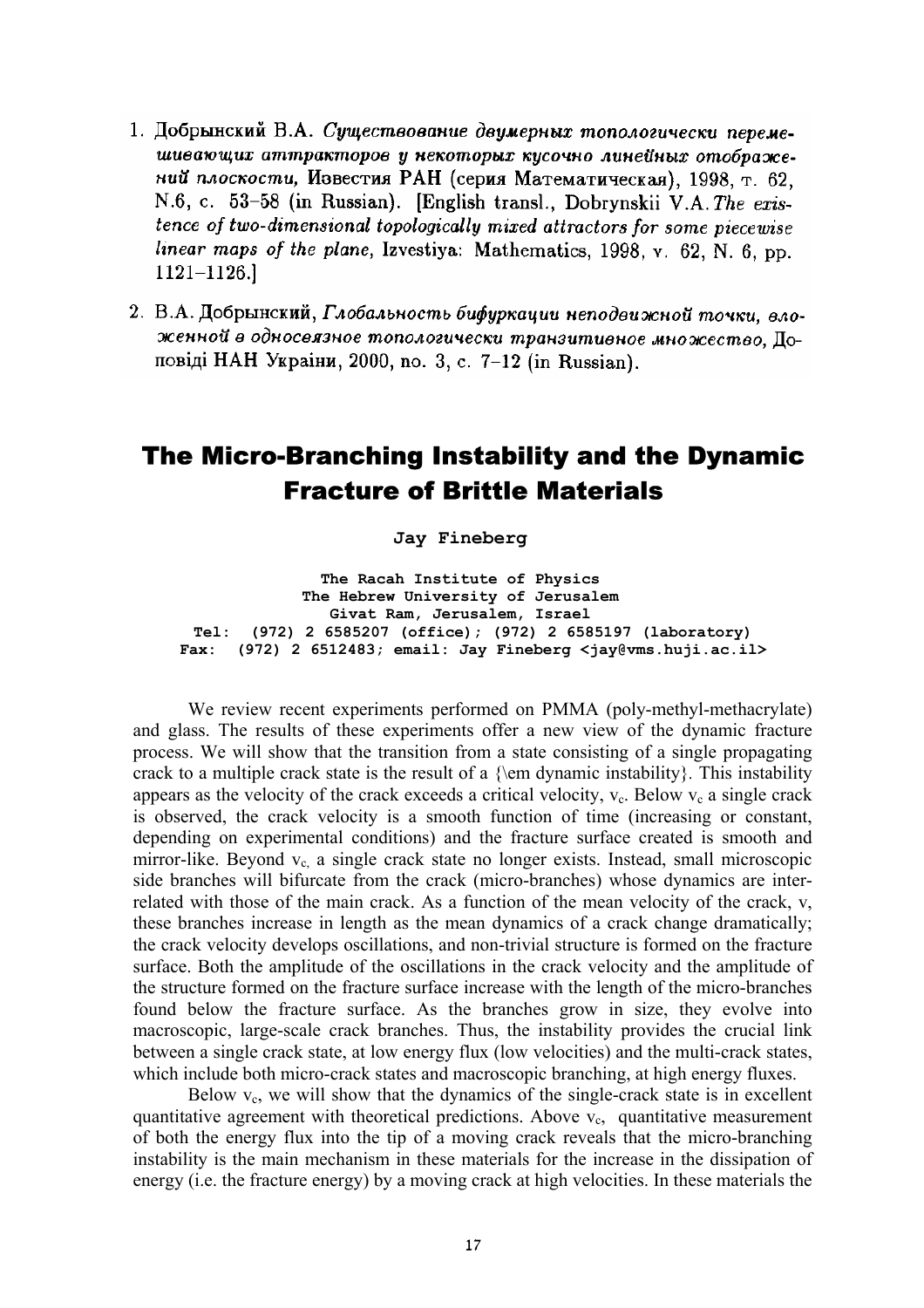rate of new surface creation, beyond  $v_c$ , is proportional to the energy flux into the tip of the crack, and the micro-branches possess a characteristic form. This mechanism provides a simple explanation for both the observed velocity dependence of the fracture energy and for the question of why the limiting velocity of a crack, the Rayleigh wave speed, is never realized. This scenario provides a simple picture of how a single fracture event can create the highly ramified structures that are often observed.

### Spin Effects in Plasticity

**V Fleurov, M Molotskii** 

**Raymond and Beverly Sackler Faculty of Exact Sciences Tel Aviv University, Tel Aviv, 69978, Israel email: Victor Fleurov fleurov@post.tau.ac.il**

A magnetic field may influence dynamics of dislocations. A moving kink of a dislocation, when passing a paramagnetic obstacle, may form a radical pair in a singlet or triplet spin states, one of which is binding, whereas the other one is antibinding. Magnetic field induced intercombination transitions between the binding and antibinding states may influence dislocation detachment from the obstacles, and in particular enhance the detachment probability. This microscopic mechanism allows one to explain various experimental observations, among which: magnetic field dependence of the internal friction, electroplastic and magnetoplastic effects, resonance enhancement of dislocation mobility under the influence of a microwave magnetic field, isotope effect, and other. In ferromagnets the role of the magnetic field is taken by the fluctuating local spontaneous magnetization. It is shown that the dislocation mobility should critically increase near the Curie point.

## Geometrical factors affecting the bulk electrical properties of soils and rocks: Measurements and continuum mean field computations

**Shmulik P. Friedman, Scott B. Jones and David A. Robinson** 

**The Institute of Soil, Water and Environmental Sciences, Agricultural Research Organization, Bet Dagan 50250, Israel email: Shmulik Friedman <vwsfried@agri.gov.il>** 

Understanding the relationship between the effective electrical conductivity and dielectric permittivity of soils and rocks and their porosity and volumetric water content is important because measurements of electrical properties are used to determine porosity and water content. In this lecture we are going to report experimental and theoretical studies aimed at improving our understanding of the way the geometrical attributes of granular materials determine their effective conductivity and permittivity [2-5]. In order to avoid interfacial surface conductivity and bound water effects we have used coarse granular materials of low surface area such as glass beads, quartz sand grains, tuff and mica particles. Accurate measurements of the effective electrical conductivity [4,5] and permittivity [2-5] of anisotropic packings of mica particles [2] and isotropic packings of glass beads, sand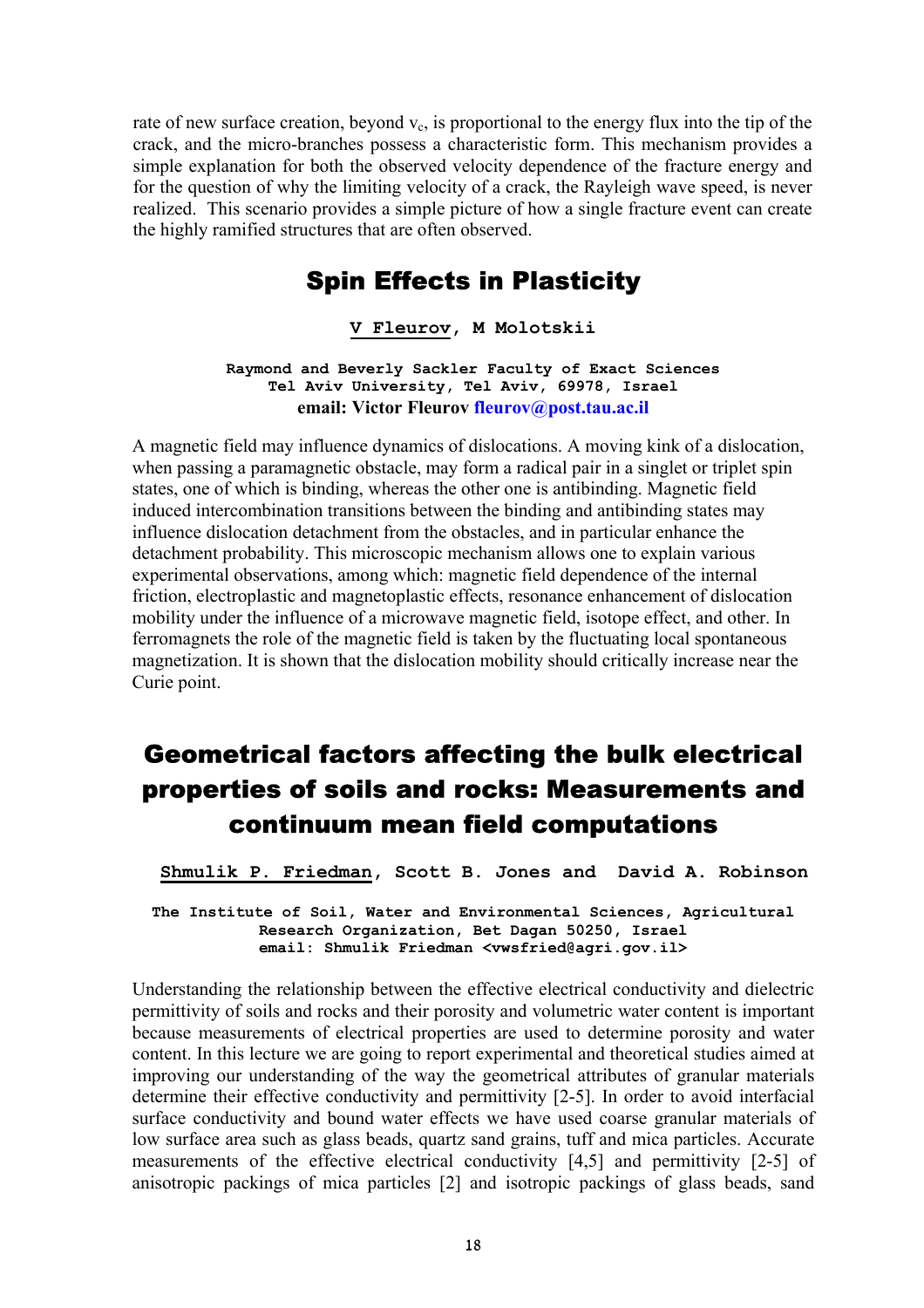grains and tuff particles [3-5] have demonstrated: 1, an alteration of the directional effective conductivities and permittivities of anisotropic packings attributed to particle shape and orientation; 2, a reduction in the permittivity of isotropic packings due to deviation from a spherical particle shape and an increased broadness of particle size distribution. The measured effective conductivities and permittivities are predicted reasonably well by modified classical mixing formulas [2-4], reviewed in e.g. [1]. Particle shape effects were modeled using the depolarization factors of equivalent oblate particles [2,4] and those of particle size distribution using a finite number of inclusion-intermediate background mixing [3]. For dense granular packings of various particle shapes and size fractions, of a background/inclusion conductivity ratio of 1/8 to 80 the effects of the neighboring particles can be accounted for with a single value,  $a = 0.2$ , of a heuristic parameter *a* defined in the range of 0 (Maxwell/Clausius-Mossotti mixing law) to 1 (coherent potential approximation).

[1] Sihvola, A., *Electromagnetic mixing formulas and applications,* IEE Electromagnetic Waves Series No. 47., Institution of Electrical Engineers, Stevenage, Herts. UK., 1999.

[2] Jones, S. B. and Friedman, S. P., Particle shape effects on the effective permittivity of anisotropic or isotropic media consisting of aligned o randomly oriented ellipsoidal particles, *Water Resour. Res.,* 36:2821-2833, 2000.

[3] Robinson, D.A. and Friedman, S. P., Effect of particle size distribution on the effective dielectric permittivity of saturated granular media. *Water Resour. Res.*, 37:33-40, 2001.

[4] Friedman, S. P., and Robinson, D. A., Particle shape characterization using angle of repose measurements for predicting the effective permittivity and electrical conductivity of saturated granular media. *Water Resour. Res.*, 38(11), 10.1029/2001WR000746, 2002.

[5] Robinson, D.A. and Friedman, S. P., Electrical conductivity and dielectric permittivity of sphere packing: measurements and modelling of cubic lattices, randomly packed mono-size spheres and multi-size mixtures, *Submitted to Physica A*, 2003.

## MODELING OF CHAIN MOBILITY IN LOADED AN ORIENTED CRYSTALLINE POLYMER

### **Ulmas Gafurov**

#### **Institute of Nuclear Physics, Tashkent, 702132, Uzbekistan email: Ulmas Gafurov <ulmas3@osiyo.uz>**

In the model interconnection molecular chains in an oriented linear crystalline polymer were fastened on or near polymer crystallite surface by intermolecular bonds or crosslinks. Simple cosine periodic potential as in Frenkel-Kontorova's dislocation model was used for intermolecular interaction and condition of balance of loaded chain in polymer crystallite.

The dislocation formation is accompanied molecular chains slippage and local loads relaxation on their amorphous sections as well as by conformation regroupings of these sections in some conditions. In dependence on external load and amorphous region length different cases are realized. The first case takes place when the load is moderate. In this case the load on the amorphous section of a slipped out chain are completely relaxed and this section could change its conformation state. In the another case slipped out amorphous section of a macromolecule is in strained state but its strain is less than one of the macromolecule before its slipping out.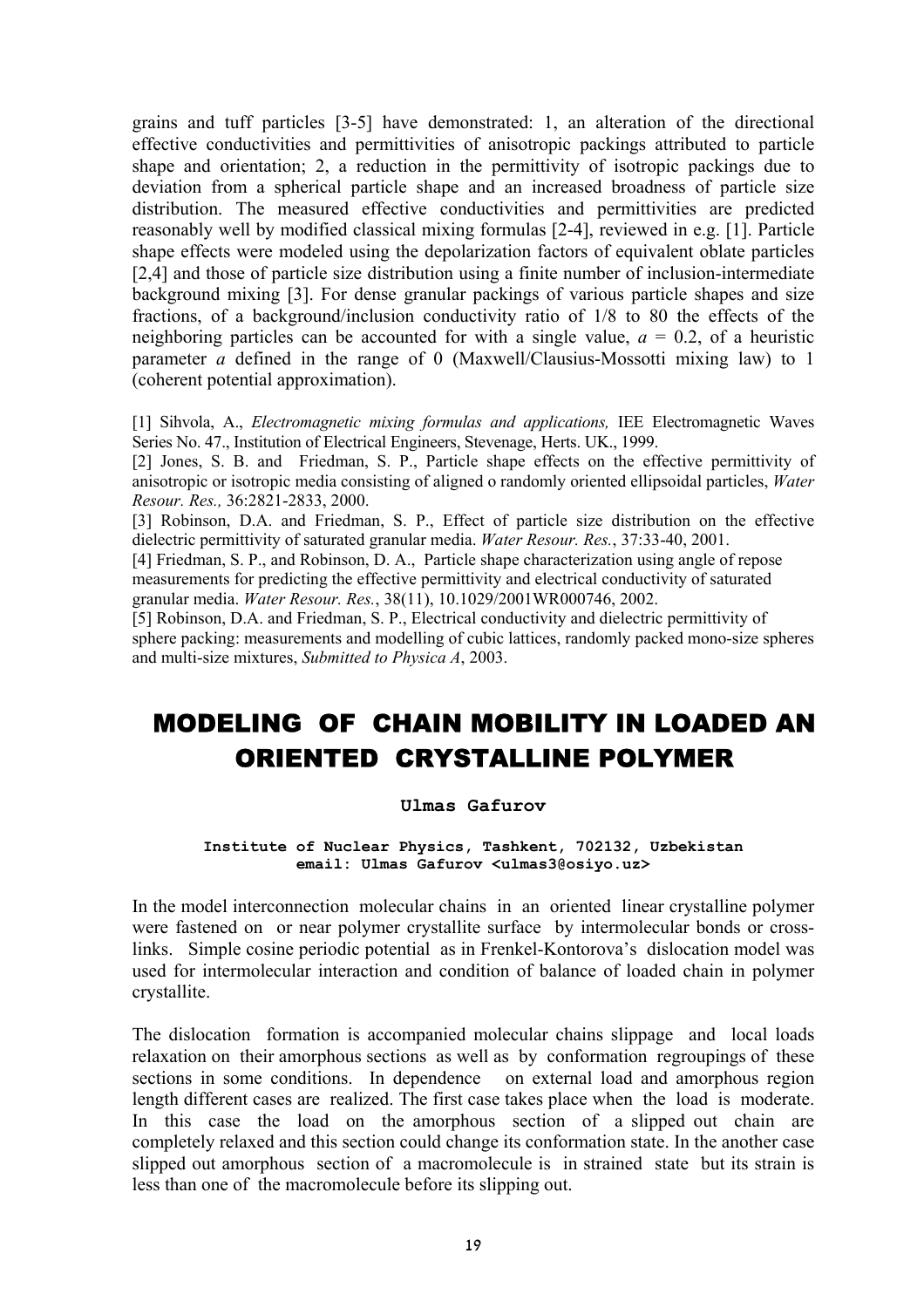The load relaxation value influences on dislocation behaviour. This behaviour depends except for of macromolecular chain parameters mainly from sizes of stressed amorphous section and of initial load on it. If after dislocation formation this amorphous section remains enough stressed, the dislocation remains in crystallite. In other cases the chain pulled into crystallite again with restoration of load value on amorphous section.

The dislocation movement into crystallite and accordingly the further slippage of the passage macromolecule fastened by cross-link happens with increase of local load on crystallite boundary and with enhance of dislocation energy. While for the passage macromolecules without cross- linking the slippage is accompanied by loss of the energy.

## Information theoretical sliding window optimization applied to discretization of continuous signals

**Huseyin Goksu (1, 2, 3), Donald C. Wunsch (1)** 

- **1) Applied Computational Intelligence Laboratory, Department of Electrical and Computer Engineering, University of Missouri-Rolla, Rolla, Missouri, USA Tel: 573-341-6751; Fax: 573-341-4532 email: "Goksu, Huseyin (UMR-Student)" <hgbmf@umr.edu>**
- **2) Department of Physics, Suleyman Demirel University, Istiklal Mh. Fatih Sk. 21/5, Isparta, 32300, TURKEY**
- **3) Center for Earthquake Research, Suleyman Demiral University, Isparta, Turkey**

Sliding window analysis is common to many time domain signal analysis methods. Determination of the optimal window width requires several different conditions to be met. Intuition into the signal or knowledge of limitations of computational resources could help; or an optimization scheme may be carried out. Balance between information loss and computational complexity must be met in any case. In a recent study, the authors proposed an optimal windowing method through minimization of the average mutual information between sliding windows. It was meant to determine the optimal input layer width of an artificial neural network to extrapolate time domain data from electromagnetic simulations. They extended it to an optimal sampling scheme. In the one step limit, discretization of continuous signals is another kind of windowing. A continuous signal sampled with infinite-frequency, -which is the signal itself- has the maximum average mutual information between sliding windows. This can be interpreted as waste of resources. Decreasing the sampling rate generally results in a nonlinear decay of the average mutual information between windows. The first minimum, at which the decay settles down before increasing again, generally corresponds to the optimal sampling rate.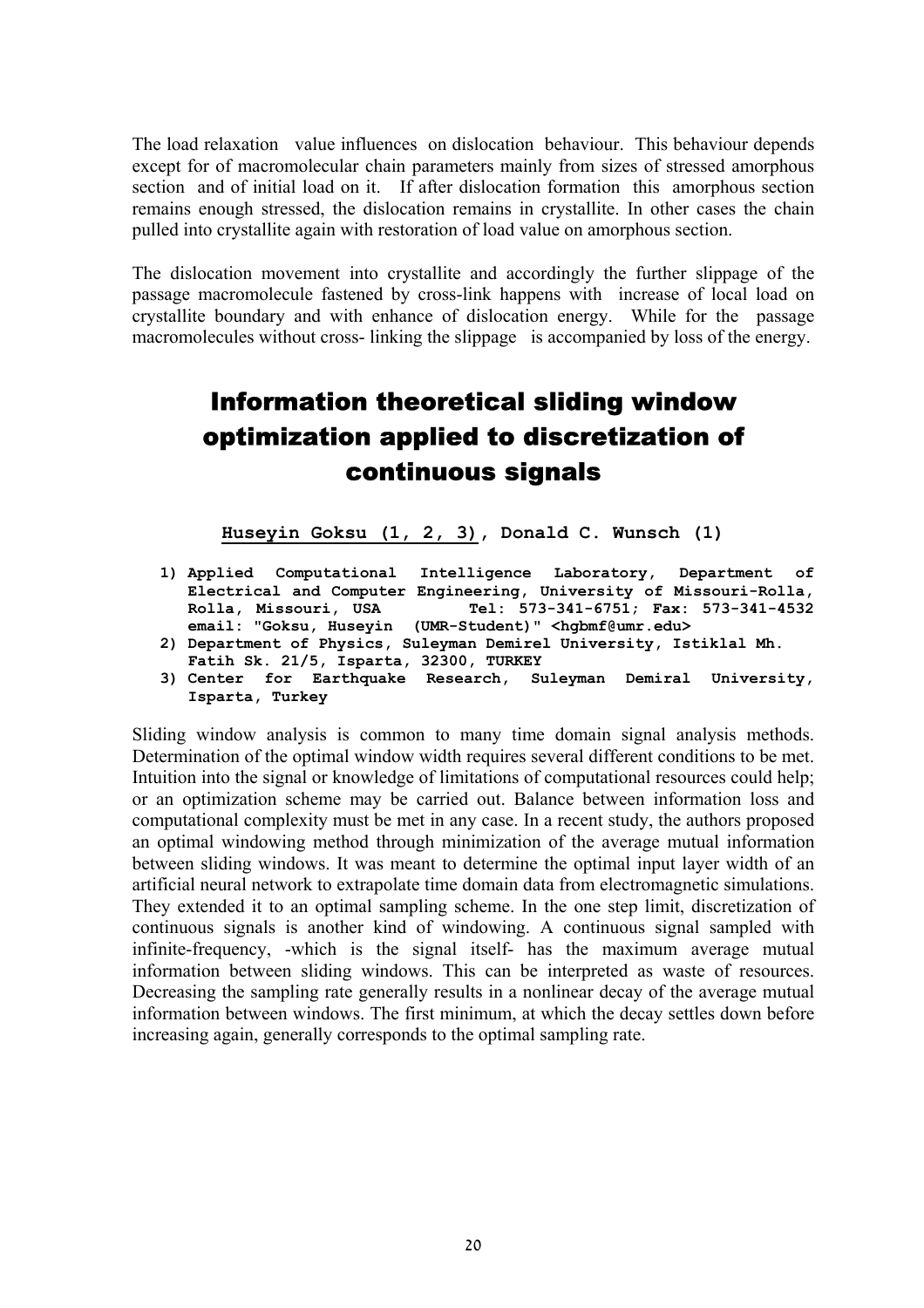## Force Chains, Microelasticity, and Macroelasticity

**I. Goldhirsch** 

**Department of Fluid Mechanics and Heat Transfer Faculty of Engineering, Tel-Aviv University Ramat-Aviv, Tel-Aviv 69978, Israel email: Isaac Goldhirsch <isaac@eng.tau.ac.il>** 

Some recent experiments and theories suggest that (near) static granular and nanoscale materials exhibit departures from elastic behavior even at infinitesimal loadings. It is demonstrated, through a study of the forces and stress fields in finite discrete systems, that (at least some of) the pertinent phenomena (force chains, properties of Green's functions) are consistent with elasticity (at times even with isotropic elasticity), although the small scale behavior of discrete elastic systems may be different from the bulk behavior, a crossover occurring as the system size is sufficiently large (typically of the order of 100 interparticle distances). Interestingly, frictional forces among the grain may promote elastic behavior by decreasing the degree of rearrangement result from the application of external forces. Some of the features, which may suggest an apparent non-elastic behavior, can be attributed to finite size effects, anisotropy and boundary conditions. Some of the above results, though nominally obtained for models of granular systems, should be relevant to nanometric systems as well.

## ENERGY AND SYMMETRY OF SELF-ASSEMBLED 2D DIPOLE CLUSTERS

**M. Golosovsky, Y. Saado, and D. Davidov** 

**The Racah Institute of Physics, The Hebrew University of Jerusalem, Jerusalem 91904, Israel tel.: 972-2-658-6551/5139; fax.: 972-2-5617-805 email: Michael Golosovsky <golos@vms.huji.ac.il>** 

We report on 2D dipole clusters formed by small ferromagnetic particles floating at the liquid-air interface and confined within an almost parabolic potential provided by the nonhomogeneous external magnetic field. The particles self-assemble into hexagonallyordered clusters whose size and lattice constant can be magnetically tuned. We study experimentally the energy E, the chemical potential, and the lattice constant of 2D clusters as a function of particle number. We develop a continuum model (similar to Thomas-Fermi model for atoms) which accounts fairly well for the smooth part of the E(N) dependences. However, on top of this smooth dependence we observe quasiperiodic fluctuations with dips at ``magic'' numbers corresponding to particularly symmetric particle configurations. We demonstrate experimentally and theoretically that these fluctuations are related to the cluster symmetry and to the center of mass position, as predicted by A.A. Koulakov, B.I. Shklovskii, [Phys. Rev. B 57, 2352 (1998)].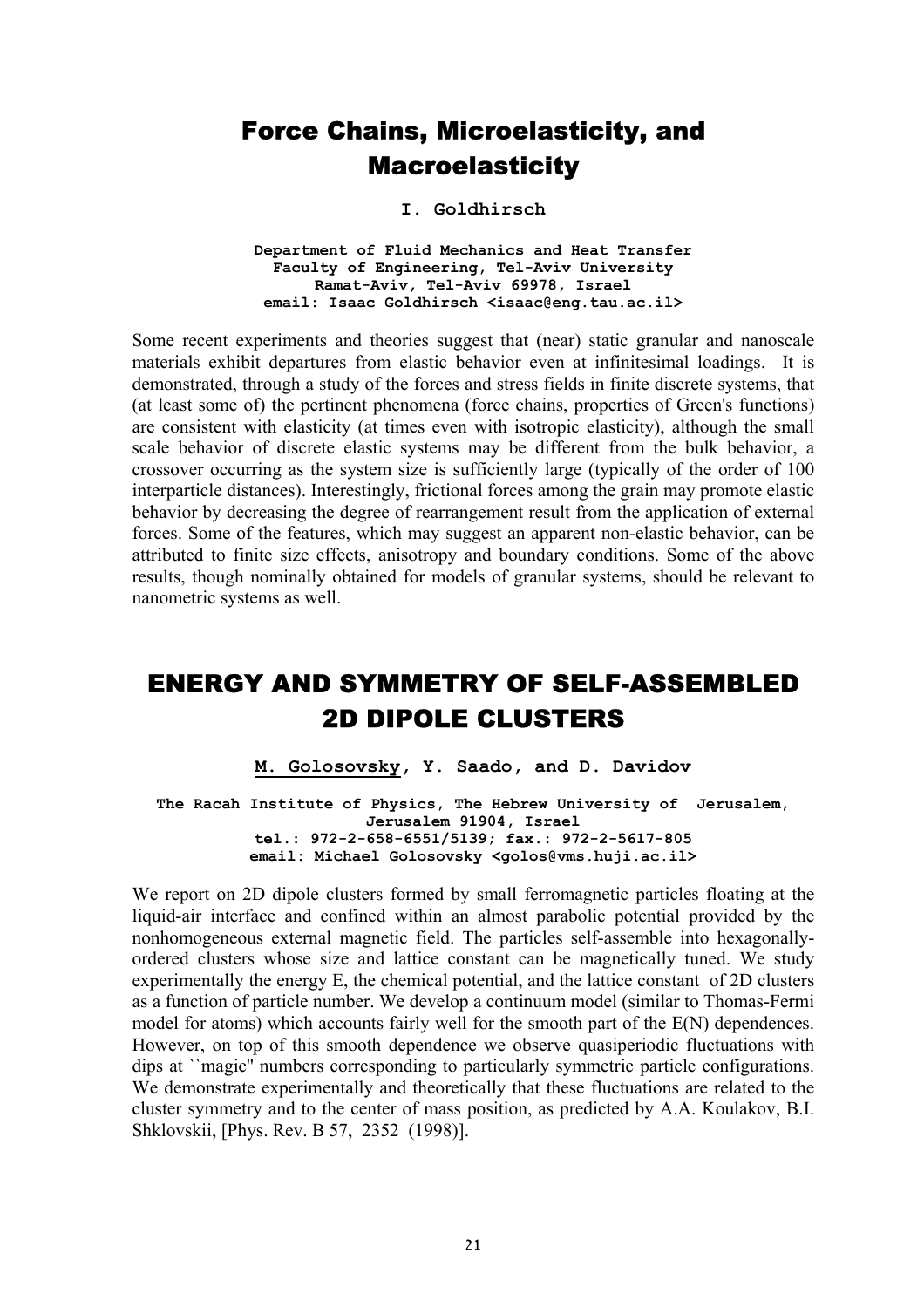## Transport properties of densely packed fluid/solid and solid/solid composites: Effect of shapes and spacings of inclusions

**L. Berlyand, D. Golovaty, A. Movchan, J. Phillips** 

**Department of Mathematics, The University of Akron Akron, OH 44325 USA Tel: 1-330-972-8012; FAX: 1-330-374-8630 Email: Dmitry Golovaty <dmitry@math.uakron.edu>** 

We present an analysis of transport properties of composite structures containing closely spaced rigid inclusions. The host medium may be either an elastic matrix or an incompressible fluid. We use a unified framework based on asymptotic expansions in terms of inter-inclusion distances in order to obtain optimal geometric configurations of finite arrays of inclusions imbedded into the medium. We compare the effective transport properties of the composite material containing inclusions with either flat or curved boundaries. Furthermore, for various applied loads and shapes of inclusions, we show that the ``optimal'' configurations may involve non-uniform distribution of inclusions of different sizes.

## TRANSFORMING TO CHAOS USING NORMAL FORMS

**Avadis Hacınlıyan, N. Ziya Perdahçı**

**Department of Information Technologies, Isik University, 34398 Maslak, İstanbul, Turkey email: Avadis S Hacinliyan <avadis@isikun.edu.tr>** 

**and** 

### **H. Ahmet Yildirim**

**Department of Physics, Boğazici University, 80815 Maslak, Istanbul, Turkey**

It is an attractive idea to replace a system by a locally equivalent, simpler system and a polynomial transformation. It is hoped that such a decomposition would approximate chaos by stretching and folding the solution to this simpler system with the polynomial transformation. The method of normal forms achieves this end by a systematic procedure. If there are no resonances, the simpler system is linear, if there are resonances, the resulting system posesses nonlinear terms, but its truncations can often be integrated. Such approaches have been used to study bifurcation schemes locally. We seek to investigate the possibility of extending the normal form approach to the nonlocal task of qualitatively estimating Lyapunov exponents and attractor sizes. Our investigations have revealed both successful and unsuccessful instances of such an estimate.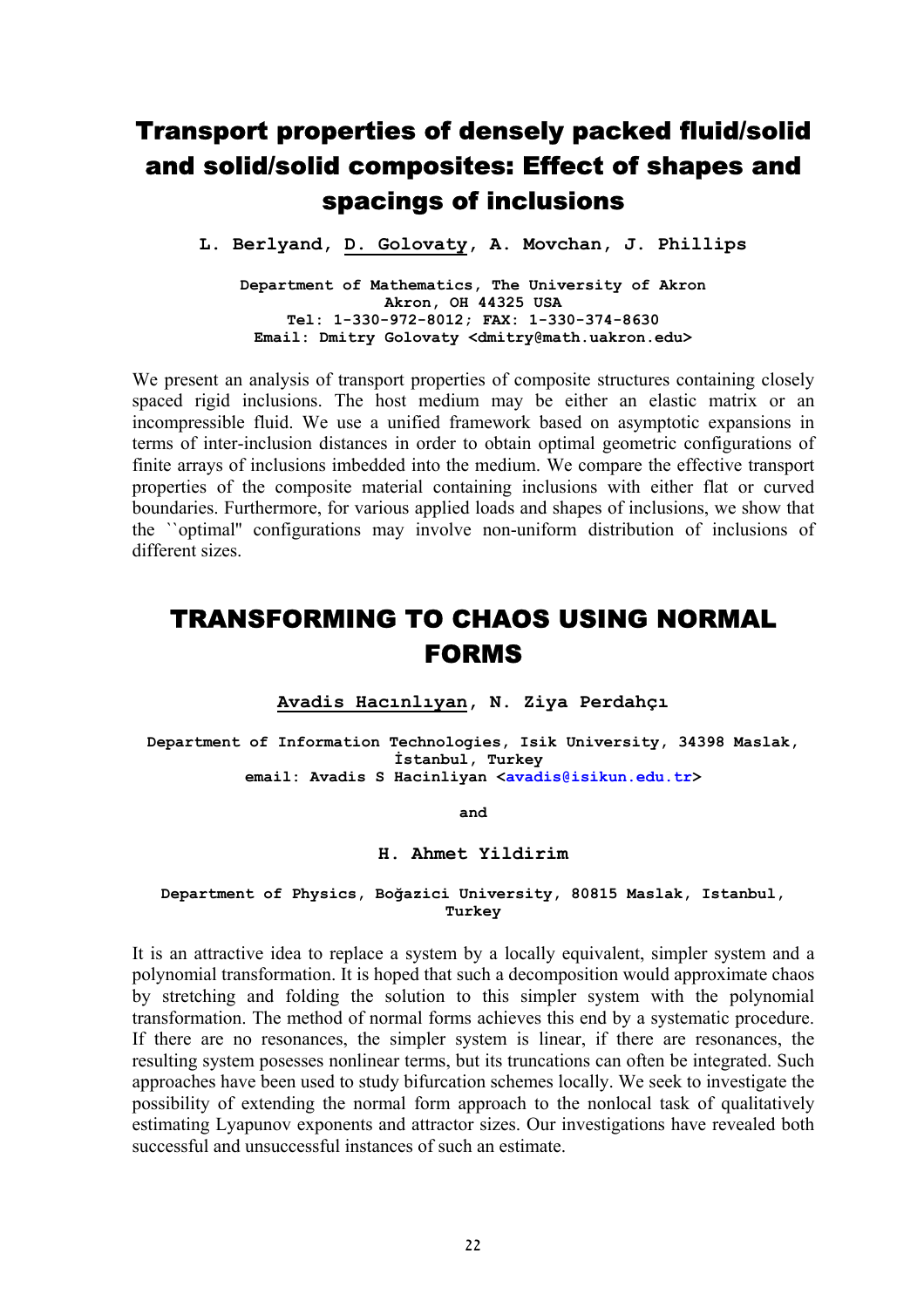It is well known that chaotic behavior sets in when at least one of the eigenvalues of the linearized system is positive and the eigenvalues pass from the Poincaré domain to the Siegel domain. For this purpose, a number of chaotic systems with three degrees of freedom and quadratic nonlinearities that have been proposed by Sprott have been studied. Since the Sprott systems do not have any free parameters, it is essential that these systems be generalized in such a way as to introduce a parameter which causes the bifurcation to a positive eigenvalue and transition from the Poincaré to the Siegel domain. Additionally, a has been studied.

A parallel question is studying whether truncations to resonant systems that one obtains with the normal form expansion posess Lyapunov spectra that are comparable with those of the original one. This question requires one to study different algorithms that generate augmented systems of ordinary differential equations (Wolf-Benettin, Wiesel, Ruelle-Eckmann) and numerical integration schemes (Runge-Kutta, Adams-Bashford Bulirsch-Stoer algorithms, direct series expansion and Chebyshev economization). The aim is to find an optimal approach, for numerically investigating generalized versions of certain Sprott systems and the nuclear spin system proposed by Khomeriki.

REFERENCES:

- [1] KAHN, Peter B., ZARMI, Yair, "Nonlinear Dynamics, Exploring through Normal Forms", Wiley Series in Nonlinear Science, John Wiley and Sons, New York, (1998).
- [2] WOLF,A., SWIFT, J. B., SWINNEY, H., L., VASTANO, J., A., "Determining Lyapunov Exponents from a Time Series" *Physica D*, **16**, 285 (1985).
- [3] GEIST, K., PARLITZ, U., LAUTERBORN, W., "Comparison of Different Methods for Computing Lyapunov Exponents" *Progress of Theoretical Physics*, **83**, 875 (1990).
- [4] WIESEL, W., E., "Continuous Time Algorithm for Lyapunov Exponents I" *Phys. Rev. E*, **47**, 3686 (1993).
- [5] HINDMARSH, A. C., "ODEPACK, A Systematized Collection of ODE Solvers", Scientific Computing, R. S. Stepleman et al. (editör), North-Holland, Amsterdam, IMACS Transactions on Scientific Computation Cilt 1, s 55-64 (1983).
- [6] SHAMPINE, L., F., "Stiffness and the Automatic Selection of ODE Code", J. Comp. Phys., Cilt 54 s. 74-86, (1984)..
- [7] SPROTT, J. C. "Some Simple Chaotic Flows", Phys. Rev. D Cilt 50, s. R647-50 (1994).
- [8] KHOMERIKI, R. "Route to and from the NMR Chaos in Diamagnets" The European Physical Journal B, Vol. 10, pp. 99-103, 1999.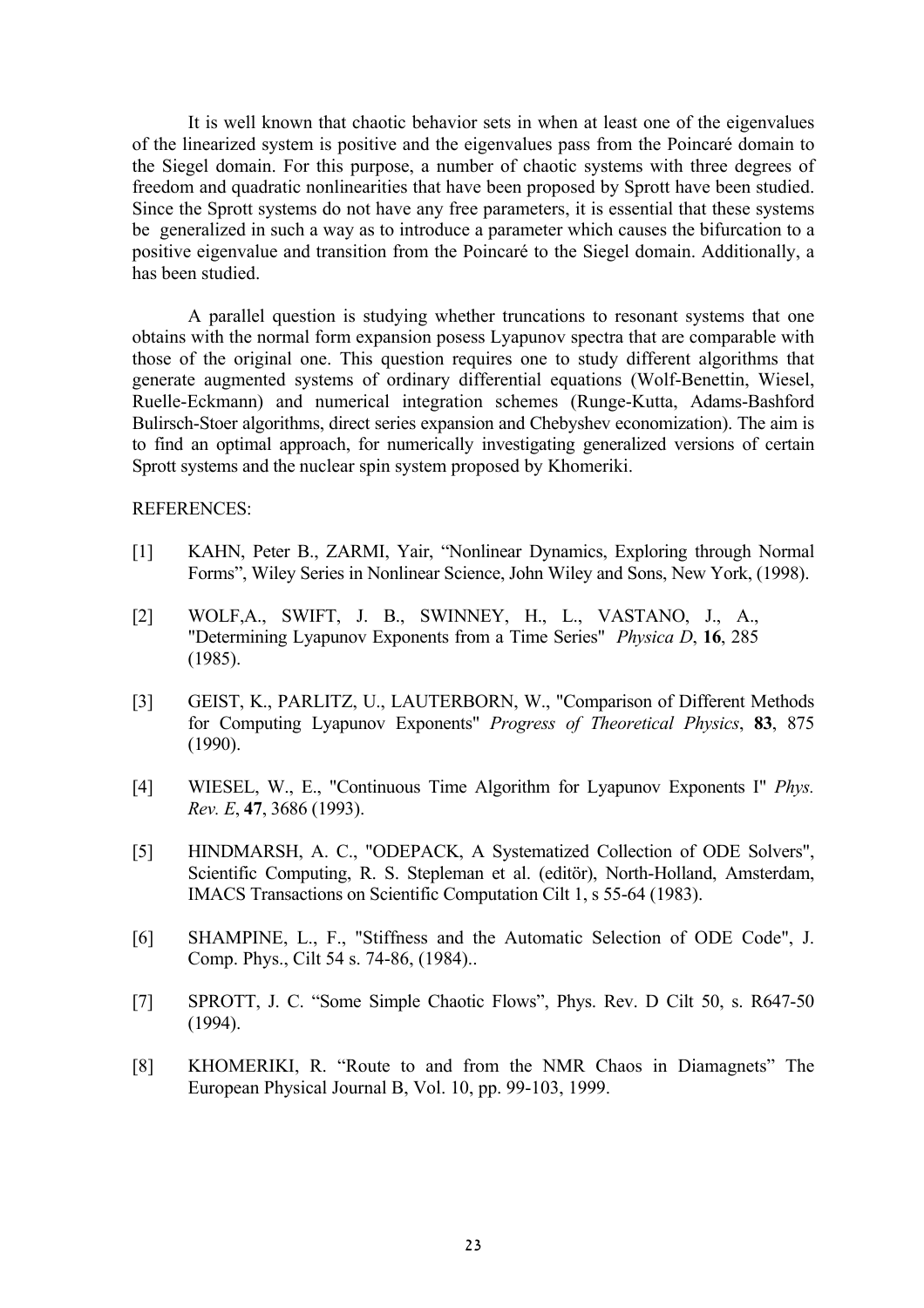### Dispersive durable systems: The technology

### of synthesis with given properties.

### **R. A. Hasanov**

### **Azerbaijan State Oil Academy, Nizami str.117, Baki,370010, Azerbaijan fax (99 412)980757; email: smiiyi1 <smiiyi@azeurotel.com>**

The class of composite materials durable dispersive with firm inclusions and consequently shown with discrete systems are offered for discussion. The index characterizing organization of these systems is developed. The criteria diagnosing structural condition of dispersive durable composite materials (DDCM) – models of discrete systems – are offered. The technology of designing component of DDCM and the technique of their synthesis whith the given properties are recommended for practical use. The results of researches are offered according to the value of influence of construction of DDCM on operational indexes armed with products by them. The mathematical models of products armed with DDCM as the differential equations and scalar models in space of conditions are developed. The regime wearing process of armament from DDCM are classified and the algorithm of management by these regimes is developed.

### RESTRUCTURING OF FORCE NETWORKS

#### **H.J. Herrmann**

**Institute for Computer Applications 1, University of Stuttgart, Pfaffenwaldring 27, D-70569 Stuttgart Tel: 49-711 685-3701; Fax: 49-711 685-3658 e-mail: Hans J. Herrmann <hans@ica1.uni-stuttgart.de> http://www.ica1.uni-stuttgart.de/~hans/**

The compaction of granular packings or soils is a collective process which for higher densities becomes increasingly slower reaching glassy behaviour. We will look at this problem from various points of view, in particular we will represent the evolving force network that percolates through the system by an inverse fiber rupture model. We will also discuss the case where the sizes of particles are distributed according to a power law, which gives hierarchical compaction dynamics.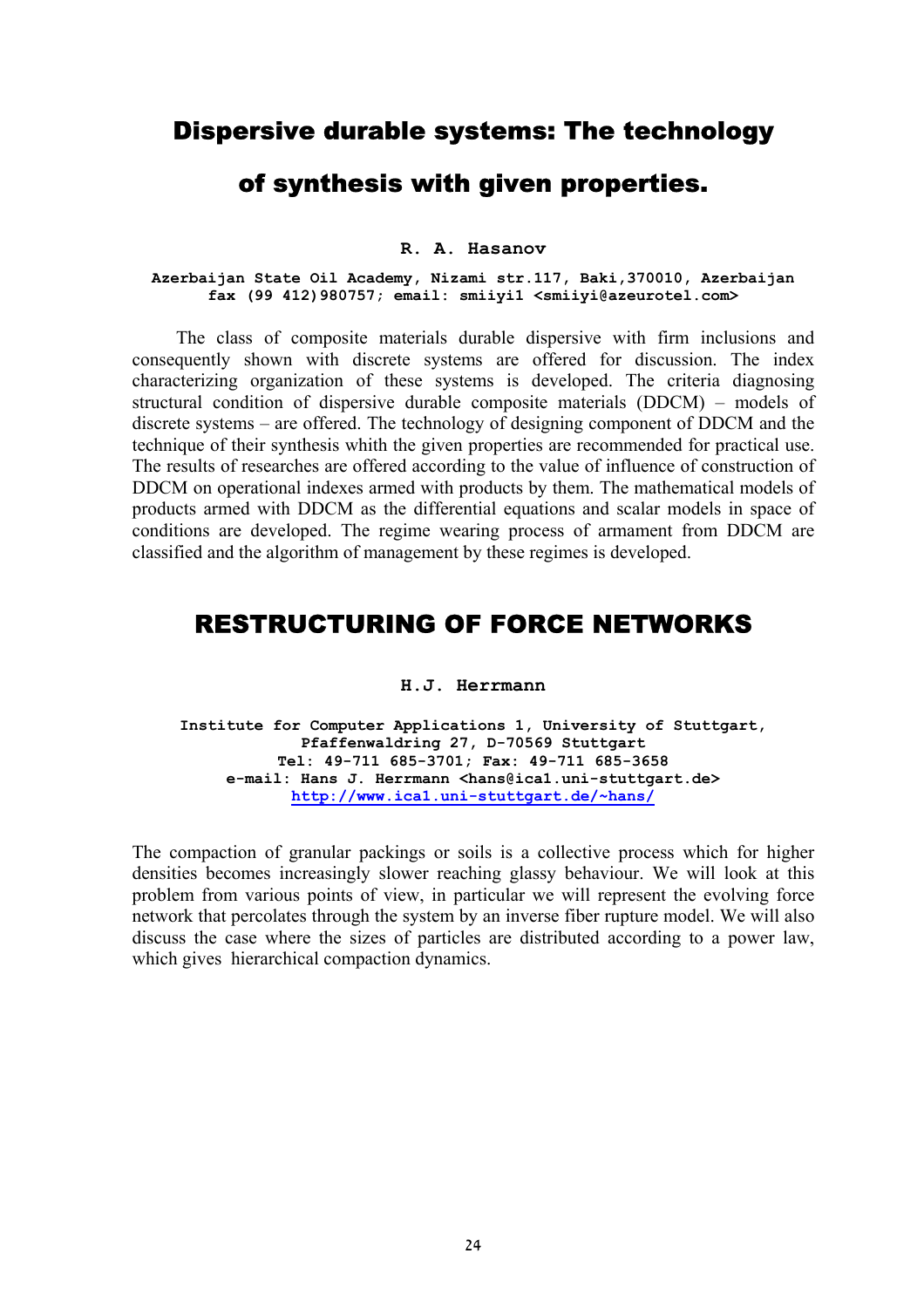## Integral representation for the solution of some nonclassical one-dimensional pseudoparabolic problems

**Esin Inan\* and Seyid Ali Akhiev\*\***

\*Işık University, Istanbul, Turkey \*\*Istanbul Technical University, İstanbul, Turkey **email: Esin Inan <inan@isikun.edu.tr>** 

A linear multipoint problem is investigated for some classes of higher order pseudoparabolic equations with generally nonsmooth coefficients. A new concept of the adjoint problem defined as a system of definite integral equations is introduced for this problem. An extension of the superposition principle is obtained by a concept of a fundamental solution which is introduced as a particular solution of the corresponding adjoint system of the integral equations. Such a fundamental solution exists under some conditions like as *p*-integrability and boundedness on the coefficients. This fundamental solution can also be considered as a natural generalization of the classical Riemann function concept for nonlocal problems and nonsmooth coefficients.

## Representative Volume Element: a statistical point of view

**Dominique Jeulin1;2, Samuel Forest3 , Toufik Kanit<sup>3</sup>**

**1 Centre de Morphologie Math\_ematique, ENSMP, 35, rue St-Honor\_e, F77300 Fontainebleau, FRANCE 2 ISTASE, Universit\_e Jean Monnet, 23 rue du Docteur Paul Michelon, F42023, SAINT-ETIENNE Cedex 2, FRANCE 3 Centre des Mat\_eriaux, ENSMP, UMR 7633 / CNRS, B.P. 87, F91003 Evry, FRANCE**

The Representative Volume Element (RVE) plays a central role in the mechanics and physics of random heterogeneous materials with a view to predicting their effective properties; however, its definition is usually unclear. In this presentation, we propose a statistical approach of this notion, where a quantitative definition of the size of the RVE can be proposed. Starting from realizations of a random medium in a finite domain D, estimations of the effective properties are given by averaging the field properties (for instance the stress and strain in elasticity) over D. Fluctuations of the fields, and of the estimated averages result from the randomness of the medium, and from the finite size of D. Using the variance of the averages as a function of the volume V of D, a RVE size can follow from the choice of a given precision of the estimation of the wanted overall property. It is shown to depend on the investigated morphological or physical property, the contrast in the properties of the constituents, and their volume fractions. The bias introduced by the choice of specific boundary conditions prescribed to each domain D is also discussed in detail, regarding three main types of boundary conditions: strain-based or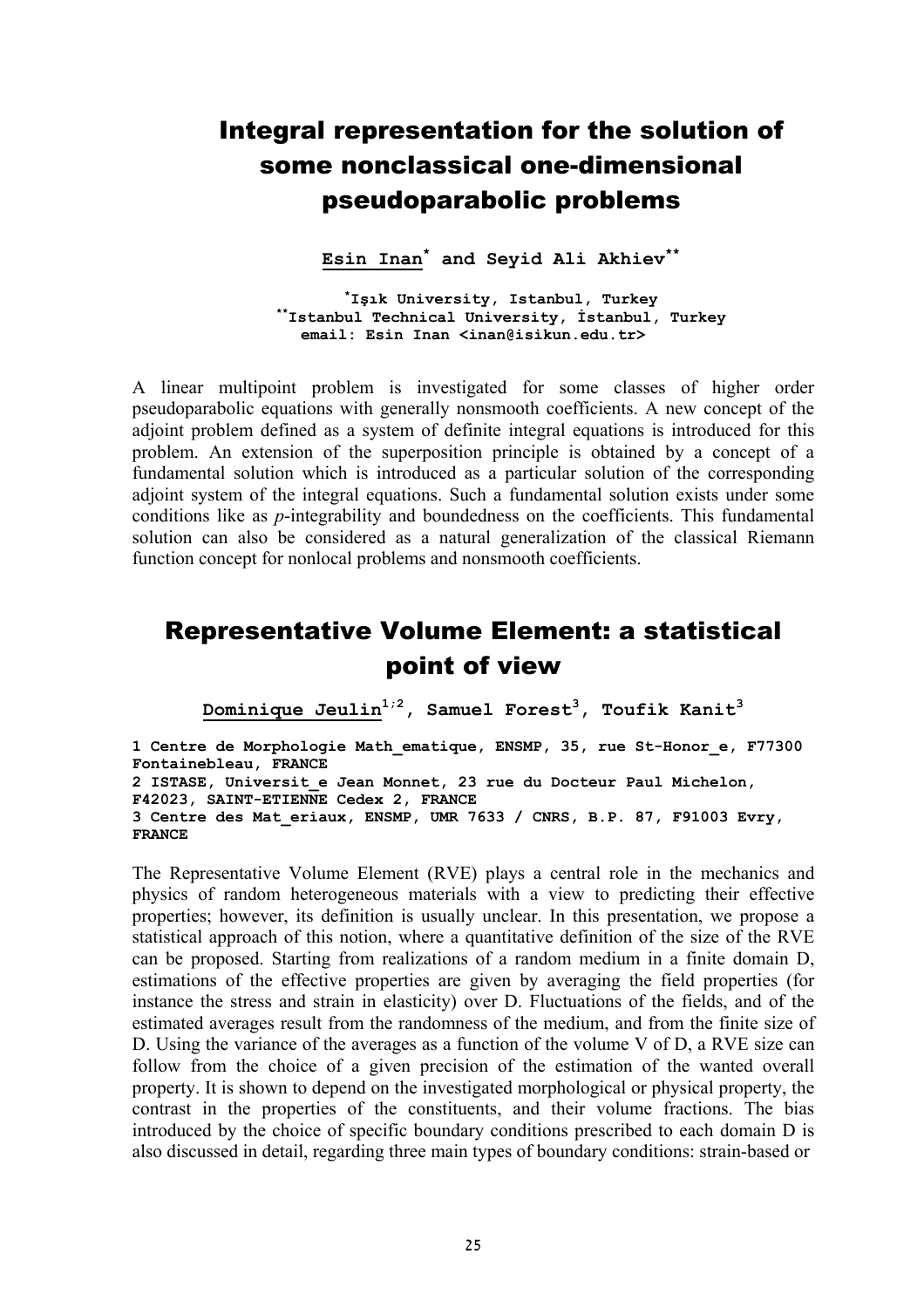stress-based homogeneous boundary conditions, on the one hand, and periodicity constraints, on the other hand. The methodology is applied to a specific model of random microstructure, namely a two-phase three-dimensional Voronoï mosaïc, and to a real microstructure studied in 3D by means of confocal microscopy. Solutions of the linear elasticity and of the heat conduction problems are obtained by finite element calculations on increasing volumes. They enable us to provide estimates of the key notion of integral range, depending on the studied property, which is then used to relate the error of the estimation and the definition of the RVE size. As a result, confidence intervals of the effective properties, depending on the volume of calculations, are provided.

## ARTIFICIAL "MAGNETIC ATOMS" FOR MICROWAVE COMPOSITE MATERIALS

**E.O Kamenetskii, R. Shavit, and M. Sigalov**

**Department of Electrical and Computer Engineering, Ben Gurion University of the Negev, Be'er Sheva, 84105, Israel email: Kamenetskii Eugene <kmntsk@ee.bgu.ac.il>** 

Recently the fabrication and study of patterned magnetic structures became possible attracting large interest due to possible applications in new fields. One of these fields may concern microwave composite materials. From the point of view of fundamental studies, the reduction of dimensionality in microwave ferrites brings into play new effects, which should be described based on the quantized picture and demonstrate, as a fact, the properties of artificial atomic structures.

 In a series of new publications, confinement phenomena of high-frequency magnetization dynamics in magnetic particles have been the subject of much experimental and theoretical attention (see e.g.[1]). Mainly, these works are devoted to the important studies of the magnetization spectra, but do not focus on the energy eigenstates of a whole ferrite-particle system. Till now there are no phenomenological models of a ferrite particle with high-frequency magnetization dynamics that use the effective-mass approximation and the Scrodinger-like equation to analyze *energy eigenstates* of a whole ferrite-particle system, similarly to semiconductor quantum wells.

 The so-called magnetostatic (MS) oscillations in ferrite samples have the wavelength much less than the electromagnetic wavelength at the same frequency and, at the same time, much more than the exchangeinteraction spin wavelength. This intermediate position between the "pure" electromagnetic and spin-wave (exchange-interaction) processes reveals very special behaviors of the geometrical effects. The confined effects for MS oscillations in normally magnetized thin-film ferrite disks demonstrate very unique properties. The  $\delta$ -functional (atomic-like) character of the multi-resonance MS spectra, one can observe experimentally in a ferrite disk resonator, leads to a clear conclusion that the energy of a source of a DC bias magnetic field is absorbing "by portions" or discretely, in other words. Contrary, the MS-wave spectrum of a ferrite sphere as well as the spin-wave spectra of magnetic particles shown in [1] are characterized by a very few and very "spreading" absorption peaks. Evidently, there should be a certain inner mechanism of quantization of the DC energy absorbed by a small disk-form ferrite sample. It was shown recently [2] that MS oscillations in a small ferrite disk resonator are described by the Schrödinger-like equation for MS-potential wave function and can be characterized by a discrete spectrum of energy levels. This fact allows analyzing the MS oscillations similarly to quantum mechanical problems. In this paper we give the results of energy spectrum calculations for MS oscillations in a ferrite disk resonator. Because of discrete energy eigenstates resulting from structural confinement in a special case of a normally magnetized ferrite disk, one can describe the oscillating system as a collective motion of quasi-particles – the "light magnons". Effective masses of the "light magnons" are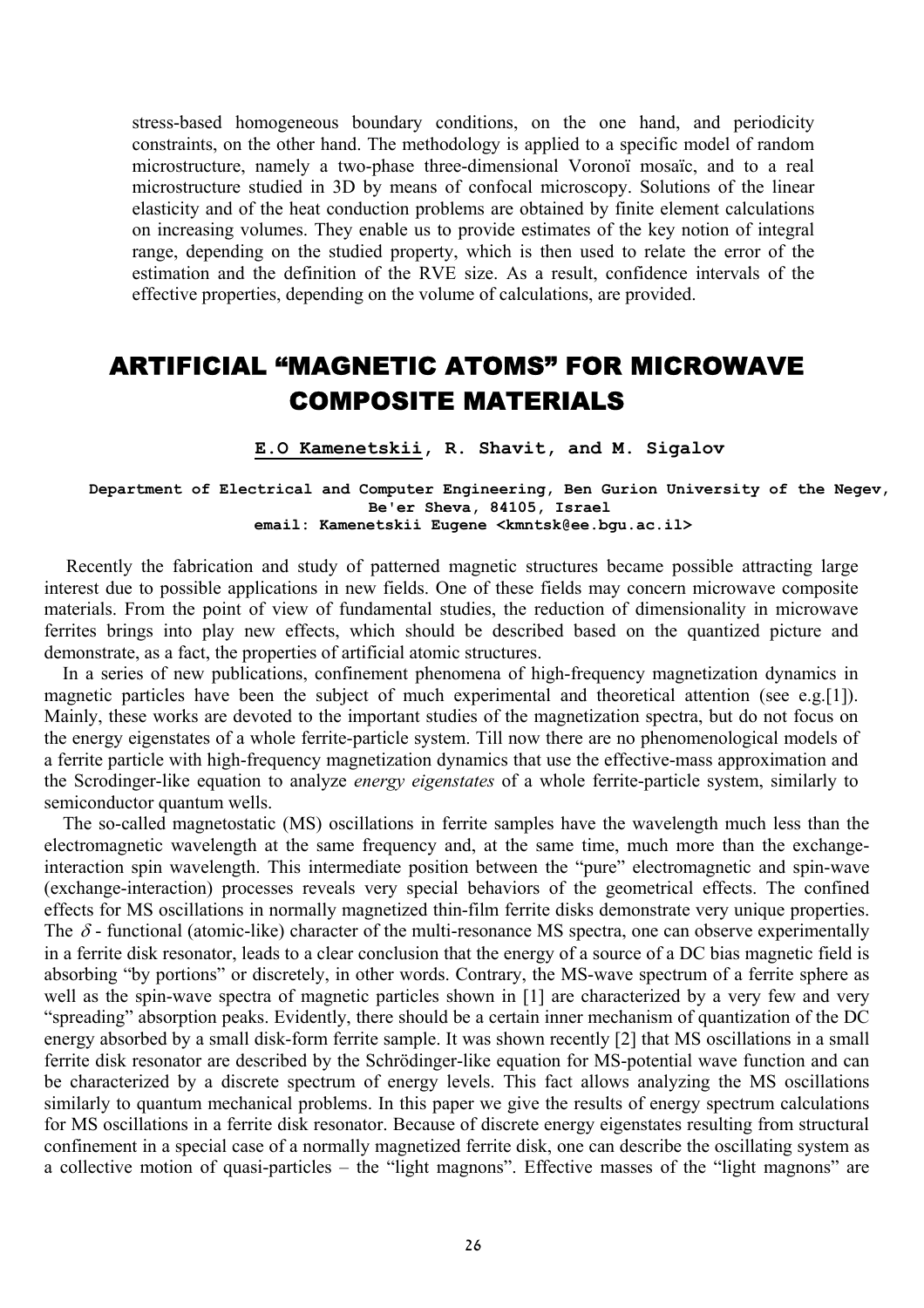calculated. Conformity of the "light-magnon" energy levels with the discrete levels of absorption energy is shown. A detailed analysis of the obtained results can be found in [3].

- [1] J. Jorzick et al. Phys. Rev. Lett. 88 (2002) 047204.
- [2] E. O. Kamenetskii, Phys. Rev. E 63 (2001) 066612.
- [3] E.O. Kamenetskii, R. Shavit, and M. Sigalov, J. Appl. Phys. (submitted), e-print cond-mat/0303196 (2003).

## Effective properties of matrix composite materials with high volume concentrations of inclusions (effective field approach)

**S.K. Kanaun**

#### **Instituto Tecnológico y de Estudios Superiores de Monterrey, CEM, Apd postal 18, Atizapan, Edo de México, 52926 México Tel: (52)-5864565; Fax: (52)-58645651; kanaoun@campus.cem.itesm.mx**

The effective field method is applied to the calculation of the overall physical and mechanical properties of composite materials consisting of a homogeneous matrix and a set of isolated inclusions (two-phase media). The main hypothesis of the classical version of the method is the so-called quasicrystalline approximation. This hypothesis is the assumption that the field acting on every inclusion in the composite is constant and the same for all the inclusions. The predictions of this version of the method are in agreement with experimental data and numerical solutions for various effective properties of composites if the volume concentration of inclusions does not exceed 0.3. For higher volume concentrations of the inclusions, the method needs correction. In this work the version of the effective field method is developed for the improvement of the predictions of the effective properties of matrix composites in the region of high volume concentrations of inclusions. This version was outlined in previous works of the author, and is based on the detailed description of pair interactions between inclusions in the composite. In order to describe such interactions the hypothesis of the quasicrystalline approximation has to be changed for a more complex one. It gives an integral equation for the field that acts on a pair of inclusions in the composite medium. The kernel of the integral operator in this equation depends on a specific three-point correlation function of the random field of inclusions. The influence of this function on the overall dielectric properties of the composites is analyzed in 3D and 2D-cases. The predictions of the method are compared with numerical calculations of the effective dielectric properties of the two-phase composites in 2D-case.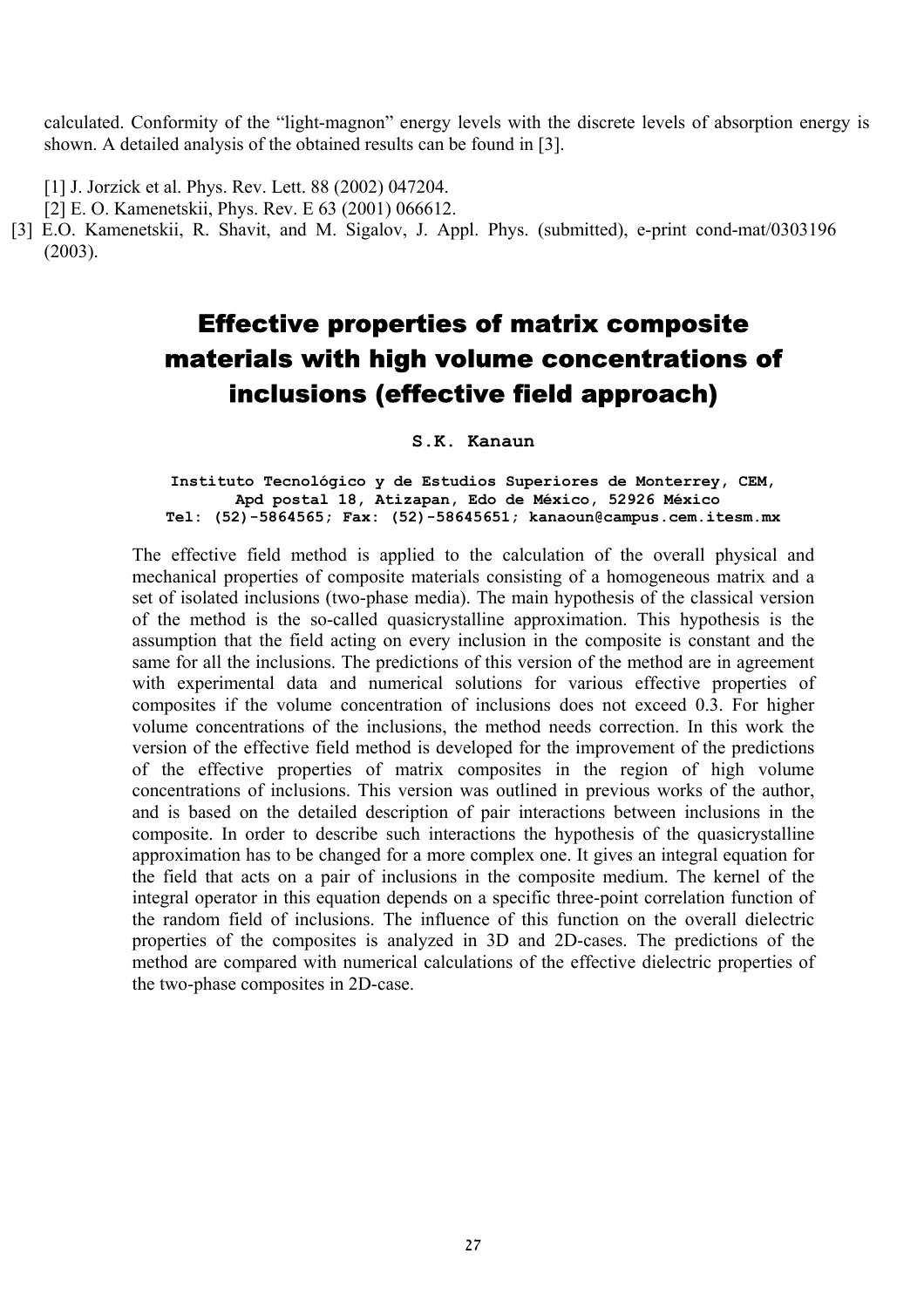### Hydrodynamics of "thermal" granular convection

**Evgeniy Khain and Baruch Meerson**

### **Racah Institute of Physics, Hebrew University of Jerusalem, Jerusalem 91904, Israel email: Evgeniy Khain <evgeniy@pob.huji.ac.il>**

We employ the Navier-Stokes granular hydrodynamics for determining the threshold of "thermal" convection in a horizontal layer of fluidized granular medium [1]. In classical fluid the convection is driven by an externally imposed negative temperature gradient. In a fluidized granular medium a negative temperature gradient sets in spontaneously because of the energy loss by inelastic particle collisions. A recent experiment with a highly fluidized three-dimensional granular flow [2] gives strong evidence for thermal convection. In the simplest model of inelastic hard spheres, the convection sets in when the inelasticity coefficient  $q=(1-r)/2$  exceeds a critical value (r is the coefficient of normal restitution) [3]. In the hydrodynamic theory, the problem is fully described by three scaled parameters: inelasticity of particle collisions, the Froude number and the Knudsen number [4]. We find the dependence of the convection threshold, in terms of the inelasticity of particle collisions, on the Froude and Knudsen numbers. We also determine morphology of convection cells at the onset of convection. When the gravity is large enough, the Froude number drops out from the problem. When gravity goes to zero, the convection instability turns into a recently discovered phase separation instability [5-7]. A lower bound for the convection threshold is determined using the Schwarzschild criterion of stability of classical compressible fluid.

- [1] E. Khain and B. Meerson, cond-mat/0208423.
- [2] R.D. Wildman, J.M. Huntley, and D.J. Parker, Phys. Rev. Lett. 86, 3304 (2001).
- [3] R. Ramirez, D. Risso, and P. Cordero, Phys. Rev. Lett. 85, 1230 (2000).
- [4] X. He, B. Meerson, and G. Doolen, Phys. Rev. E 65, 030301(R) (2002).

[5] E. Livne, B. Meerson, and P.V. Sasorov, cond-mat/008301; Phys.Rev. E 65, 021302 (2002).

[6] E. Khain and B. Meerson, cond-mat/0201569; Phys. Rev. E 66, 021306 (2002).

[7] M. Argentina, M.G. Clerc, and R. Soto, Phys. Rev. Lett. 89, 044301 (2002).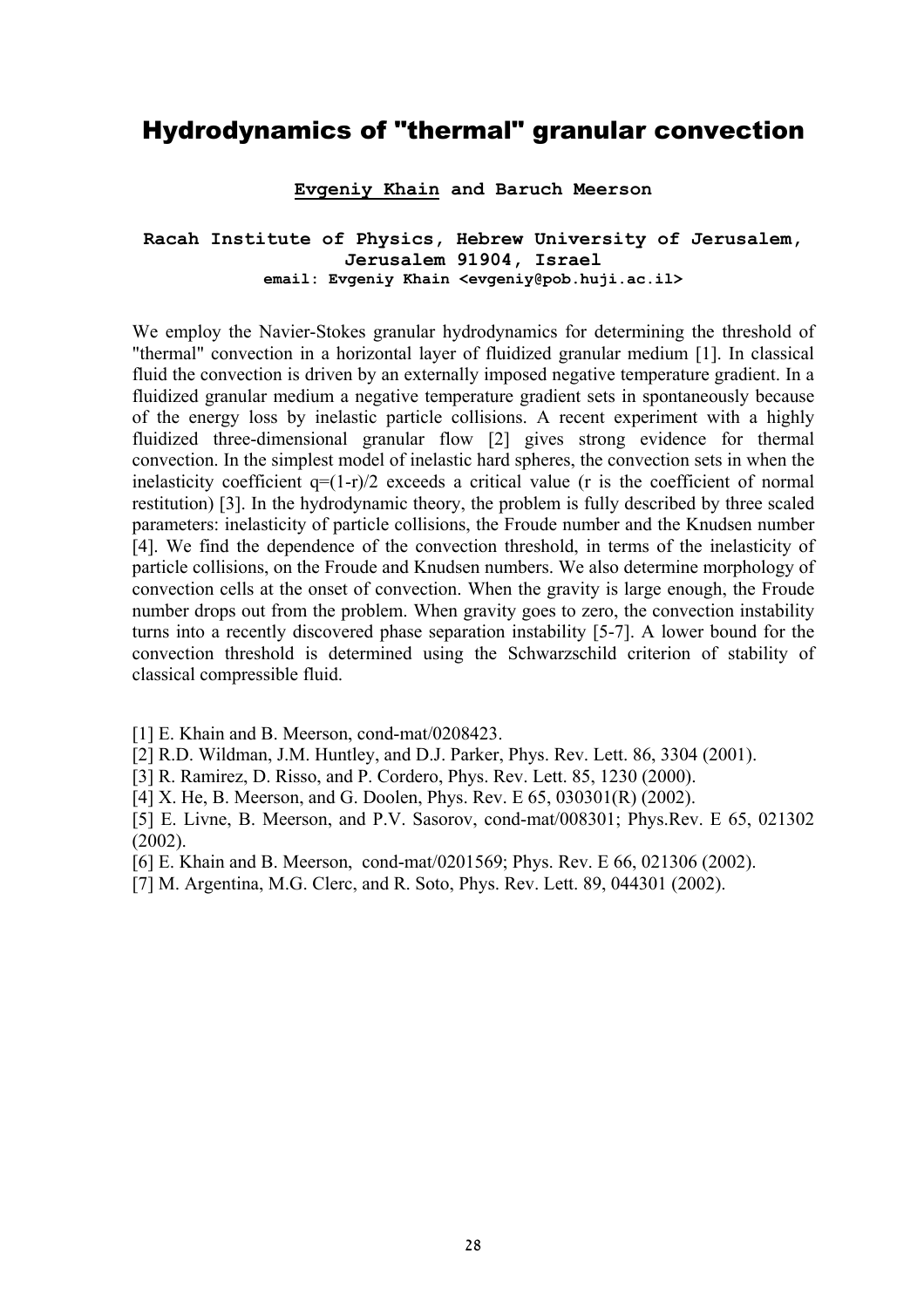## Diffusion mediated transport and the brownian motor

**David Kinderlehrer** 

#### **Department of Mathematical Sciences, Carnegie Mellon University Pittsburgh, PA 15213 office 412 268 5729; secretary 412 268 2545 http://www.math.cmu.edu/people/fac/kinderlehrer.html**

Diffusion mediated transport is implicated in the operation of many molecular level systems. These include some liquid crystal and lipid bilayer systems, and, especially, the motor proteins responsible for eukaryotic intracellular traffic. All of these systems are extremely complex and involve subtle interactions on varying scales and are far from equilibrium. Here we explore the mechanisms underlying their far from equilibrium behavior and their relationship to transport including the formulation of a dissipation principle.

## ON THE EFFECTIVE CONSTANTS OF INHOMOGENEOUS POROELASTIC MEDIUM.

### **Valery M. Levin and Juan M. A. Tostado**

#### **Instituto Mexicano del Petroleo, Eje Central Lazaro Cardenas No 152,Col. San Bartolo tepehuacan C.P. 07730, Mexico, D.F. email: Valery Levin <vlevine@imp.mx>**

The arbitrary anisotropic micro-inhomogeneous (composite) poroelastic medium is considered, containing a random set of ellipsoidal inclusions with other poroelastic characteristics. The properties of these constituents are described by the linear poroelastic theory by Biot [1,2]. One of the self-consistent schemes named effective field method (EFM) is used to develop the explicit expressions for the effective poroelastic characteristics (tensor of the frame elastic module  $C_{ikl}^*$ , Biot's effective stress coefficient tensor  $\alpha_{ii}$  and Biot's constant  $M^*$ ) of the static poroelastic theory. For the two constituents composite porous materials these expressions satisfy the generalized Gassman relations obtained in [3,4]. Some special cases are considered for the isotropic main material (matrix).

1. Biot, M. A. General theory of three-dimensional consolidation. *J. Appl. Phys.* 12, 1941, 155-164.

2. Biot, M. A. Mechanics of deformation and acoustic propagation in porous media. *J. Appl. Phys.,* 33, 1962, 1482-1498.

3. Berriman, J. G. , Milton, G. W. Exact result for generalized Gassmann's equations in composite porous media with two constituents. *Geophysics*, 56, 1991, 1950-1960.

4. Norris, A. On the correspondence between poroelasticity and thermoelasticity. *J. Appl. Phys.*, 71, 1992, 1138-1141.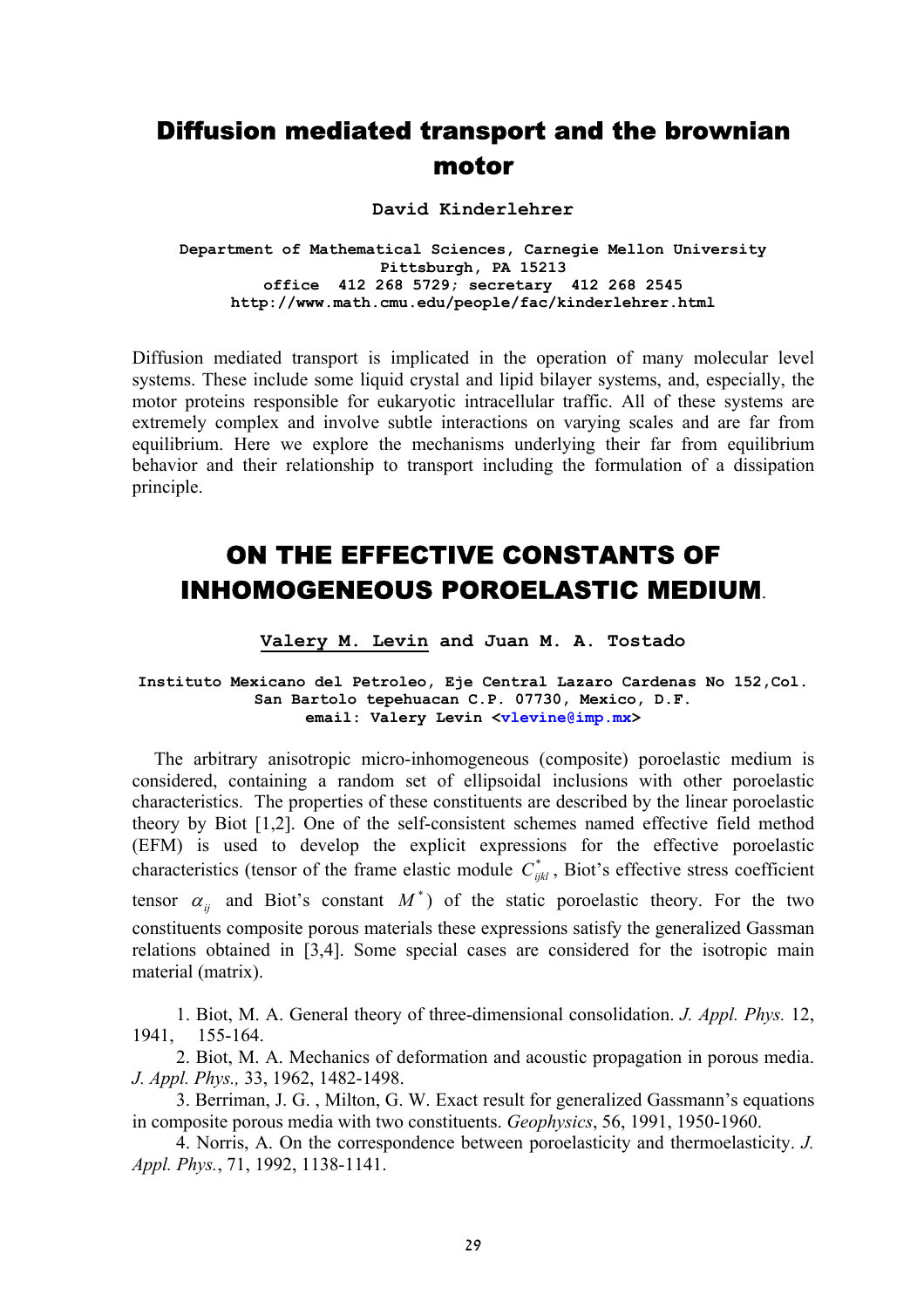### Force Chains and Stress in Granular Materials

#### **Dov Levine**

#### **Department of Physics, The Technion - Israel Institute of Technology Haifa, Israel email: Dov Levine <levine@phobia.technion.ac.il>**

The propagation of stress in granular materials remains a challenge to scientists, particularly in the limit of very hard grains. I will review a theory based on "force chains" -- linear paths of contacting grains which carry stress. The theory bridges the different scales of granular matter, from the small (grain) scale to the large (macroscopic) scale, via the mesoscopic scale which is common in experiments. I will discuss the full nonlinear theory as well as its linearized version, with an emphasis on response-function experiments.

## NOISY REACTION-DIFFUSION MODELS AND THEIR BIOLOGICAL IMPLICATIONS

### **Herbert Levine**

**Dept. of Physics, 0319 UCSD, 9500 Gilman Drive La Jolla, CA 92093-0319 858-534-4844 (phone) 858-534-7697 (FAX) email: Herbert Levine <levine@herbie.UCSD.EDU>** 

Reaction-diffusion processes arise in a wide variety of biophysical contexts ranging from intracellular signaling to pattern formation of microorganism colonies and to Darwinian evolutionary dynamics. In these processes, the discrete number of participating "individuals" (biological macromolecules, bacterial cells, or perhaps genomic types) can lead to stochastic fluctuations in what otherwise would be spatially-extended, nonlinear yet deterministic equations of motion. This talk will focus on several examples of phenomena in which this noise plays a primary role; these include cutoff effects in population genetics, noise-induced instabilities in models of bacterial colony growth, and nucleation-induced stochastic oscillations in cell calcium.

## Switching Transitions in Liquid Crystal Composites

#### **Ohad Levy**

**Department of Physics, NRCN, P.O. Box 9001, Beer-Sheva, Israel email: Ohad Levy <lohad@bgumail.bgu.ac.il>** 

Switching transitions in confined liquid crystals differ from the Frederiks transition in homogeneous liquid crystal films. In polymer dispersed liquid crystals (PDLC), bipolar liquid crystal droplets, embedded in a polymer matrix, can be reoriented by an external field causing a change in the dielectric and optical properties of the composite. The transition threshold field is determined by the balance between the electrostatic energy of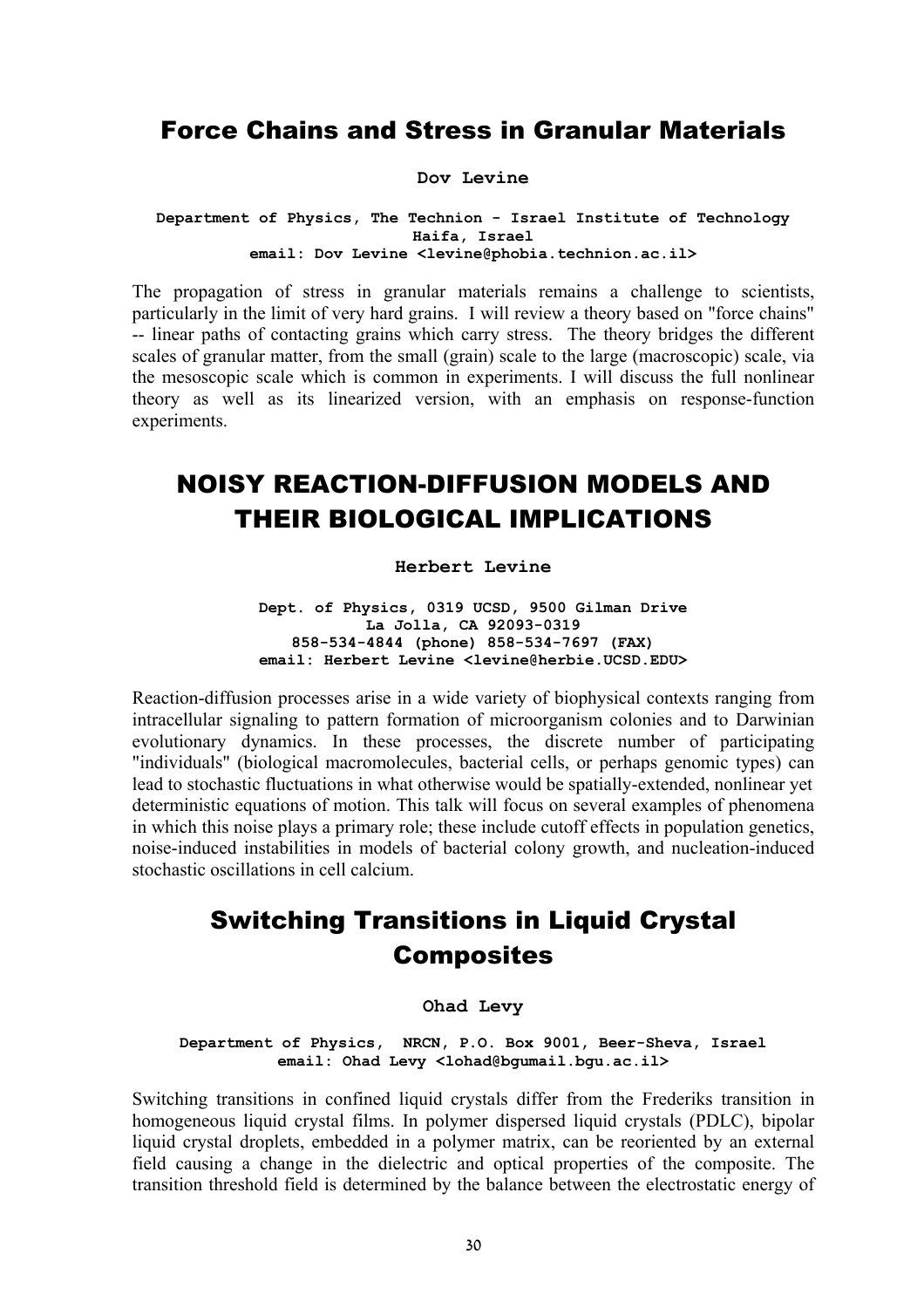the droplets and a strong anchoring elastic energy at the interface with the polymer. This balance may be studied analytically in some simple cases. As a result of the confined geometry, the threshold field does not depend on the thickness of the sample and splitting of the transition occurs in some situations. The sharpness of the transition may be controlled by varying the initial orientation distribution of the droplets. These effects may prove suitable for a wide range of electro-optic applications.

## A transfer-matrix method for computing the macroscopic conductivity of three-constituent normal conductor/perfect insulator/perfect conductor random networks

**Xiangting Li1,2 and David J. Bergman2** 

- **1. Institute of Theoretical Physics, Shanghai Jiangtong University, Shanghai 200240, PR China**
- **2. School of Physics and Astronomy, Raymond and Beverly Sackler Faculty of Exact Sciences, Tel Aviv University, Tel Aviv 69978, Israel**

**email: Xiangting Li <xiangtli@post.tau.ac.il>** 

We develop a transfer-matrix formulation to compute the conductivity of a normal conductor/perfect insulator/perfect conductor random network, and apply this approach in simulations of 2-dimensional and 3-dimensional networks. These simulations show that when a finite fraction of the normal conductor bonds in a random two-constituent percolating network are replaced by bonds of the third type, the critical behavior of the macroscopic conductivity remains unchanged. This wide universality of critical behavior in random networks is a crucial assumption in some recently published proofs of exact relations between elastic and electrical response of percolating networks [1,2].

[1] D.J. Bergman, *Exact relations between critical exponents for elastic stiffness and electrical conductivity of two-dimensional percolating networks,* Phys. Rev. E **65**, 026124-  $1 - 026124 - 7(2002)$ .

[2] D.J. Bergman, *Exact relations between elastic and electrical response of d-dimensional percolating networks with angle-bending forces*, J. Stat. Phys. **111**, 171 – 199 (2003).

### Pattern formation and thin water films

**Steve G. Lipson** 

**Department of Physics, The Technion - Israel Institute of Technology Haifa, Israel email: Steve G. Lipson <sglipson@physics.technion.ac.il>** 

The appearance of patterns in non-equilibrium systems is the result of a nonlinear interaction between at least two different fields. There are many patterns which occur naturally in our everyday surroundings. In particular we will describe how patterns arise in thin water films evaporating from clean mica substrates. The films break up into coexisting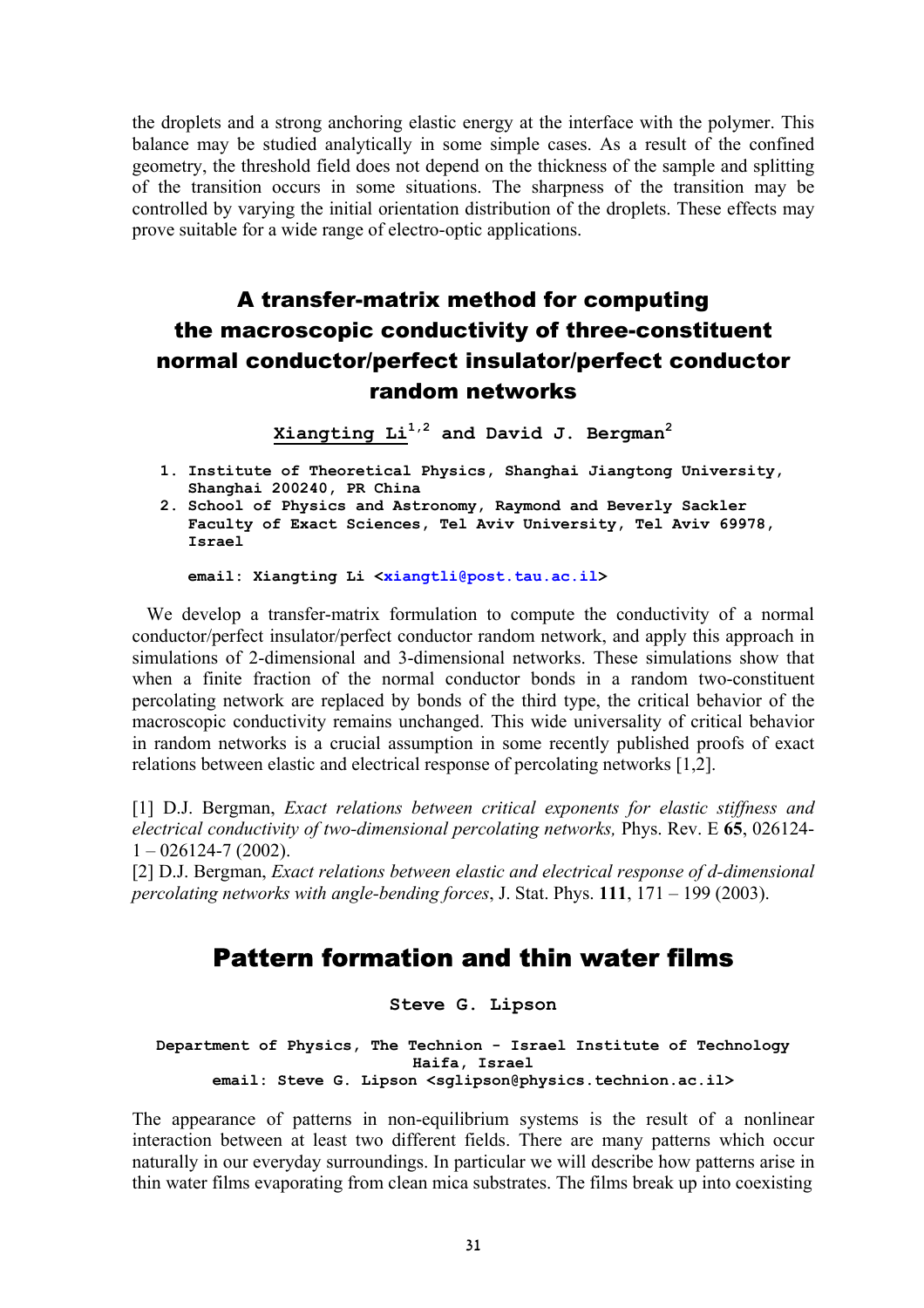thick and thin regions, the boundaries between them showing dynamic patterns with features related to diffusion-limited growth in isotropic two-dimensional systems. We describe both experimental observations and a model for a volatile thin film bound to a substrate by competing Van der Waals and polar forces.

## SOLUTION OF THE INHOMOGENEOUS HELMHOLTZ EQUATION FOR AN ELLIPSOIDAL SOURCE REGION

### **T.M. Michelitsch, H. Gao**

**Max Planck Institute For Metals Research D-70569 Stuttgart (Germany) and** 

**V.M. Levin Division of Mechanics Petrozavodsk State University 185640 Petrozavodsk (Russia)** 

**phone ++49 (0)711 689-3514; fax ++49 (0)711 689-3512 email: Thomas M. Michelitsch <michel@mf.mpg.de>**

In the description of many dynamical problems in mathematical physics such as wave propagation in electrodynamics, acoustics or in the mechanics of materials (e.g. dynamic variant of Eshelby inclusion problem) the solution of the inhomogeneous Helmholtz equation (*dynamic- or 'Helmholtz potentials'*) for an ellipsoidal source region plays a key role. Surface integral representations are derived for inhomogeneous ellipsoids and ellipsoidal shells. As in the case of the static (Newtonian) potentials a compact representation of the *dynamic potentials* in terms of 1D integrals is highly desirable. Due to the mathematical complexity of the problem so far such representation seems to be absent in the literature. We close this gap for the dynamic potential for a homogeneous ellipsoidal shell for internal spacepoints. The derived solution of the inside region can easily be used to construct the solution outside of the ellipsoid by applying Ivory's theorem. For special cases such as spheres and circular continuous fibers, known closed form results are reobtained. In the static limit the approach provides a simple way to recover classical results of Ferrers (1877) and Dyson (1891) for the Newtonian potentials of ellipsoidal sources. The approach may be extended to construct 1D integral representations for the dynamic potentials of *inhomogeneous* ellipsoids and ellipsoidal shells.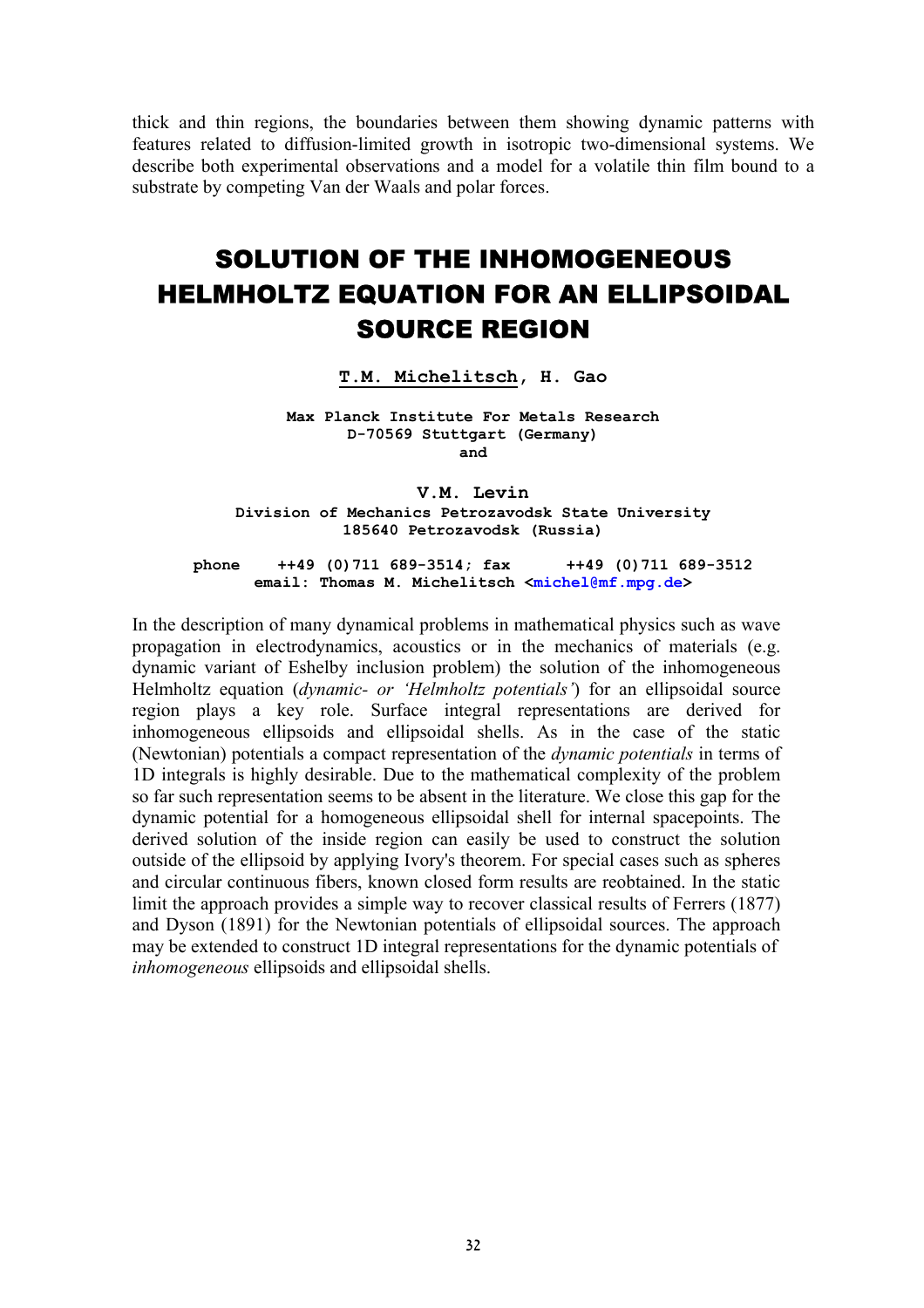## Computational Mesomechanics of Materials: Virtual Testing of Microstructures and Possibilities of the Materials Optimization

**Leon L. Mishnaevsky Jr** 

**University of Stuttgart, MPA, Pfaffenwaldring 32 D-70569 Stuttgart, Germany** 

**Fax (privat): 049-1212-5-116-89-924; Fax (office): 049-711-6852635 Web: http://www.mpa.unistuttgart.de/Verfahrensentwicklung/schm/leon/leon.html emails: Leon.Mishnaevsky@mpa.uni-stuttgart.de Leon Mishnaevsky <mishnaevsky@web.de>** 

The purpose of this work was to develop a concept of the computational material design at mesolevel and to demonstrate the realization of some steps of this concept as applied to Al/SiC composites. In the paper, a computational approach to the optimization of service properties of two-phase materials by varying their microstructure is presented. The main points of the optimization of composites include (1) the determination of the properties of the material constituents, and the deformation and fracture mechanisms, (2) numerical mesomechanical simulations of deformation, damage and fracture in idealized quasi-real microstructures of the composite, (3) the comparison of output parameters (stiffness, fracture resistances) of different microstructures and (4) the development of recommendations to the improvement of the microstructures of the materials [1-4].

Using a computational approach based on numerical experiments [5, 6], the author considered different microstructures of the particle reinforced metal matrix composite, and simulated the effect of the microstructures on their mechanical behavior and fracture resistance. The following arrangement of brittle inclusions in the materials were considered: uniform, net-like, clustered, gradient and layered arrangements, with different inclusion shapes (round, ellipsoids, etc.) and orientations. Crack paths for each of the microstructures were simulated, and the force-displacement curves were determined numerically.

The mechanisms of the toughening effect of the materials with the different microstructures are identified. It is demonstrated that extensive crack deviations from the initial cracking directions and the increase in the fracture toughness can be most efficiently achieved by using complex heterogeneous/localized microstructures, like clustered particle arrangements or alternated layers of fine and coarse inclusions.

### **References:**

- 1. L. Mishnaevsky Jr, Damage and Fracture of Heterogeneous Materials: Modelling and Application to the Improvement of Drilling Tools, Balkema , Rotterdam, 1998, 230 pp.
- 2. L. Mishnaevsky Jr, T. Shioya, Optimization of Materials Microstructures: Information Theory Approach, Journal of the School of Engineering, The University of Tokyo, Vol. 48, 2001, pp. 1-13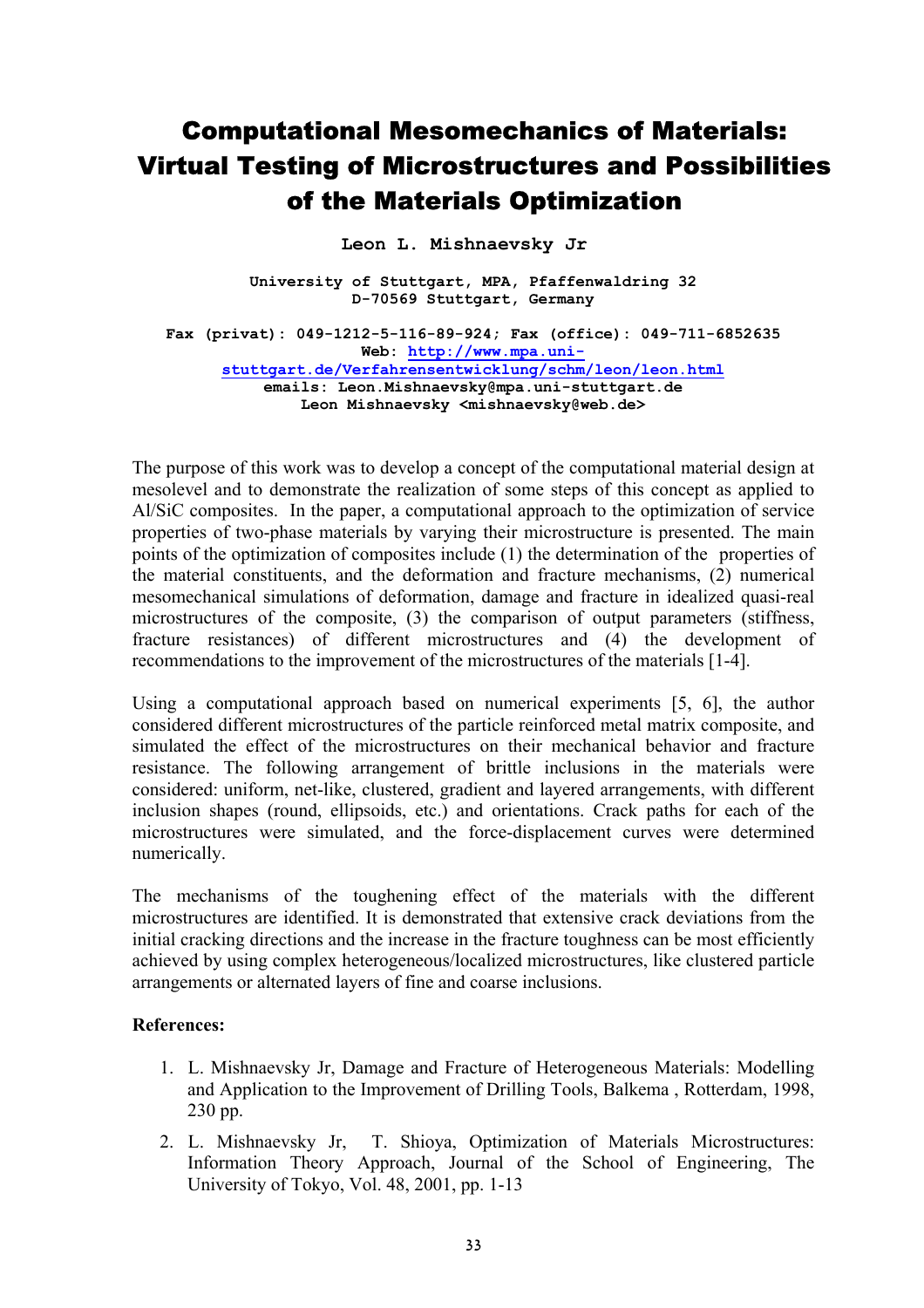- 3. L. Mishnaevsky Jr, M. Dong, S. Hoenle and S. Schmauder, Computational Mesomechanics of Particle-Reinforced Composites, *Comp. Mater. Sci*., Vol. 16, 1999, No. 1-4, pp. 133-143
- 4. L. Mishnaevsky Jr, Determination for the Time to Fracture of Solids, Int. J. Fracture, Vol.79, No.4, 1996, pp.341-350
- 5. L. Mishnaevsky Jr and S. Schmauder, Continuum Mesomechanical Finite Element Modeling in Materials Development: a State-of-the-Art Review, Applied Mechanics Reviews, Vol. 54, 1, 2001, pp. 49-69
- 6. L. Mishnaevsky Jr, U. Weber, N. Lippmann and S. Schmauder, Computational Experiment in the Mechanics of Materials, "Computational Modeling of Materials, Minerals, and Metals Processing", Proceeding TMS Conference, Eds. M. Cross, J.W. Evans, and C. Bailey, 2001, pp. 673-680

## THE DYNAMICS OF SCREW DISLOCATIONS IN COPPER - A MOLECULAR DYNAMICS AND AN ELASTIC-CONTINUUM STUDY

**D. Mordehai [1], Y. Ashkenazy [2], I. Kelson [1] and G. Makov [3]** 

**[1] School of Physics and Astronomy, The Raymond and Beverly Sackler Faculty of Exact Sciences Tel Aviv University, Tel Aviv 69978, Israel [2] Racah Institute of Physics, Hebrew University of Jerusalem, Jerusalem, Israel.** 

**[3] Department of Physics, NRCN, P.O. Box 9001, Be'er Sheva, Israel** 

**Phone : 972-3-6408664; emails: Dan Mordehai <dan@shelly.tau.ac.il> Dan Mordehai<dmac@netvision.net.il>** 

The dynamics of dislocations constitutes one of the basic building blocks of any theory of plasticity. One of the methodologies to study plasticity is the bottom-up approach, in which rules for dislocations dynamics serve macroscopic continuum constitutive models. Experimental studies of dislocation motion are not able yet to follow in detail the microscopic dynamics of the dislocation. Using molecular dynamics methods the motion of dislocations under stress has been studied in detail for Cu as a function of both temperature and stress. A transition from inertial to viscous motion with a stress dependent terminal velocity has been observed. The experimentally observed stress dependence of the terminal velocity is reproduced quantitatively by our results. The dislocation structure is found to be time dependent with oscillations about the equilibrium structure. An elasticcontinuum model, using a dislocation line model, was developed in order to study the simulation results by considering a simple model of dislocation motion consisting of an inertial line defect in an elastic medium with dissipation.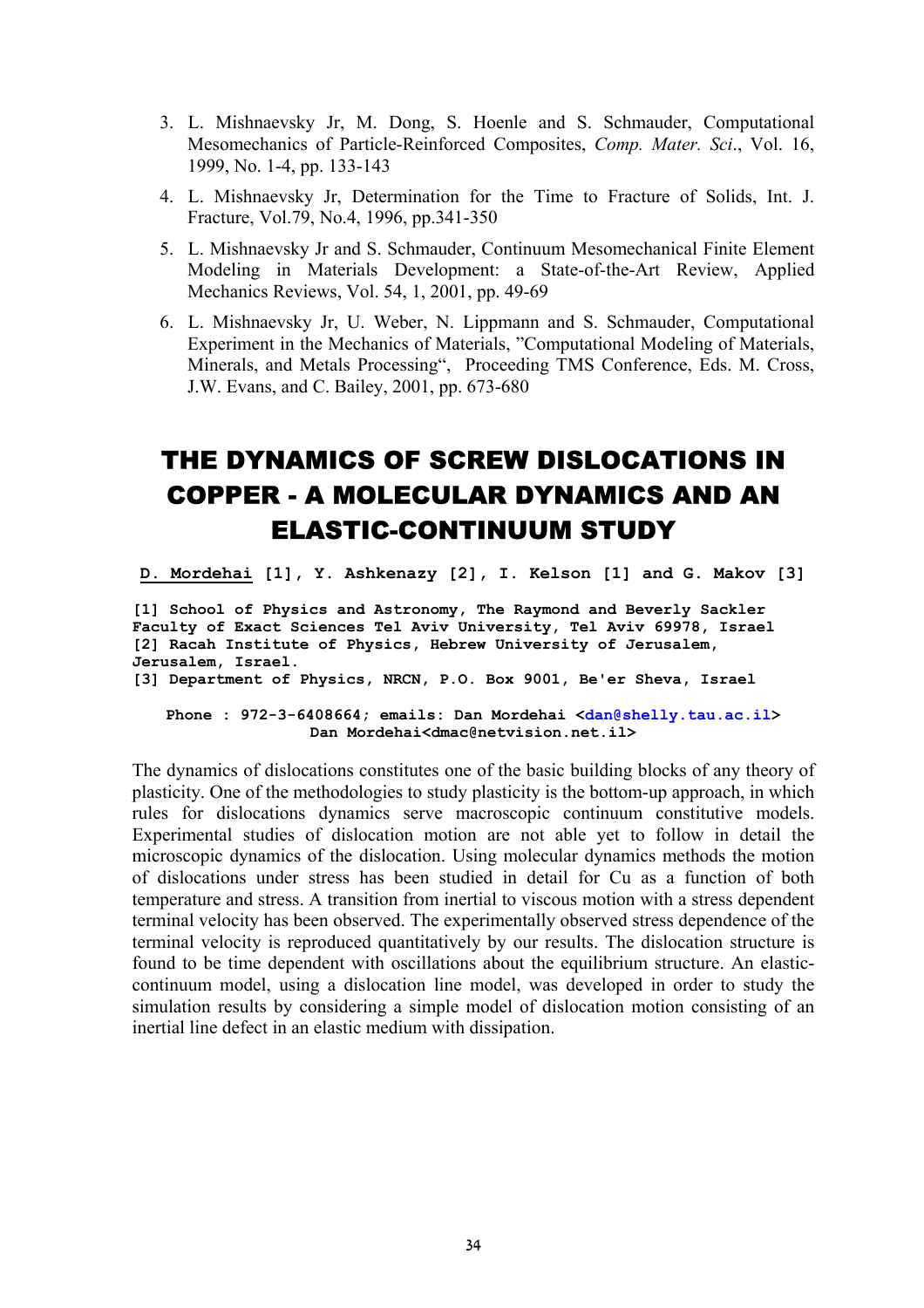## THE SOLID MECHANICS METHODS IN NANOTECHNOLOGICAL PROBLEMS

### **N. Morozov**

#### **Bibliotechnaya Pl. 2, 198904 S.Petersburg University, Russia email: Nikita F. Morozov <morozov@NM1016.spb.edu>**

The problems of strength, problems of stability, problems of de-lamination etc. take place in traditional mechanics and in nanotechnology. Can we use the solid mechanics method in nano-technological problems? In present report it takes into account on some modification, which must be arrange for traditional methods a-priori. Then it is discussed the properties of composites with nano-dimensional grains, the quantum dots arrangement, the equilibrium of nano-tubeles and arrangement of nano-tubeles with help etching.

## Mathematical modelling of two-dimensional phononic crystals

#### **N.V.Movchan**

**Department of Mathematical Sciences,University of Liverpool M & O Building,Liverpool L69 3BX,UK email: Dr. N. Movchan <nvm@liverpool.ac.uk>** 

The problem considered is that of an infinite elastic medium containing a finite stack of gratings of circular cylindrical voids or elastic inclusions which are taken to be infinitely long and unidirectionally aligned parallel to the z-axis and spaced with period *d* along the x-axis. We assume that the void surfaces are free of tractions, and that the inclusions are either perfectly bonded to the surrounding medium, or connected to it via a thin and soft "coating" layer. We restrict ourselves here to the case of waves incident normally on the stack, so that the cross-polarisation effect is absent. We employ a multipole method to determine the reflection and transmission matrices for each grating, for both the scalar (out-of-plane shear) and vector (plane-strain) problems. These matrices are then used in a recurrence procedure to generate the scattering matrices for the entire stack which are then employed in numerical studies of band gaps or regions of inhibited propagation of elastic waves in the structure. We also present a generalisation of this method to study various forms of disorder within the array. The latter is introduced by treating gratings in which a macro-cell may contain several different inclusions, or inclusions and voids, and by varying the number of defects in each macro-cell, their position, radius and material constants from grating to grating, as well as the separation of gratings within the stack. Results are presented in the form of transmission diagrams exhibiting designs of structures with good low-pass and band-pass characteristics in transmission.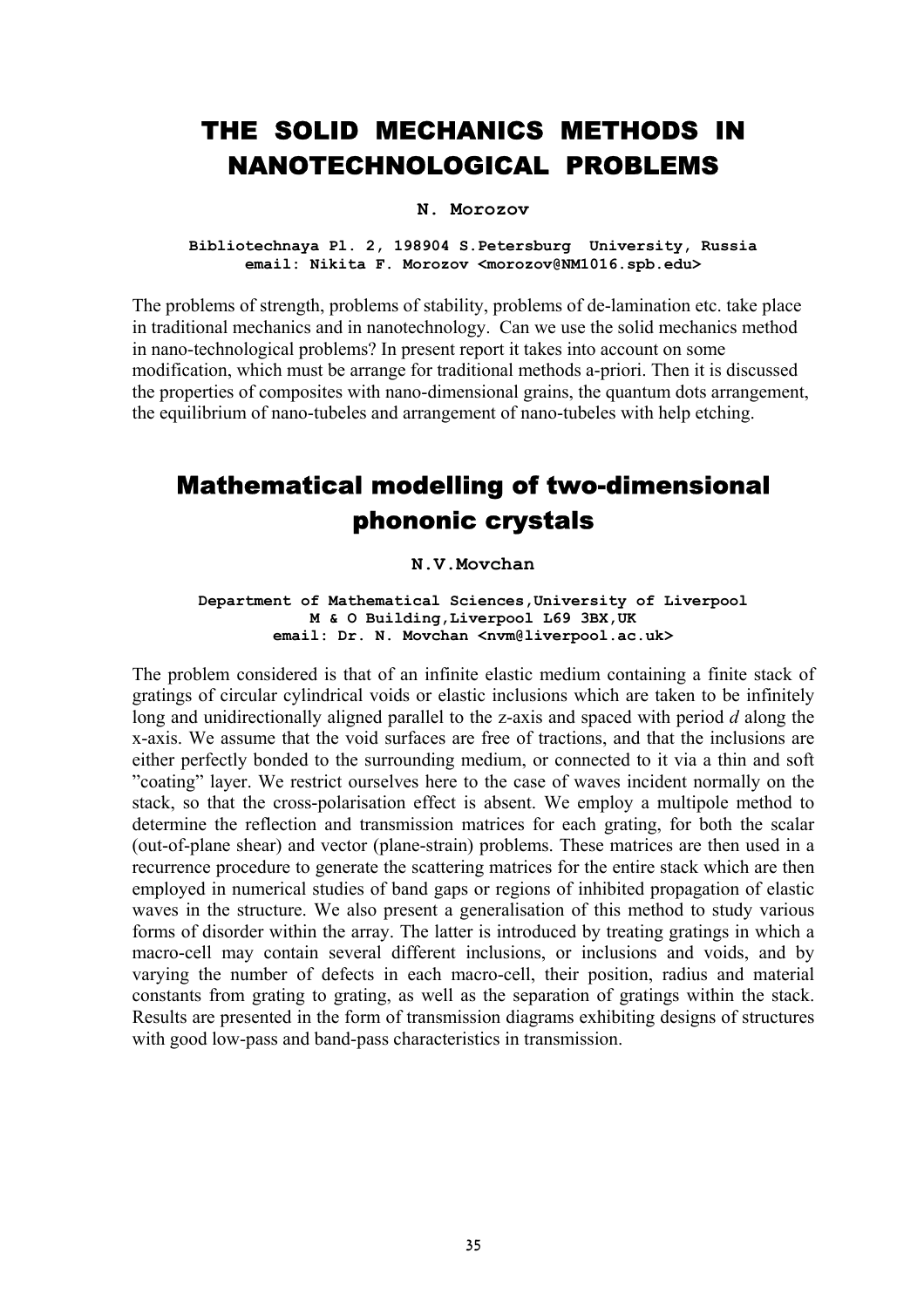### Convective Cahn-Hilliard models

**Alexander A. Nepomnyashchi** 

**Department of Mathematics, Technion, IIT, Haifa 32000, Israel email: alexander nepomnyashchi <nepom@techunix.technion.ac.il>** 

Convective Cahn-Hilliard models have been suggested for the description of phase separation of driven systems and instabilities of crystallization fronts. With the increase of the driving force, a transition from the coarsening regime to a chaotic behavior takes place via a plethora of stable patterns characterized by a complex spatial structure but simple time dynamics. The relation of the dynamic transitions to the phenomenon of kinetic roughening of interfaces is discussed.

### A phase field model with memory

**A. Novick-Cohen** 

**Department of Mathematics, Technion, IIT, Haifa 32000, Israel email: Amy Novick-Cohen <amync@math.technion.ac.il>**

A phase field model is proposed which incorporates the effects of slowly varying internal variables via a delayed or time averaged response of the system to the ambient driving forces. The internal variables we have in mind could model such effects as: (a) slow structural relaxation in a viscous solvent with a miscibility gap in the proximity of a glass transition temperature, or (b) clusters of impurity already segregated out from a mixture which might have a tendency to relax after quench.

We demonstrate that these memory effects can cause inertial effects giving rise for example to oscillation relaxation during grain shrinkage. The phase field model with memory can also be shown to be no more unstable that the classical phase field model, in an appropriate sense. Moreover, certain long time features of the system can be readily assessed via formal asymptotics.

## Pattern formation, reconstruction, and roughening on a catalytic surface

**M.Monine and L.M.Pismen**

**Department of Chemical Engineering, Technion, IIT Haifa 32000, Israel phone +972 4829-3086(o); fax +972 4823-0476 Web: http://pattern.technion.ac.il email: Len Pismen <pismen@techunix.technion.ac.il>** 

 Catalytic reactions on oriented single crystals often exhibit rate oscillations and produce a variety of spatio-temporal patterns on a micron scale. The most thoroughly studied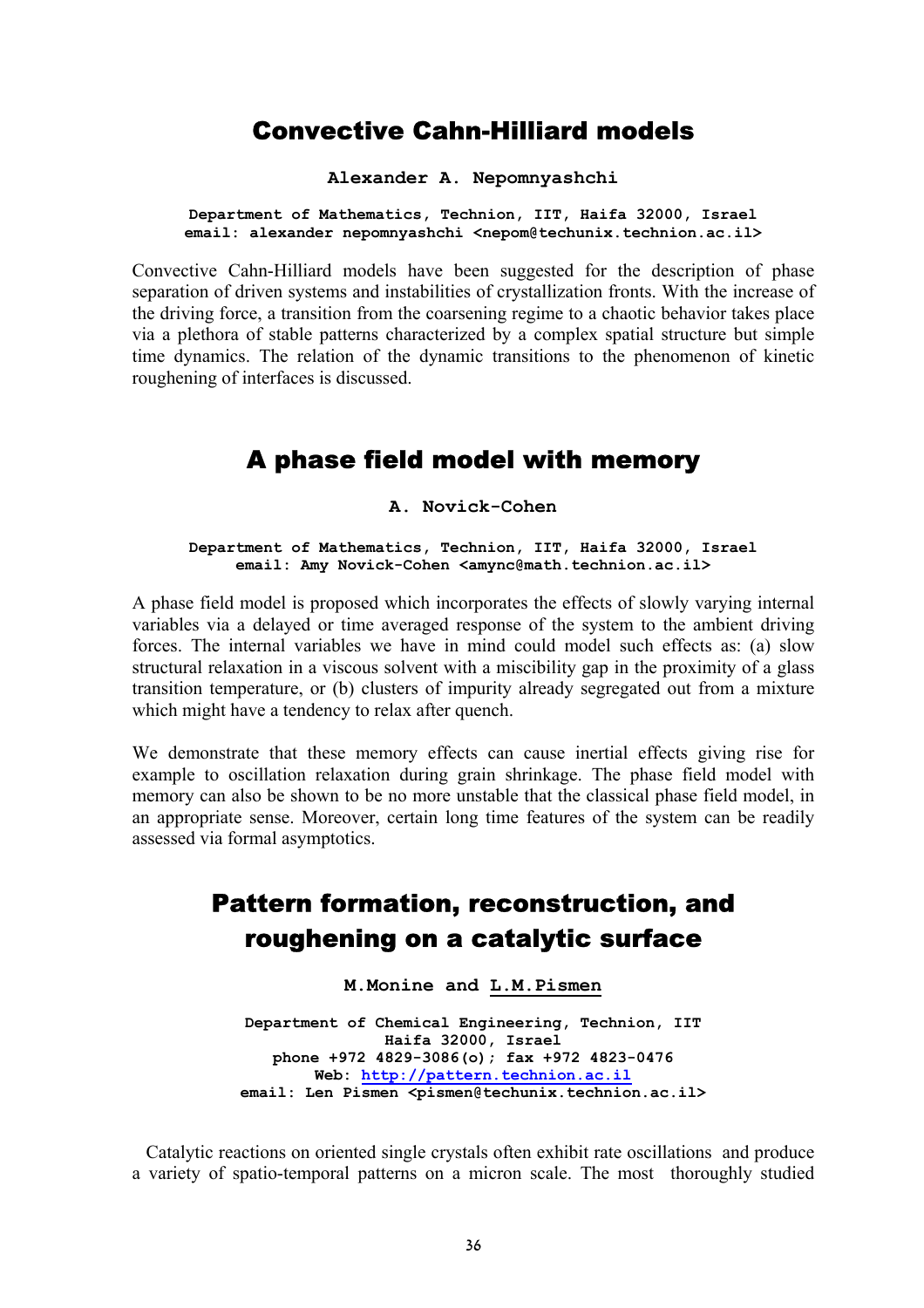system of this kind is CO oxidation on Pt(110). The mechanism of rate oscillations and pattern formation under isothermal conditions at low pressure is based on a adsorbateinduced surface phase transition controlled by the CO coverage. The pattern formation on a micron scale can be modeled with the help of phenomenological mean-field equations containing a fraction of surface covered by one of the surface phases as a control variable. Mean-field theory cannot, however, capture many essential features of surface reconstruction, which involves material transport in a nanoscale range and is inadvertently linked to surface roughening.

 We have carried out kinetic Monte-Carlo simulations of surface phase transitions on Pt(110) surface coupled to kinetic oscillations. Detailed data on bonding and activation energies of Pt atoms in different neighborhood configurations are extracted (and partly fitted and reconciled) from available ab initio computations and STM data, and used for computation of surface phase transitions and roughening. A realistic picture of kinetic oscillations and waves can be obtained with the help of a simplified Monte-Carlo model coupled to a mean field reaction-diffusion model.

## Dynamical Instabilities of Quasi-static Crack Propagation Under Thermal Stress

**Itamar Procaccia** 

**Department of Chemical Physics, The Weizmann Institute of Science Rehovot 76100, Israel Tel: +972-8934 3810; Fax: +972-8934 4123 URL: http://www.weizmann.ac.il/chemphys/cfprocac/home.html email: Itamar Procaccia <itamar.procaccia@weizmann.ac.il>** 

We address the theory of quasi-static crack propagation in a strip of glass that is pulled from a hot oven towards a cold bath. This problem had been carefully studied in a number of experiments that offer a wealth of data to challenge the theory. We improve upon previous theoretical treatments in a number of ways. First, we offer a technical improvement of the discussion of the instability towards the creation of a straight crack. This improvement consists of employing Pad\'e approximants to solve the relevant Weiner-Hopf factorization problem that is associated with this transition. Next we improve the discussion of the onset of oscillatory instability towards an undulating crack. We offer a novel way of considering the problem as a sum of solutions of a finite strip without a crack and an infinite medium with a crack. This allows us to present a closed form solution of the stress intensity factors in the vicinity of the oscillatory instability. Most importantly we develop a (*dynamical*} description of the actual trajectory in the regime of oscillatory crack. This theory is based on the dynamical law for crack propagation proposed by Hodgdon and Sethna. We show that this dynamical law results in a solution of the actual track trajectory in post critical conditions; we can compute from first principles the critical value of the control parameters, and the characteristics of the solution like the wavelength of the oscillations. We present detailed comparison with experimental measurements without any free parameter. The comparison appears quite excellent. Lastly we show that the dynamical law can be translated to an equation for the amplitude of the oscillatory crack; this equation predicts correctly the scaling exponents observed in experiments.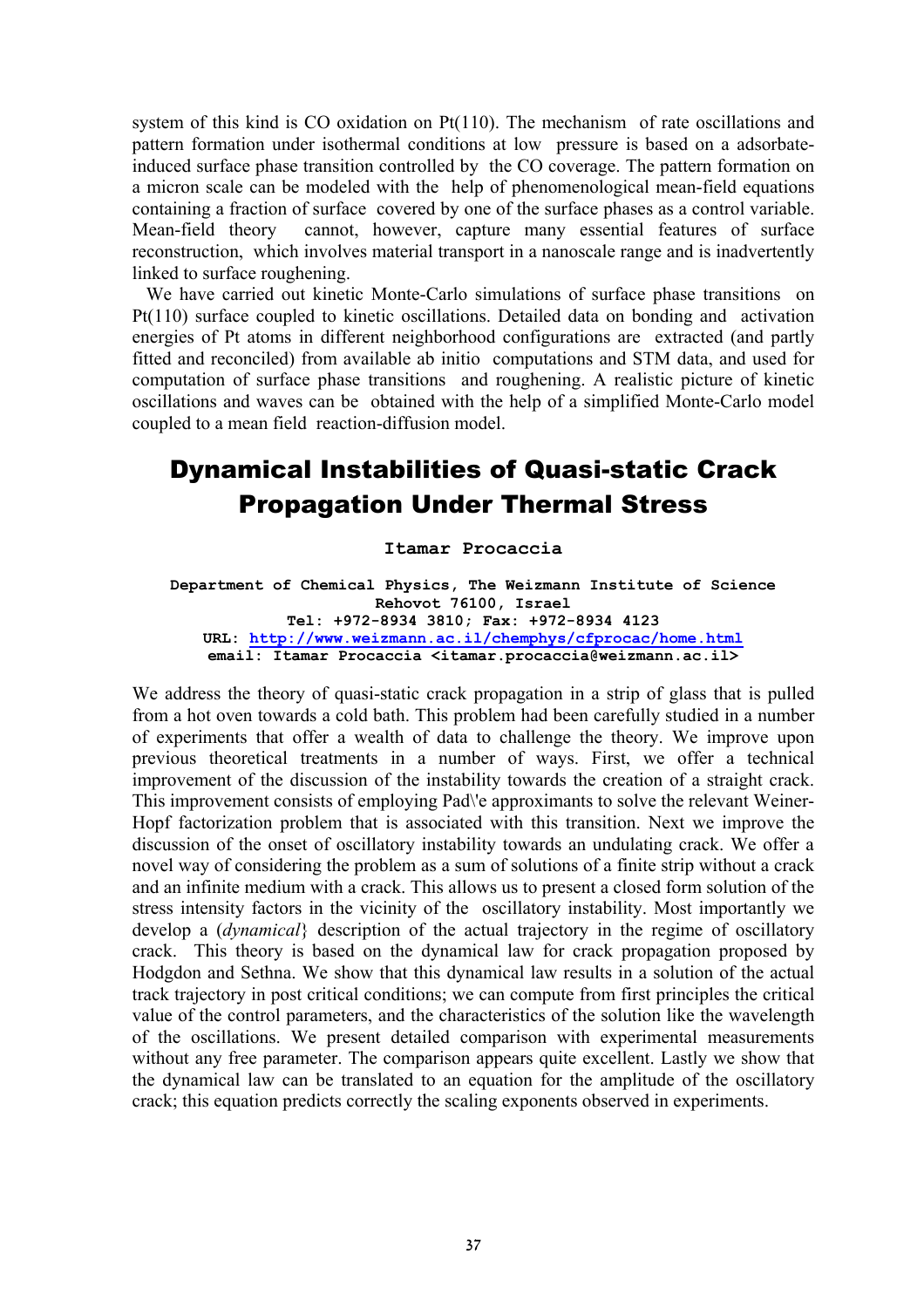### NON-HOMOGENIZATION APPROACH TO THE ANALYSIS OF PERIODIC CONTINUA: APPLICATIONS TO FRACTURE MECHANICS AND TOPOLOGICAL OPTIMIZATION

**Michael Ryvkin** 

**Department of Solid Mechanics, Materials and Systems, Tel Aviv University, Ramat Aviv 69978, Israel e-mail:arikr@eng.tau.ac.il** 

The knowledge of the effective moduli for a continuum with spatial periodicity in the geometric and elastic properties does not help one to determine the local stress strain field generated by a point force or a flaw. This stress field will be non-periodic in contrast to the field employed in the homogenization procedure. The problem is solved by the use of the representative cell method based on the discrete Fourier transform. The periodic elastic body is viewed as assemblage of arbitrary loaded identical modules perfectly bonded at their boundaries. The discrete Fourier transform with respect to the module number reduces the initial problem to the boundary value problem for a representative cell where the opposite boundaries are related by the Born-von Karman type boundary conditions. The obtained partial derivatives problem is formulated with respect to the complex valued transforms, but viewed as a usual elasticity problem. Consequently, it can be solved by any of the known analytical or numerical methods. The actual displacements in every point of the body are calculated than by the inverse transform integration. The above technique was applied for the solution of several fracture problems for bimaterial periodically layered composites. The violation of the periodicity by a single crack was overcome either by the use of the Wiener-Hopf method in the case of a semi-infinite crack or by derivation of the corresponding Green function for a single dislocation when the crack has finite length. Some interesting phenomena were observed. For example, it appeared that energy release rate for an interface crack is always less then the corresponding value for a crack between two dissimilar half planes only in the specific case when the thicknesses of all the layers are equal. Another application of the approach is in the field of topological optimization with multiple reanalysis. Consequently the efficiency of a single analysis becomes crucial. The problem for the representative cell in this case is solved numerically by the finite element method. Viewing the obtained optimal geometry of the infinite periodic structure as a microstructure of some material one can consider a new class of optimal materials characterized not by the extremum values of effective moduli but local optimal behavior.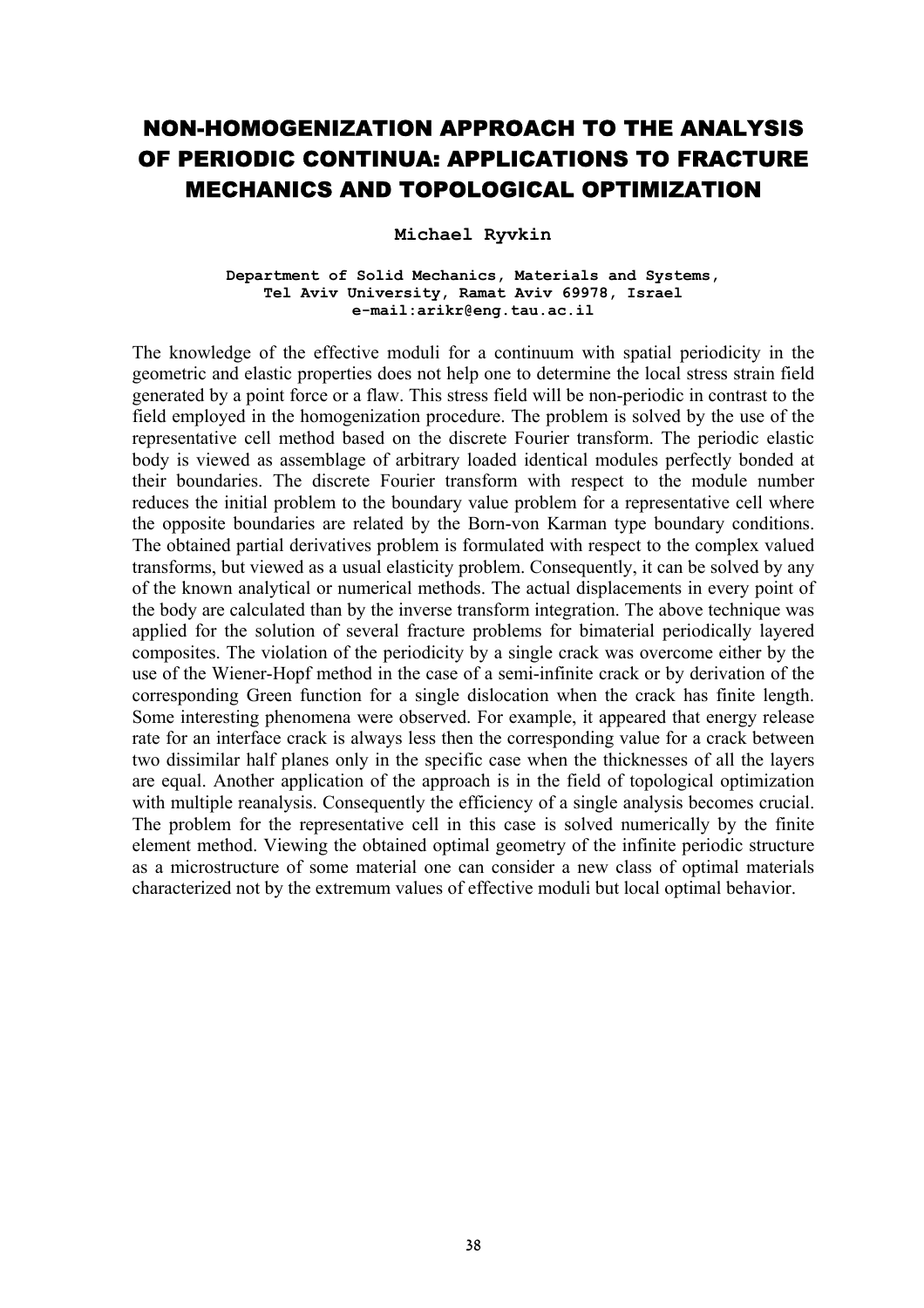### Plasmonic Nanoantennas

### **Andrey K. Sarychev and Vladimir M. Shalaev**

**School of Electrical and Computer Engineering, Purdue University, West Lafayette, IN 47907 Tel (505) 646 4446 (office); Fax (505) 646 1934 E-mail: Andrey K. Sarychev <asaryche@nmsu.edu>** 

Plasmonic nanomaterials open up the feasibility to detect molecules with We study the optical properties of metal nanocomposites and specially engineered metal nanostructures where an electromagnetic wave effectively couples to the surface plasmon modes. Such coupling leads to high local fields if the incident radiation resonantly excites the plasmon modes. Thus, metal nanostructured materials open new avenues for manipulating light and sensing molecules [1-5]. Engineered plasmonic structures can act as "smart" optical nanoantennas focusing light on nanometer scale areas, with high spatial and spectral control of the energy concentration. In this presentation, the optical properties of plasmonic nanomaterials and their novel applications in nano-photonics and spectroscopy will be discussed. We outline new phenomena in plasmonic nanomaterials, such as negative refraction [2,3,5], enhanced optical transmittance [1,4,5], plasmonic nano-lithography, disorder-induced localization of plasmons [1], and surface-enhanced nonlinear optical phenomena [1]. unsurpassed sensitivity and develop photonic nano-circuits allowing the control of photons in a similar manner as electrons are manipulated and controlled in conventional electronic circuits.

**1.** Vladimir M. Shalaev, *Nonlinear Optics of Random Media: Fractal Composites and Metal-Dielectric Films* (Springer, Berlin Heidelberg 2000); A. K. Sarychev and V. M. Shalaev, Physics Reports **335**, 275-371 (2000).

**2.** J.B. Pendry, Phys. Rev. Lett. **85**, 3966 (2000).

**3.** D.R. Smith, et al., Phys. Rev. Lett. **84**, 4184 (2000); R. A. Shelby and D. R. Smith, Science **292**, 77 (2001).

**4**. H.J. Lezec, et al., Science **297**, 820 (2002); T. Thio, et al., Nanotechnology **13**, 492 (2002).

**5.** V. A. Podolskiy, A. K. Sarychev, V. M. Shalaev, J. of Nonlinear Opt. Physics & Materials, **11**, 65 (2002); K. Seal, et al., Phys. Rev. B **67**, 035318 (2003).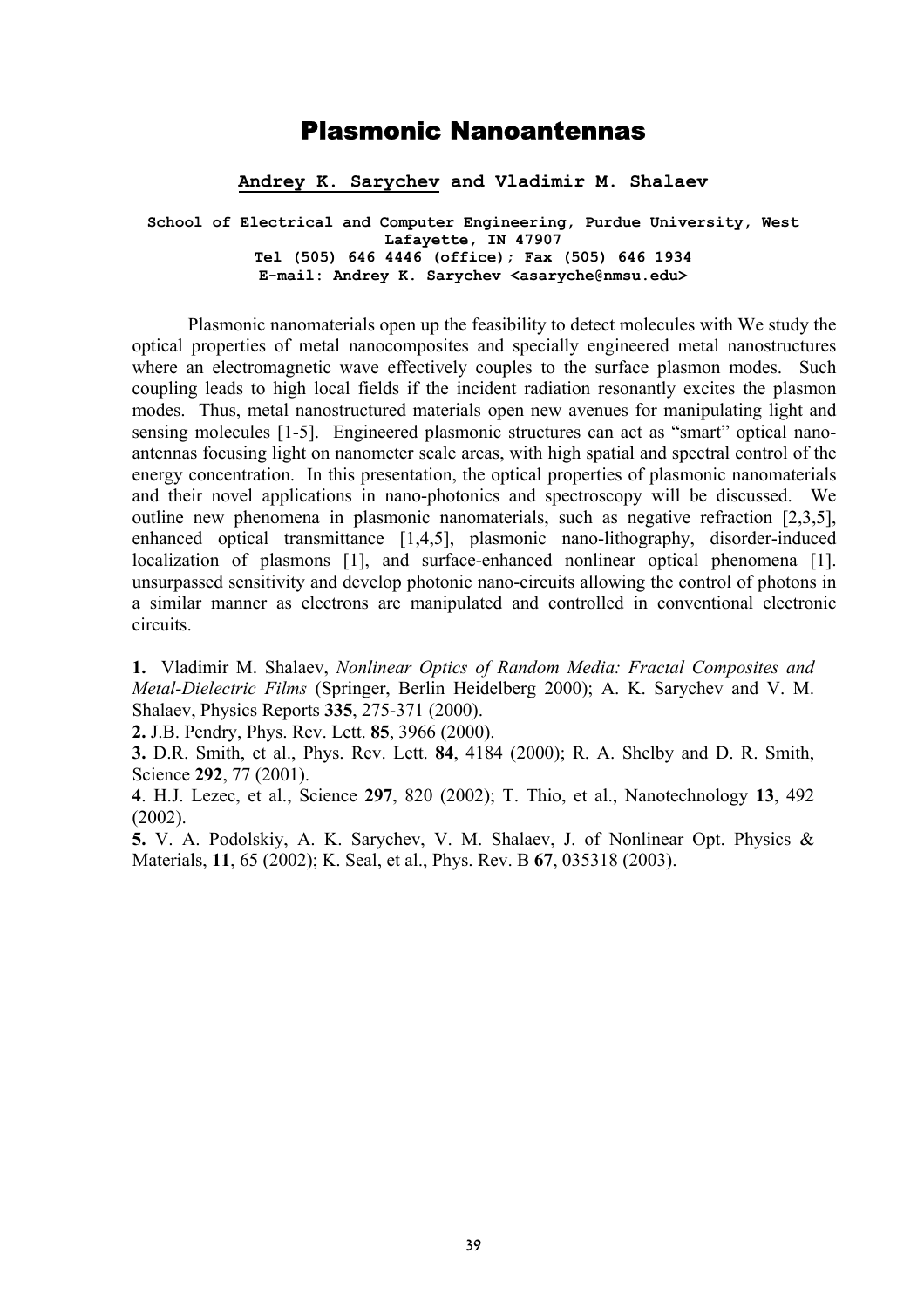## Variable Range Hopping (VRH)Conduction in Complex Systems and a Percolation Model (RRTN)with Tunneling

**Asok K. Sen and Somnath Bhattacharya** 

**Theoretical Condensed Matter Physics (TCMP)Division Saha Institute of Nuclear Physics 1/AF Bidhannagar, Kolkata 700 064,India E-mail: Asok Kumar Sen <asok@cmp.saha.ernet.in>** 

The low-temperature (*T*) electrical conductivity of a quantum insulator in d-dimensions given by the Mott's Variable Range Hopping (VRH) [1] formula, in its *general* form as:

$$
\sigma(T) = \sigma_0 (T/T_0)^s \exp[-(T/T_0)^s],
$$

(the more popular form has  $s = 0$ ), where  $T_0$  is a characteristic temperature-scale. For a disordered (non-interacting) solid,  $\gamma = 1/(d+1)$ . But, for an interacting (pure) system, Efros and Shklovskii [2] found that *γ* = 1/2 *independent* of *d*. Some recent theoretical and experimental studies seem to indicate that there are systems for which the VRH-exponent *γ* is either (i) larger than any of the above predictions, *(e.g*., in the experiment of ref. [3] on C-black-PVC composites *γ* =*0*:67; or, (ii) more intriguingly, as in the experiments of refs. [4,5], *γ*(*p*)is a continuous function of *p* (the dopant conc.),changing from about 1/4 to 1 (in 3D). Here we investigate the case (ii) with a semi-classical (or, semi-quantum) percolative behaviour where the *quantum tunneling* but, *no quantum-phase propert*y, is introduced; as in the RRTN *(Random Resistor cum Tunneling-bond Networ*k)model developed by us. With two phenomenological functions for the temperature (*T*)-dependence of the metallic and the semi-conducting bonds [6], we find quite satisfactorily that in the RRTN model (in 2D, for simplicity)as well, the VRH-exponent *γ* changes continuously with *p*. Of late, we have been studying the far-from equilibrium dynamics in the *driven* RRTN model. We may briefly discuss its two initial inverse-power-law (cf., breakdown, avalanche, earthquake, bio-systems) dynamics, and a strong image recognition

property in getting back to its natural (steady)state under a driving potential.

### **References:**

[1] N.F. Mott, J. Non-Cryst. Solids 1,1 (1968); V. Ambegaokar, B.L. Halperin and J.S. Langer, Phys .Rev. B 4, 2612 (1971)

[2] A.L. Efros and B.I. Shklovskii, J. Phys. C 8, 249 (1975)

[3] D. van der Putten, J.T. Moonen, H.B. Brom, J.C.M. Brokken-Zijp, and M.A.J. Michels, Phys. Rev. Lett. 69, 494 (1992)

[4] M. Reghu, C.O. Yoon, C.Y. Yang, D. Moses, P. Smith, and A.J. Heeger, Phys. Rev. B, 50, 13931 (1994)

[5] K. Ogasawara, T. Ishiguro, S. Horiuchi, H. Yamochi, G. Saito, and Y. Nogami, J. Phys. Chem. Solids 58, 39 (1997)

[6] A preliminary version of this work had appeared in: A. Kar Gupta, D. Dan, and A.K. Sen, Ind. J. Phys. 71A, 357 (1997)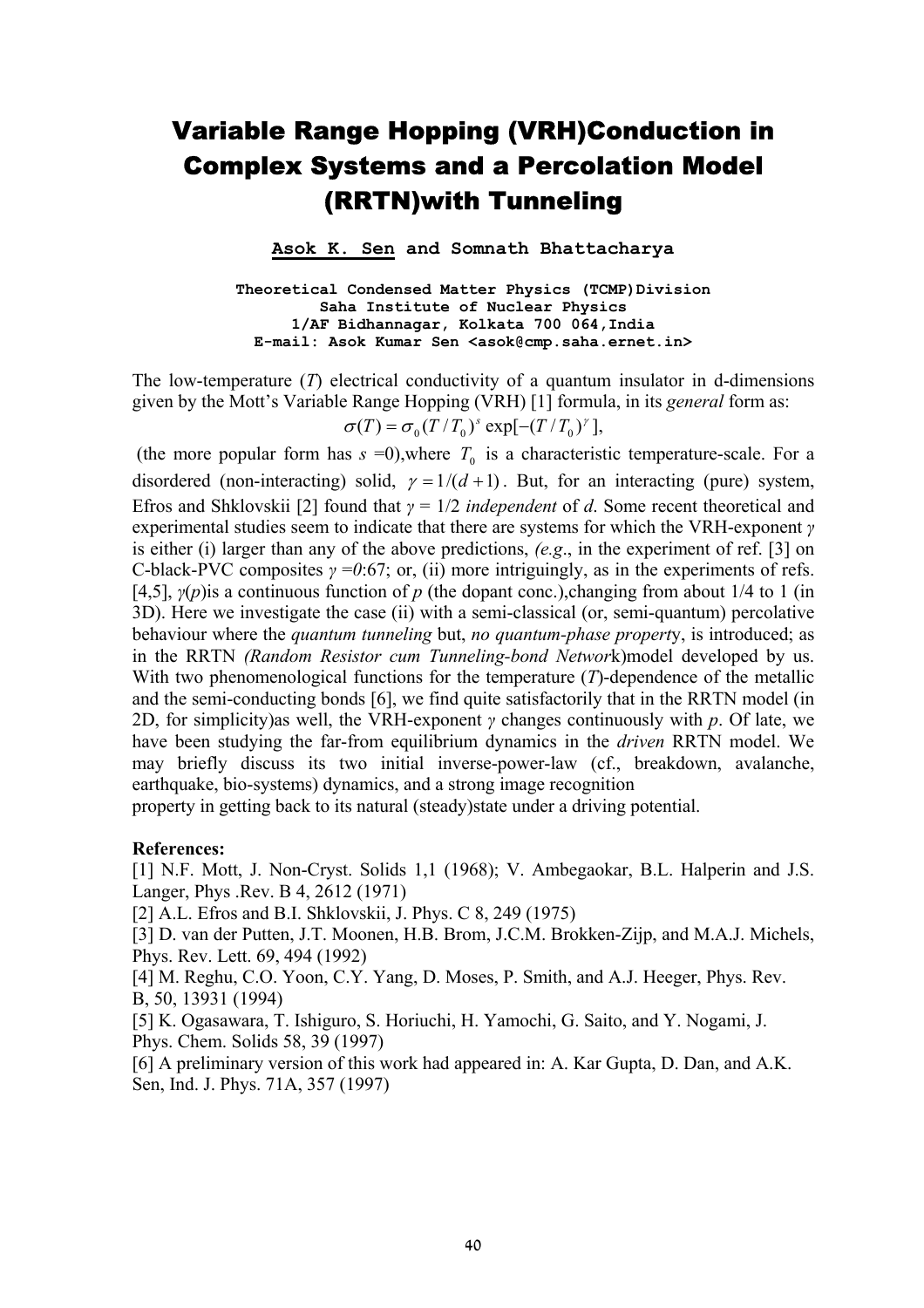## Adaptation of autocatalytic reactants to discrete catalysts

### **Nadav Shnerb**

#### **Department of Physics, Judea and Samaria College, Ariel 44837, Israel**  Nadav Shnerb <nadav@ycariel.yosh.ac.il>

 Evolution of a system of diffusing and proliferating mortal reactants is analyzed in the presence of randomly moving catalysts. While the continuum description of the problem predicts reactant extinction as the average growth rate becomes negative, growth rate fluctuations induced by the discrete nature of the agents are shown to allow for an active phase, where reactants proliferate as their spatial configuration adapts to the fluctuations of the catalysts density. The model is explored by employing field theoretical techniques, numerical simulations and strong coupling analysis. For  $d \le 2$ , the system is shown to exhibits an active phase at any growth rate, while for  $d > 2$  a kinetic phase transition is predicted. The applicability of this model as a prototype for a host of phenomena which exhibit self organization is discussed.

## Effective characteristics of non-linear inhomogeneous media: Method of Local Linearization

**A. Snarskii, M. Zhenirovsky** 

**National Technical University of Ukraine, Kiev, UKRAINE**  email: Andrew A. Snarskii <phys@ln.com.ua>

A new approximate method, which allows analytical derivation of the effective conductivity of randomly inhomogeneous composites with non-linear IV characteristics phases, is described. Also this method is applied for description of materials with a hysteresis. In some cases, good agreement is shown with the previous results obtained by means of direct numerical and experimental methods.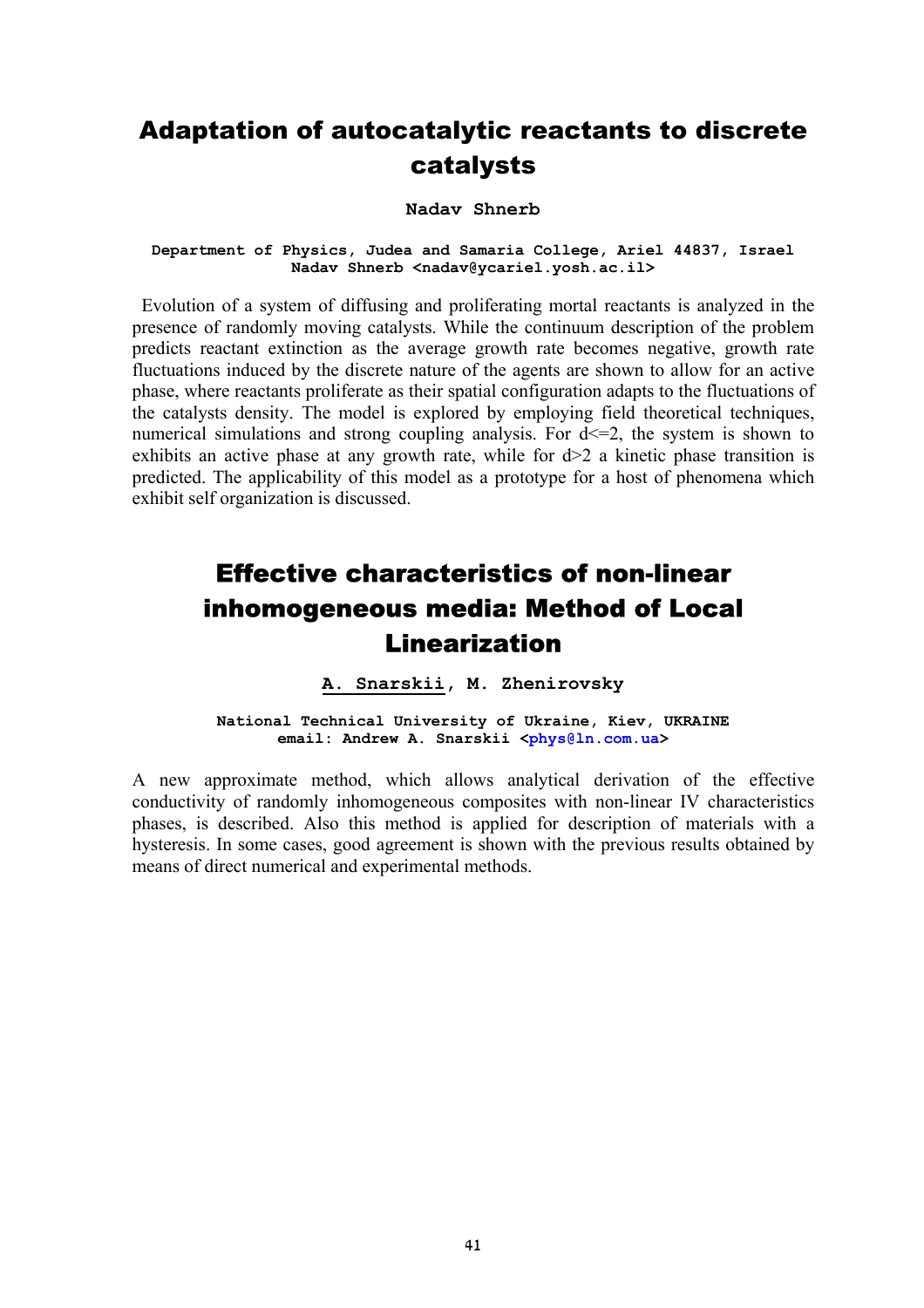## How Faithful are Continuum Models to Discrete Systems? Some Strange Rigorous Results and Their Obvious Real Life Applications

**Sorin Solomon** 

**Racah Institute of Physics, Hebrew University Givat Ram, Jerusalem, Israel Tel :++972-2-6585761; Fax :++972-2-5400022 http://shum.huji.ac.il/~sorin emails: Sorin Solomon sorin@cc.huji.ac.il; sorin@vms.huji.ac.il** 

Consider an infinite 2 dimensional world inhabited by 2 types of particles ("creatures"):

A ("angels"): they do not die, are not born and can only diffuse (jump randomly from one location to a neighboring one) with a probability rate DA. Assume they are initially distributed uniformly with a density R.

B ("mortals"): they diffuse too (with a probability rate DB) and die with a probability rate M. In addition any pair A-B finding themselves on the same location can generate another B with probability rate L (cf. Genesis 6, 2-4).

The reaction-diffusion partial differential equations usually associated with such a system predict that the B's will eventually disappear exponentially whenever  $M > R L$ . However, it has been shown rigorously (both by renormalization group techniques and branching random walk theorems) that in fact the B population increases for any finite M and nonvanishing R and L.

This phenomenon is related to the discreteness of the agents and is the result of the spontaneous emergence of adaptive collective B objects that "search, follow and exploit" the local stochastic fluctuations in the A density. This mechanism has been related to a very wide range of emergent phenomena in complex systems in immunology, bacteria behavior, population biology, financial markets, economics, social sciences, propagation (and stopping) of social ills, marketing, computer networks, desertification and desert reclaim etc.

I will review the main idea and its applications in various fields.

### **References:**

S. Solomon and E. Shir, Complexity: a Science at 30; Europhysics News, in print

S Solomon, P Richmond, O Biham and O Malcai, Co-Evolutionist Stochastic Dynamics: Emergence of Power-Laws in stochastic Lotka-Volterra-Eigen-Schuster Systems; in Towards Cognitive Economics; Eds P Bourgine, J-P Nadal, Springer 2003 to appear.

N.M. Shnerb, P. Sarah, H. Lavee, and S. Solomon Reactive glass and vegetation patterns, Phys. Rev. Lett. 90, 38101 (2003)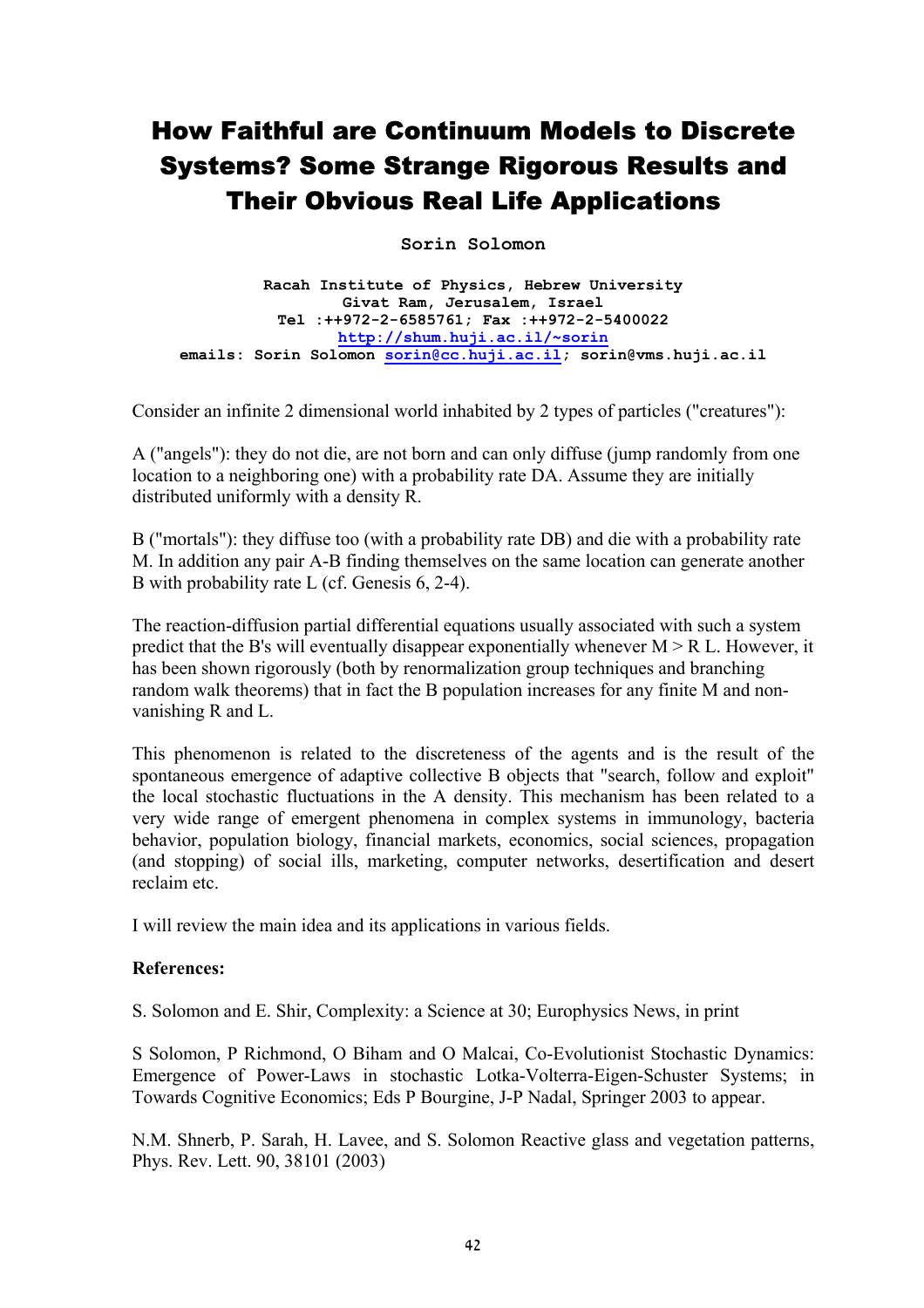S Solomon and M Levy, Pioneers on a new continent: on physics and economics Quantitative Finance (IoP), Volume 3, Number 1, C12 February 2003

G. Weisbuch and S. Solomon, Social Percolators and Self Organized Criticality, in Handbook of Graphs and Networks: From the Genome to the Internet, p113 ed. S. Bornholdt and H. G. Schuster, Wiley-VCH, Berlin, 2002.

Y Louzoun, S Solomon, H Atlan and I.R. Cohen, Modeling complexity in biology Physica A: Volume 297, Issue 1-2 (2001), pp. 242-252

Social Percolators and Self-Organized Criticality, Gerard Weisbuch , Sorin Solomon and Dietrich Stauffer in: Economics with heterogeneous interacting agents, ed. by A.Kirman and J.B. Zimmermann, Lecture Notes in Economics and Mathematical Systems, Springer, Berlin- Heidelberg 2001 page 43. http://shum.huji.ac.il/~sorin/wehia.ps

Self-Organization and Non-Self-Averaging Effects in Systems of Discrete Auto-Catalytic Elements, S. Solomon, pp 351-360 in Multiscale Computational Methods in Chemistry and Physics eds. A. Brandt, J. Bernholc and K. Binder, IOS Press 2001; NATO Science Series III: computer and Systems Sciences Vol. 177.

U Hershberg, Y Louzoun, H Atlan and S Solomon, HIV time hierarchy: winning the war while loosing all the battles, Physica A: 289 (1-2) (2001) 178.

N M Shnerb, Y Louzoun, E Bettelheim, and S Solomon, The importance of being discrete: Life always wins on the surface, Proc. Natl. Acad. Sci. USA, Vol. 97, Issue 19, 10322- 10324, September 12, 2000

Microscopic Simulation of Financial Markets, From Investor Behavior To Market Phenomena, M. Levy, H. Levy, S. Solomon, Academic Press, New York, 2000.

## Exact Relations between Macroscopic Moduli of Composite Media in *n* Dimensions

**Yakov M. Strelniker<sup>1</sup> and David J. Bergman<sup>2</sup>**

**1. Minerva Center and Department of Physics,Bar-Ilan University, Ramat-Gan 52900,Israel; Fax:972-3-5353298;Email:strelnik@ory.ph.biu.ac.il**

**2. School of Physics and Astronomy,Raymond and Beverly Sackler Faculty of Exact Sciences,Tel Aviv University,Tel Aviv 69978,Israel** 

The macroscopic or bulk effective moduli of a composite medium depend on its detailed microstructure, and can usually be calculated only approximately. Notwithstanding this generic feature, there exist some exact, microstructure-independent results (known as Keller [1] or Dykhne theorem), which are valid only for strictly two-dimensional (2D) cases. Here we present generic n-dimensional (nD) [in particular three-dimensional (3D)] exact relations between macroscopic or bulk effective moduli of composite systems with different microstructures [2]. These relations can be established between effective values of material coefficients of the same type (e.g. conductivity and conductivity)as well as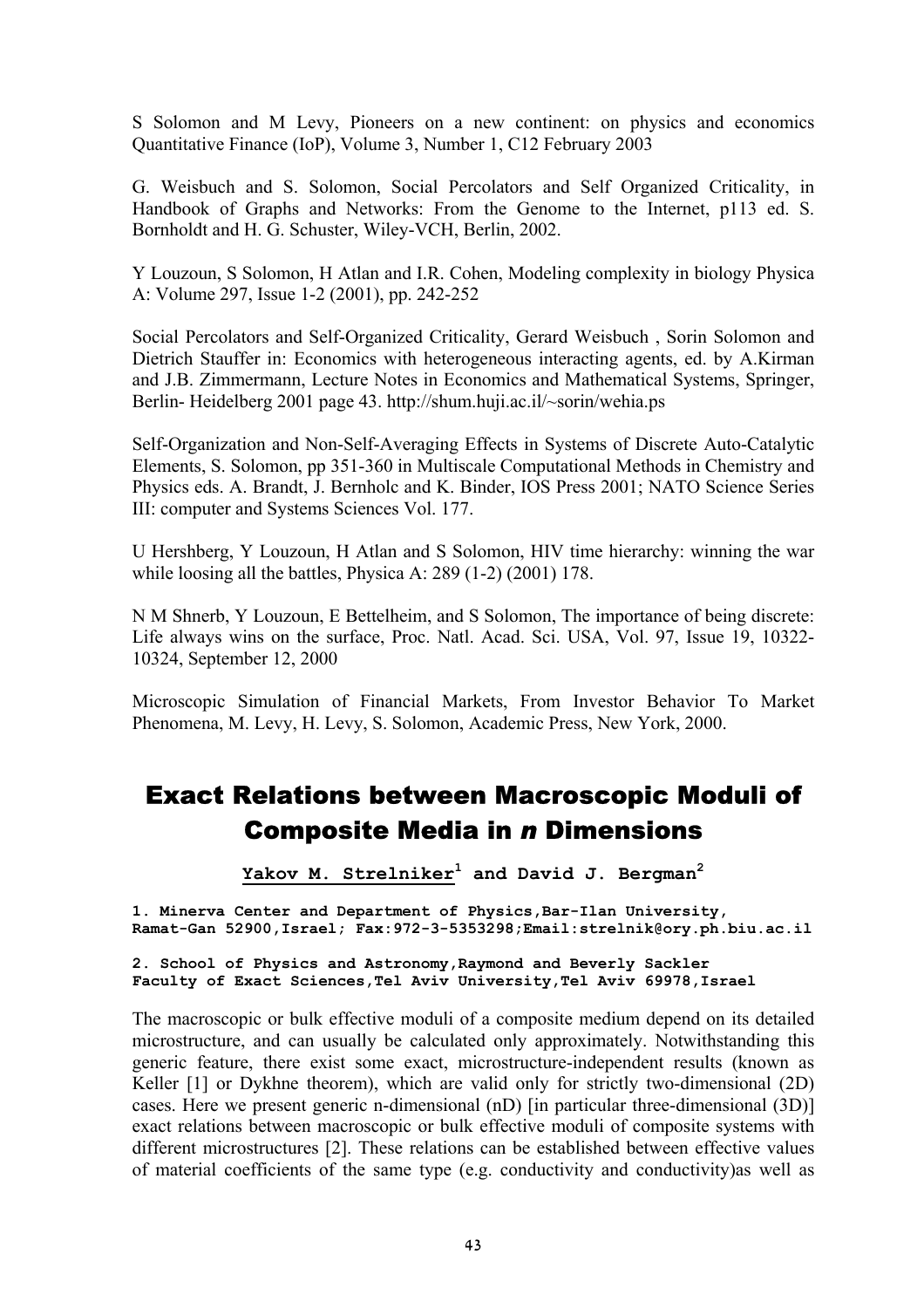between different types of material coefficients (e.g. conductivity and permittivity).As example of possible application of these relations, a set of Keller-like quasi-3D relations are derived for the case of columnar-shaped parallel inclusions. The microstructure in the two samples can, in general, be different. In particular, exact relations between bulk effective magneto-conductivity tensor components of a pair of composite samples with interchanged constituents and different columnar microstructures (as well as between two composites with the same host but different inclusions, e.g., perfectly insulating and perfectly conducting [2-3]) are found for general orientations of the applied magnetic field. Those relations are tested by comparing with a number of numerical calculations of macroscopic dc and ac response in such systems.

[1] J.B. Keller, J. Math. Phys. 5, 548 (1964).

[2] Y.M. Strelniker and D.J. Bergman, unpublished.

[3] Y.M. Strelniker and D.J. Bergman, Phys. Rev. B 61, 6288 (2000).

## Local fields and optical susceptibility of composite media

**Gregory Surdutovich** 

**Department of Electrical Engineering, Cx.P. 19011, CEP 81531-990, Curitiba, PR, Brazil. fax 55(41)361-3228, e-mails: Gregory Surdutovich <gregory@eletr.ufpr.br> Surdutovich <gregory@laser.nsc.ru>** 

The developed earlier the generalized method of integral equations (GMIE) is applied to the problem of proper account of the local fields effects in inhomogeneous composite materials made in form of a microscopic or macroscopic mixture of several homogeneous components. The main idea GMIE stems from the supposition that a certain combination of the microscopic (local) fields, polarization vector, quadrupole, and magnetic-dipole volume densities and their gradients must satisfy both the integral and wave equations [1]. Under such an approach all tensor factors of these new quantities (variables) depend on the concrete structure of a given medium and are determined unambiguously. It allows us solve the problem of local factors and dielectric permittivity for arbitrary nonlinear and anisotropic homogeneous medium.

In the case of inhomogeneous media the effective dielectric permittivity turns out to be dependent not only on microscopic polarizabilities of the constituents but on degree of their mesoscopical aggregating (clustering). In the model of the spherical resonant impurities the result is compared with a case of the microscopically homogeneous doped medium. In the remarkable manner the clustering effects only in case of a vacuum host medium do not influence susceptibility of a composite whereas for any other host constituent the resonant impurities give rise to a strong enhancement of the effective permittivity. This result is a generalization of the well-known Maxwell Garnett model of a medium with allowance for the discrete nature of the sectional components. For the first time, the discrete characters of the impurities and host are taken into account on an equal footing. Heterogeneous composite materials such as optical fibers, semiconductor doped glasses, amorphous and polycrystalline semiconductors are widely used nowadays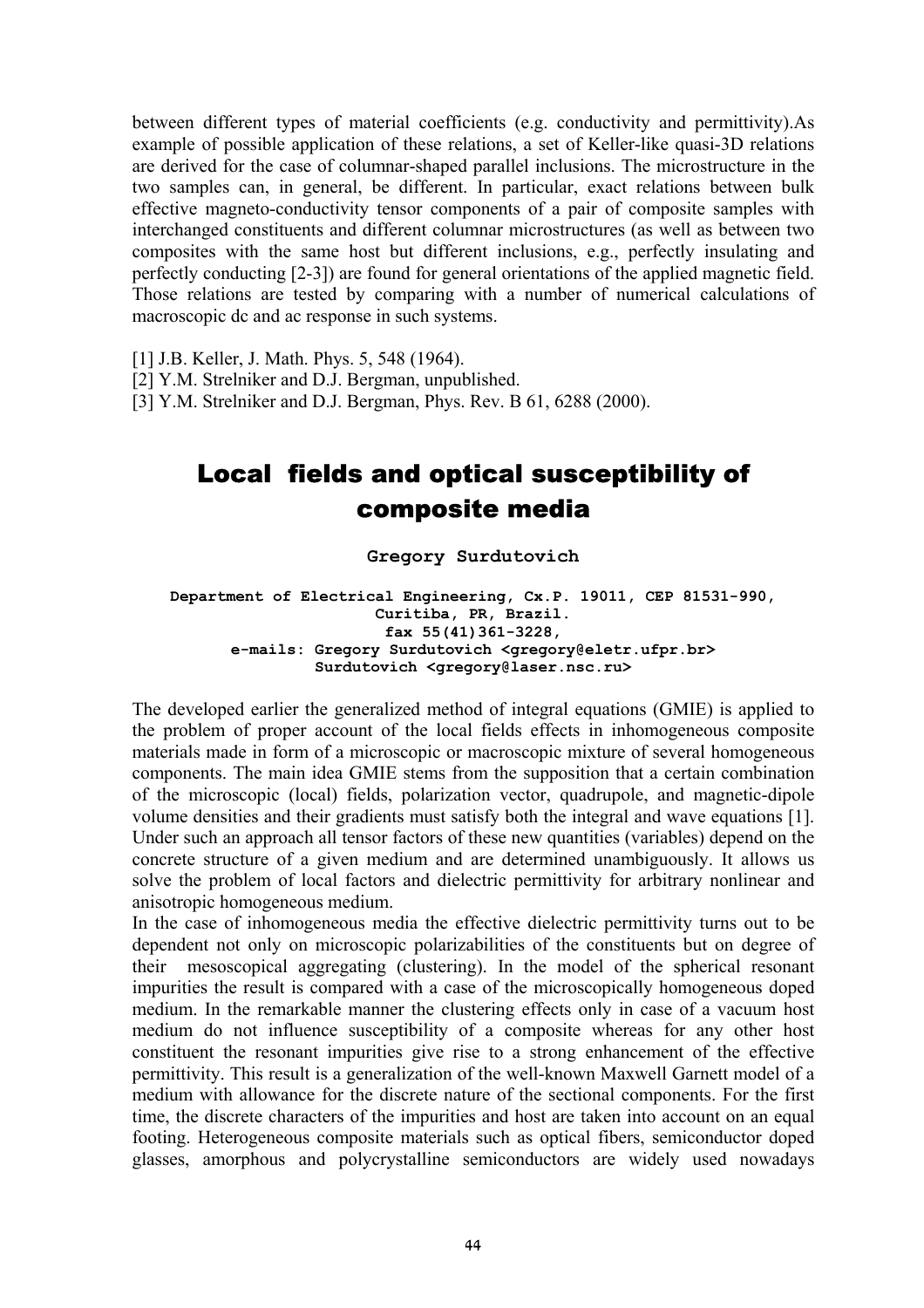everywhere. The obtained results suggest possibility of essential enhancement of the nonlinear susceptibility of microscopically heterogeneous composite materials.

1. A.V.Ghiner and G.I.Surdutovich. Phys.Rev.A, **49**, 1313-1325 (1994);Phys.Rev.A, **50**, 714-723 (1994); Phys.Rev.E, **56**, 6123-6141 (1997).

## From Discrete to Continuum: Bridging Scales using Numerical Simulations

**Shlomo Ta'asan** 

**Center for Nonlinear Analysis, Dept. of Math. Sci. Carnegie Mellon University, 5000 Forbes Ave., Pittsburgh PA 15213 Ph: 412-268-5582 Fax: 412-268-6380 E-mail: "Shlomo Ta'asan" <shlomo@andrew.cmu.edu>** 

In this talk we discuss the passage from microscopic models to large scale continuum models using analysis combined with numerical simulations. We focus on fluids where the starting point is an atomistic model, using standard interaction potentials, such as Lennard-Jones potential. Discrete conservation laws are derived analytically, where certain fluxes are introduced. These fluxes and their dependence on temporal and spatial are studied using numerical simulation, resulting in closure relations. This results in intermediate scale stochastic models that are relevant for nonoscale fluid flow. These equations describe the evolution of the usual continuum mechanics averages, i.e., density, momentum and energy. As we pass to larger temporal and spatial scales, these stochastic terms diminish, and the models reduce to well known classical continuum equations, i.e., the Navier-Stokes equations. However, the evolution equations for kinetic and potential energy in this derivation are different from classical theory. An additional term representing transfer between these two forms of energy is derived, and may be important at certain scales. Issues and challenges regarding fluid mixtures will be addressed

## INCLUSION BASED MODELLING OF CONCRETE WITH VARIOUS AGGREGATE VOLUME FRACTIONS

**M. A. Tasdemir, S. Akyuz, A. S. Agar**

**Civil Engineering Faculty, Istanbul Technical University, Istanbul-Turkey Tel: +90-212-285 37 71; fax: +90-212-285 65 87 email: M. Ali Tasdemir <tasdemir@itu.edu.tr>** 

Fine and coarse particles play an important role in the mechanical properties of cementitious composites such as concrete. There is, however, little information available in the literature on the effects of type and volume fraction of particles on the mechanical properties of concrete. In this work, maximum particle size, the grading and the water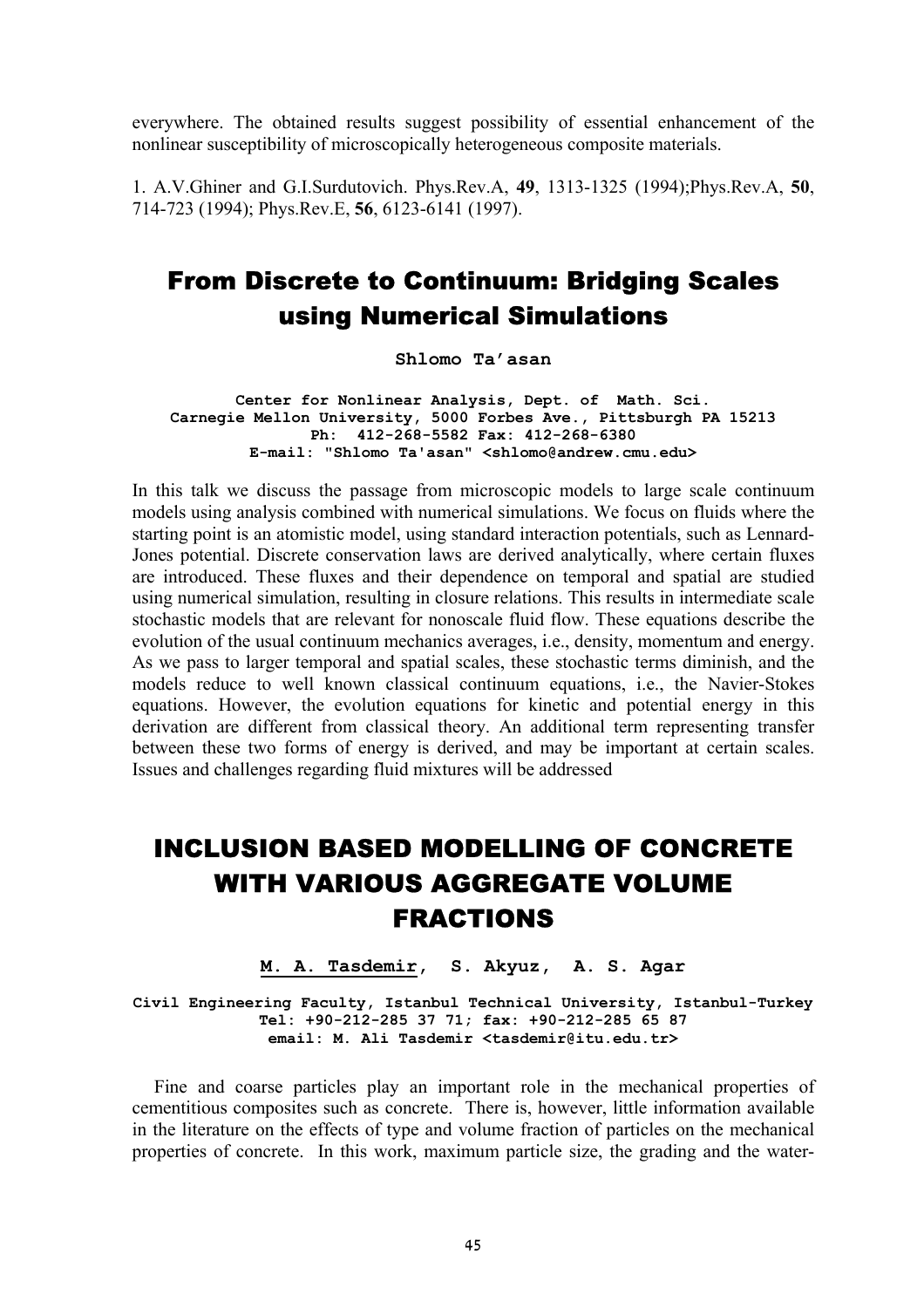cement ratio of concretes were kept constant, and the type and volume fraction of particles were varied from hardened cement paste to a workable concrete.

 It has been shown that the toughening mechanisms are very important in the fracture energy of concrete. The fracture energies of all concretes were calculated based on meso-mechanical model. As the aggregate volume fraction increases, the modulus of elasticity, the splitting tensile strength, the effective stress intensity factor, the specific fracture energy and the characteristic length all increase, but the tensile strain capacity decreases and therefore, it can be concluded that this strain capacity is nearly independent of the type of aggregate within the limits of the presented work.

 The compressive strength of concrete with coarse crushed limestone aggregates decreases as the aggregate volume fraction reaches up to a value of about 0.30 m<sup>3</sup>/m<sup>3</sup>, then increases significantly. In concretes with the rounded siliceous gravel, the compressive strength decreases substantially with the aggregate volume fraction. For the explanation of this behaviour, as seen in the enclosed figure, a model based on circular inclusions with the regular hexagonal symmetry in an infinite plate was proposed. The inclusions were all of equal radii and their centers were located at the center of the hexagonals. In a representative region of the plate, stress distributions were calculated using the collocation theory under far field uniform loads. It was seen that the calculated results by the theory are very close to the results obtained by the exact solution in the case of single inclusion. In addition, theoretically known isotropy of the plate in the large scale was also determined by the proposed model. Based on this model, it can be concluded that the stress concentraions increase at the weak matrix-aggregate interfaces as the volume fraction of aggregate in the mixture increases. This increase in the stress concentration may be responsible from the drop of the compressive strength. For the aggregate volume fractions greater than  $0.30 \text{ m}^3/\text{m}^3$ , the number of crushed limestone aggregates in the vertical crosssectional planes reach a sufficient level. The vertical cracks grow through the agregates and since the tensile strength of limestone aggregate is greater than that of the matrix, the compressive strength increases with the increase in the aggregate volume fraction. There is still the augmentation of stress concentration with the aggregate volume fraction at the aggregate-matrix interfaces, however, the beneficial effect raising from cracks growing through the aggregates is dominant. In case of concretes with rounded siliceous gravel, these aggregates with smooth surface may play a negative role in compression where several fracture planes may develop parallel to the loading axes in the three-dimensional case, whereas in splitting and bending tests, the crack may be forced to pass through the aggregate in a specific fracture plane.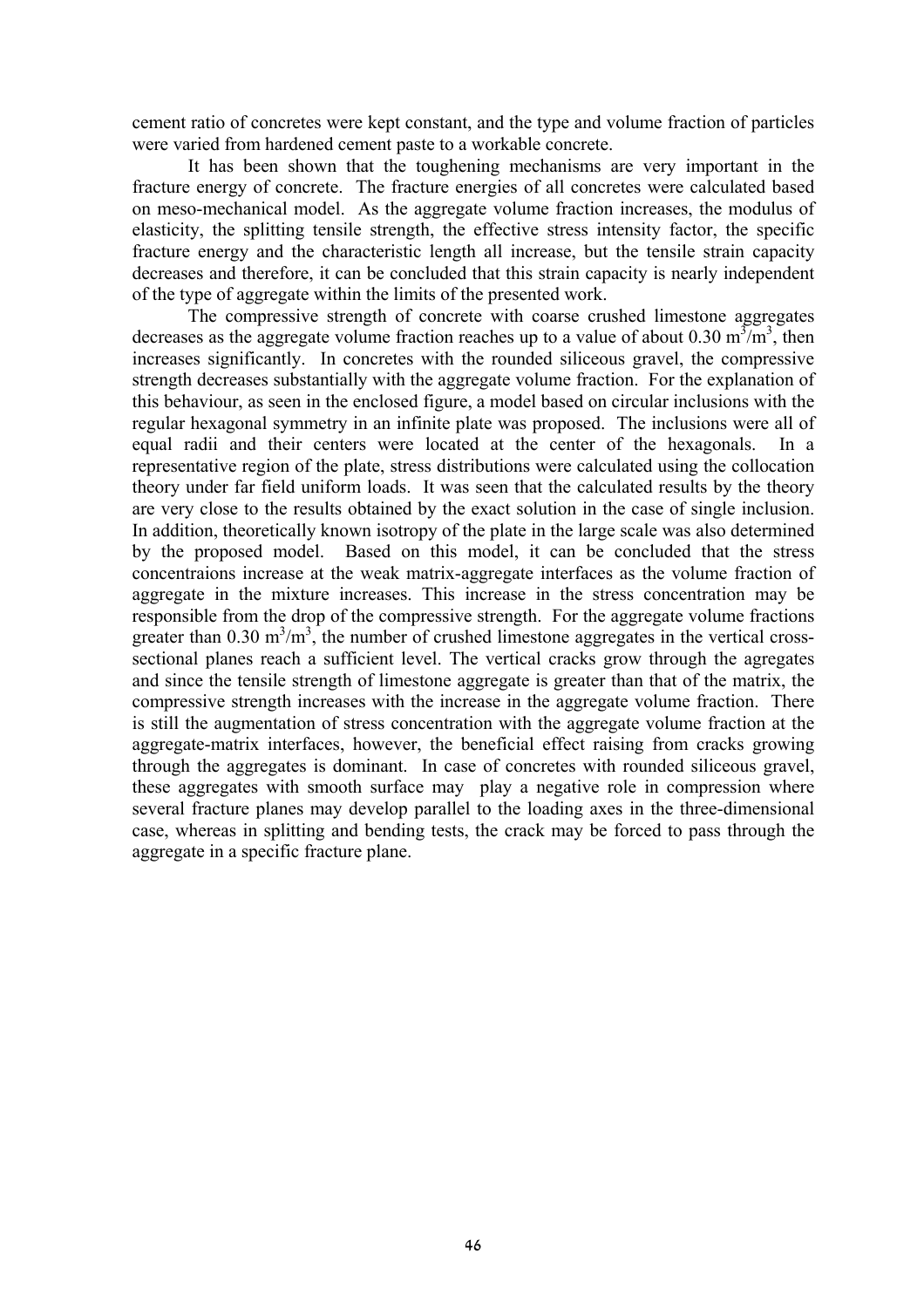

Figure. Circular inclusions with respect to the regular hexagonal symmetry

## On the Approximation Theorem for Functionals and the Asymptotic Stability for Some Classes of Polynomial Fluids

#### **Victor Tigoiu**

**Faculty of Mathematics and Informatics, University of Bucharest Str. Academiei nr. 14, 70109 Bucharest, Romania e-mail address: tigoiu@math.math.unibuc.ro** 

 In this paper we prove that if the polynomial fluids are not considered as some approximations obtained by means of the "Approximation Theorem for Functionals", of Coleman and Noll (see Joseph 1974, 1981), then (at least for third grade fluids) the rest state is asymptotically stable (for any  $\alpha_1$ ). For this, we briefly remind first some known results concerning the asymptotic stability of the rest state for second and third grade fluids (Fosdick and Rajagopal (1973), Fosdick and Straugham (1981), Joseph for instance) in order to understand the influence, onto these results, of the famous Coleman and Noll's Approximation Theorem for Functionals ((1960) which is one of the mathematical ways to introduce polynomial constitutive laws for fluids). It is known after Joseph's papers that polynomial fluids "of grade  $n > 1$  does not exist" (in the sense the specific coefficients  $\alpha_1, \beta_1, \ldots$  of higher orders Rivlin-Ericksen tensors must vanish) if we apply the mentioned theorem and if we demand also, that the second law of thermodynamics (in the sense of Clausius and Duhem) be satisfied. In this context it was proved (in various ways) that the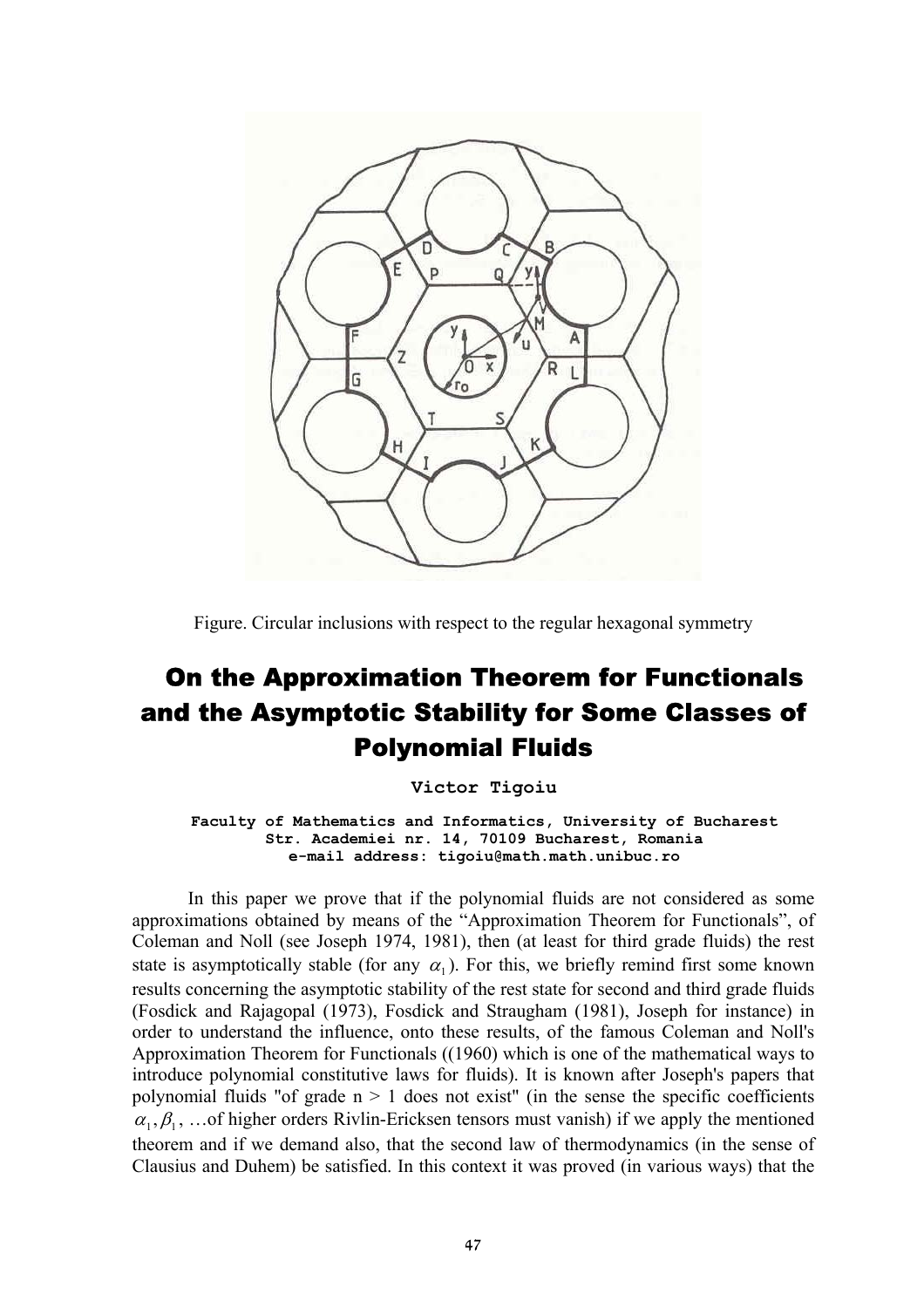rest state does not be asymptotically stable (some "anomalous futures" are present in second grade fluids for  $\alpha_1 < 0$ , for instance. See cited papers and Huilgol and Phan Thien (1986) also). After that we pass to present some results of Tigoiu (2000, 2001, 2002). These one are referring to third grade fluids. Here it was considered only those restrictions imposed on a third grade fluid by the second law of thermo-dynamics and then, under some restrictions on the constitutive modules (in correlation to the dimensions of the flow domain), it results that the rest state is asymptotically stable (for weakly perturbed flows). In the last part of our work we prove that the rest state is asymptotically stable for general motions and for any  $\alpha_1$ .

Finally we remark also that this kind of problems (approximates, in some asymptotic expansions, which does not have all the properties of the approximated function) is not singular in the range of Mechanics and Thermodynamics. Indeed, at least one other very important example is well known and is produced by the so called Chapman and Enskog expansion from the Kinetic Theory of Gases (which provides in the first two steps of approximation macroscopic constitutive laws which are objective and at the third step of approximation, a macroscopic law which is not objective). Consequently, we conclude that, in order to a third grade fluid be asymptotically stable in his rest state (and than be correctly described by the known polynomial law) for any  $\alpha_1$ , it is necessary that  $\beta_1 < 0$ .

## The lattice-gas model in micro-aero-hydrodynamic problems: Applications to molecular flows in narrow pores and contact line motions on open surfaces

**Yu. K. Tovbin** 

**Karpov Institute of Physical Chemistry, 10, ul. Vorontsovo Pole, Moscow 105064, Russia Fax: (095)-975-2450; email: Yuriy Tovbin <tovbin@cc.nifhi.ac.ru>** 

At present, the dynamics of transport for the mass, momentum and energy in nanoscaled systems (nanopores and contact line motions) for time intervals more than  $10^{-7}$  -10<sup>-6</sup> s is usually treated in terms of Navier-Stocks equation. However, this description is questionable because of the strong fluid inhomogeneity in nanopores as well as contact line movements on open surfaces because of the surface potential, and in case of a menisci formation at the vapor-liquid interface in pores due to molecular interactions.

At last time new numerical technique for molecular level investigations on nanoscale temporal and spatial domains have been developed [1-3], which allows to consider various molecular flows in porous systems and for open surfaces during time intervals from  $10^{-11}$  - $10^{-9}$  seconds up to  $10^{-5}$  -10<sup>-4</sup> seconds. We were used the kinetic theory for the lattice-gas model. The lattice-gas model is the simplest molecular model of the dynamics on the microscopic level. This model takes into account all molecular forces and covers a wide range of fluid densities (from the gaseous up to the liquid state) and temperatures, including the critical range [4,5].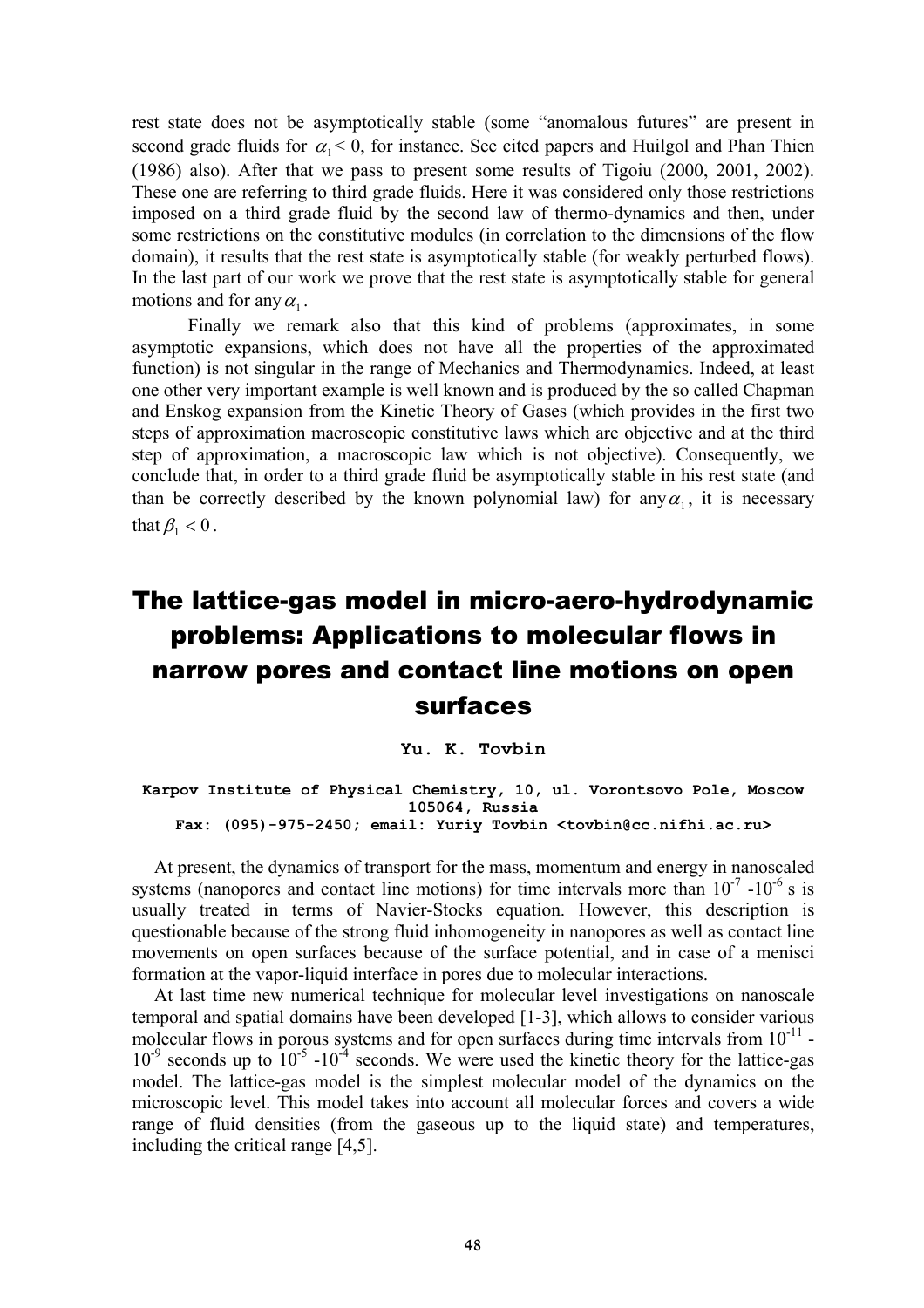The main advantage of atomic-molecular kinetic equations is that they can be used practically for all times, beginning from microscopic scale (from a characteristic time of atom oscillations) up to macroscopic times, including equilibrium condition of a system [5,6] (kinetic equation for processes in a condensed phase has the Glauber's type equations [7].)

In the lattice-gas model, it is easy to account for correlation effects; therefore this model has a strong advantage over the Boltzmann equation, where only the unary distribution function is used and correlation effects between lateral interacting molecules are absent. The non-equilibrium pair distribution function plays the main role in these new equations, since the form of the equations for the pair distribution function changes at various spatial scales.

The lattice-gas model has some advantages for solving the problem formulated above. First, it provides a self-consistent description of both equilibrium and dynamic properties of the system in a wide range of time scales (starting from the pico-second interval). Second, the calculation based on this model can be performed more rapidly, compared to other numerical methods. Third, the model is in full quantitative agreement with the MD and Monte Carlo simulations in the whole parameter range of the phase diagram, excluding critical points where a qualitative agreement can be achieved, as well as agreement with MD simulation and kinetic theory of inhomogeneous fluids [8].

On basis of the kinetic theory (the Master Equation) the Navier - Stokes type equations were constructed for local equations for the concentration, momentum and energy transfer. Corresponding expressions for concentration dependences of following dissipative factors: selfdiffusion, shear and volume viscosity, as well as thermal conductivity have been obtained. The numerical analysis of the Navier - Stokes type equations are executed by a "relaxation" method of the second order of accuracy on temporary and space coordinates.

Using the new approach, we have analyzed the dynamic modes of flows for argon atoms in slit shaped pores in a wide range of densities, including those at which the adsorbed fluid undergoes vapor-liquid separation. At low fluid densities we have obtained a strong anisotropic distribution of fluid on normal to surfaces of pore walls due to adsorption forces. Profiles of speed distributions for flows in pores have been found to differ from the Poiseuille's flow. When the state of the fluid in a nanopore is vapor-like, no viscous flow is observed. When the state of the fluid is liquid-like, the anisotropy of the fluid across the pore was less pronounced, and a volume flow was observed.

Using this technique, the dynamic of wetting of a graphite slab by liquid argon was modeled. A detailed study has been performed of the dynamics of the three phase contact line before the steady state regime was established. The velocity of the contact line motion along the Wilhelmy plate is found to decrease as the depth of the solid-fluid potential decreases. In the vicinity of the three-phase contact, the vapor-liquid interface was nonstationary, and formed a foam-type structure. The front of the foam extended along the vapor-liquid and liquid-solid interface. At a lower temperature, the foaming effect was less pronounced.

Perspectives of the given approach for describing the dynamics of liquid flows which contain large particles (such as surfactants, fluid suspensions, albumens, etc. ) will be discussed.

Acknowledgement. The study was partially sponsored by the RFBR (project 03-03- 32072).

#### **References:**

1. Yu.K. Tovbin, Rep. Chem. Phys., 21 (2001) 78.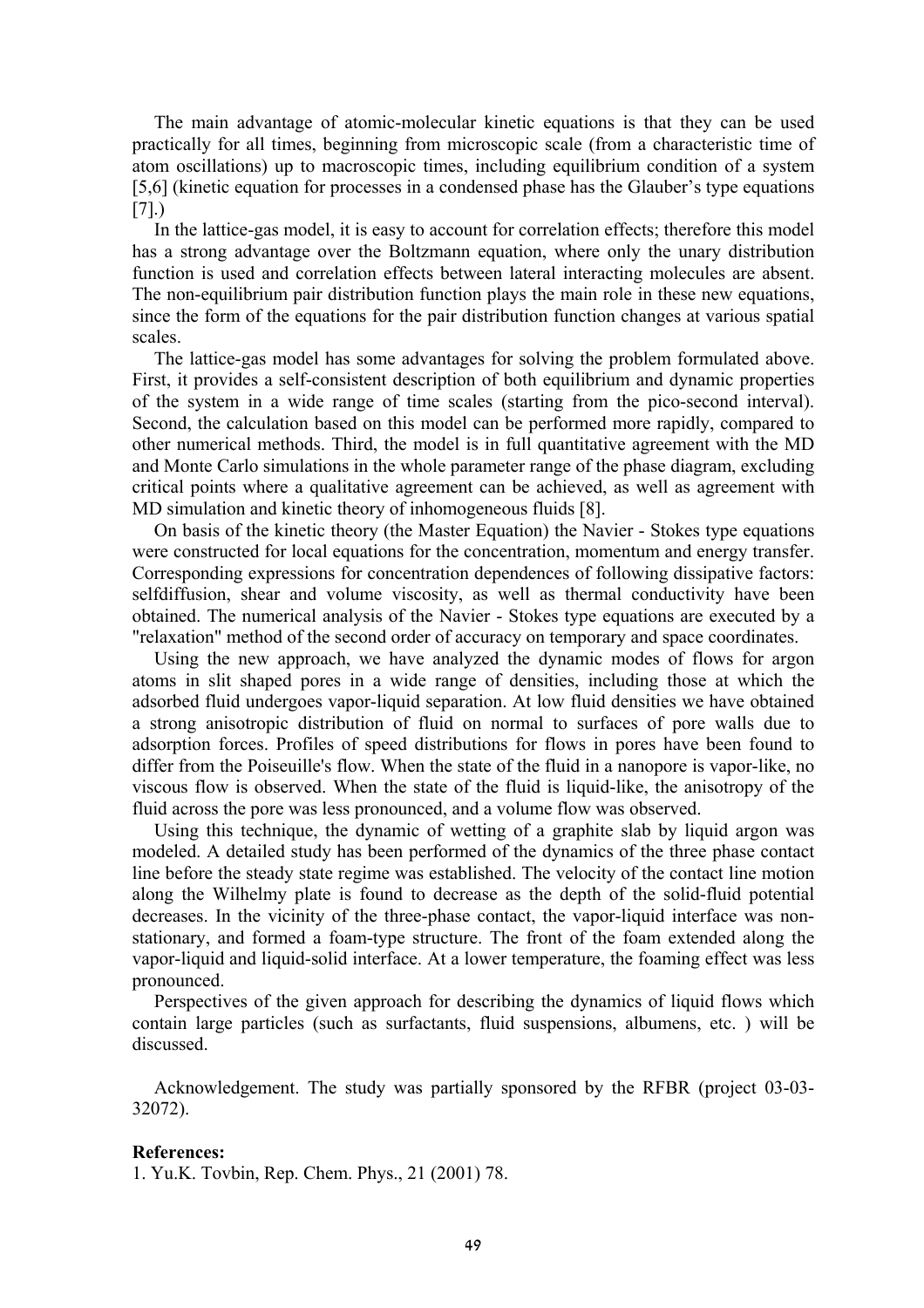2.Yu.K. Tovbin, Russ. J. Phys.Chem., 76, (2002) 76.

3. Yu.K. Tovbin and R.Ya. Tugazakov, Theoretical Foundations of Chemical Engineering, 34 (2000) 99.

4. T.L. Hill, Statistical Mechanics, McGraw-Hill Book Company, New York, 1956.

5. Yu.K. Tovbin, Theory of Physical-Chemistry Processes at a Gas-Solid Interface, Mir Publishers & CRC Press Inc., Boca Raton, Florida, 1991.

6. Yu.K. Tovbin, Progress in Surface Science, 34 (1990) 1.

7. R.J. Glauber, J.Math. Phys., 4 (1963) 294.

8. E. Akhmatskaya, B.D. Todd, P.J. Davis, D.J. Evans, K.E. Gubbins, L.A. Pozhar, J. Chem. Phys., 106 (1997) 4684.

## Computation of ground bearing capacity from shear wave velocity

**Ergun Turker** 

### **Department of Geophysical Engineering, Center for Earthquake Research Suleyman Demirel University, Isparta, 32000, Turkey email: Ergun Turker <erturker@mmf.sdu.edu.tr>**

Ground bearing capacity, which stands for the maximum pressure that the base can bear without collapsing, depends on mechanical features such as ground's weight per unit volume, shear strength and deformation characteristics; on the initial tension status and hydrolic conditions and on the geometrical and physical conditions such as depth, shape and load the base bears. Traditional method is to use the ground bearing capacity formula of Terzaghi.

Ground bearing capacity can be computed by substituting the data from the results of soil mechanics laboratory and field experiments to Terzaghi's formula. Among field experiments, SPT (Standard Penetration Test) is included.

If the strong relationships between shear wave velocity of Imai and Yoshimura (1975) and the SPT; and between shear wave velocity and unconfined pressure strength are taken into account, groung bearing capacity can be computed from shear wave velocity.

Ground bearing capacity can be calculated from the relation:

 $q(f)=V(s)*gamma*T(0)/4 kg/cm2$ 

and safe bearing capacity can be computed from:

 $q(a)=q(f)/3$ 

This method is compatible with classical Terzaghi method.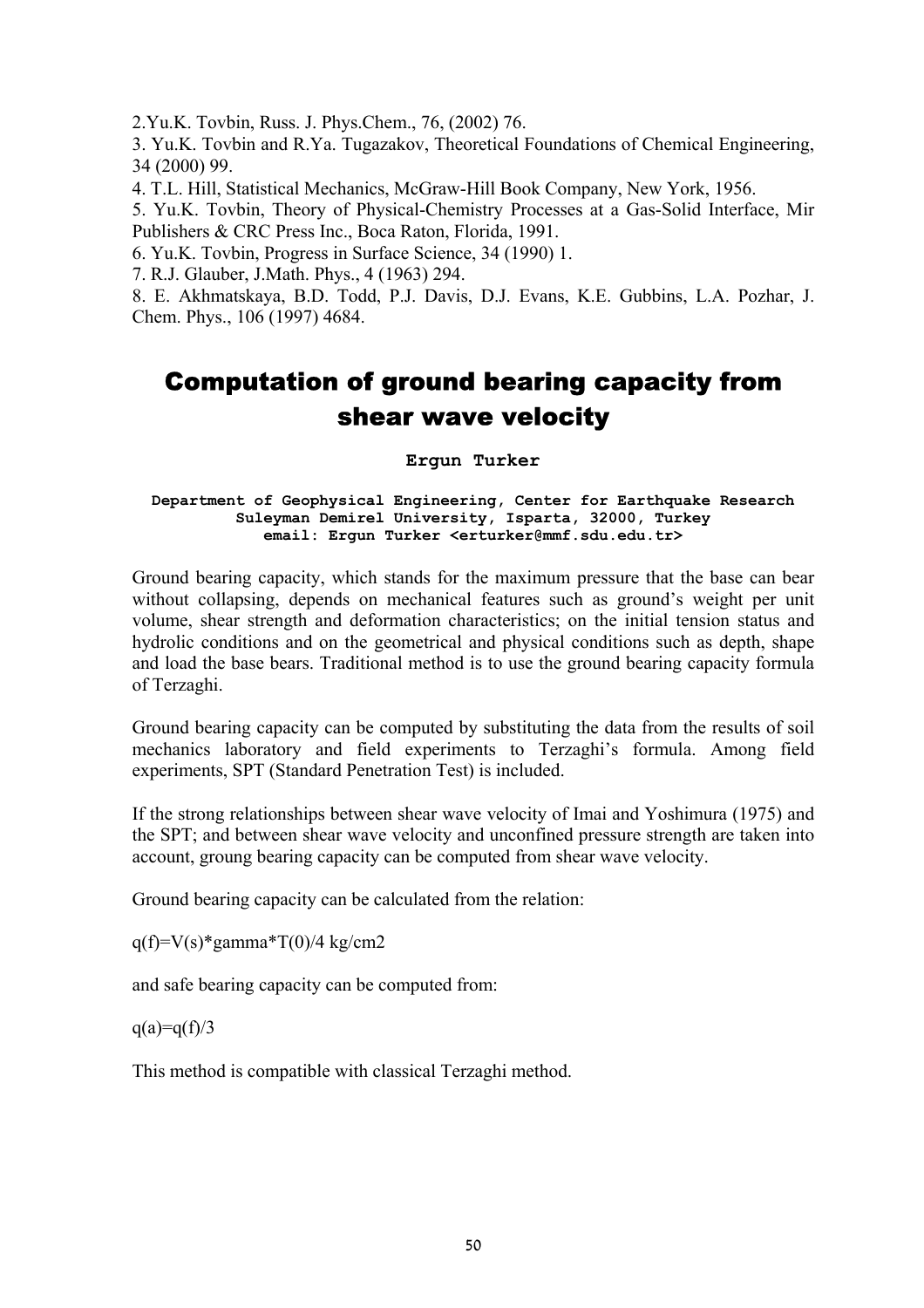## BOUNDARY ELEMENT METHOD APPLICATION TO SOME MULTIPHASE FLOWS

### **D. V. Yevdokymov**

Dniepropetrovsk National University, Mechanical and Mathematical Faculty, Nauchna str. 13, Dniepropetrovsk, 49050, Ukraine E-mails: devd@mail.ru, devd@ukr.net

Multiphase flows are one of the most difficult and complex problems of modern hydrodynamics. Complexity of such flows is a result of hydrodynamic interaction between small objects of second phase (and possible third) with main phase and among them. There are two well-known kinds of flows from the point of view of hydrodynamic interaction: the first one is a flow with one or several large objects, which determine the flow scale, and the second one is a flow with a lot of small objects of second phase. The first kind of problems is successfully solvable by traditional numerical methods. The second kind of problems is well investigated in asymptotic approximation, assuming that the second phase objects are asymptotically small and they creates a continuous phase. A lot of problems with non-asymptotically small second phase remain outside two mentioned cases, as a result, they are investigated not so good as mentioned problems.

The traditional numerical methods cannot be used for a numerical solution of problems in principle, because they cannot provide any information about a process, whose reference size is less than the cell size. The most natural approach to considering problem is Lagrangian consideration of second phase object motion. One of the most successful works in this direction was attempt to apply discrete vortices method to the main flow calculation with calculation of individual motion of any second phase particles. In the present work combined boundary element and discrete vortices method is applied. Specific boundary element method algorithm with integration along real boundary is used, what improved the calculation accuracy of object motion near solid boundaries.

Consider the problem of interaction between the objects. Complete calculation of every interaction is impossible due to very large number of such interactions. However single interaction can be calculated in detail. The simplest way to avoid of individual calculation of every interaction is replacement of such calculation by "scenario" of interaction. If there are finite kind of objects, there are finite number of "scenarios" of their interactions. Some such "scenarios" can be constructed even without complete calculation of interaction. Not only deterministic, but also stochastic "scenarios" can be introduced. Using of "scenarios" sufficiently saves a required computer time and other computer resources.

As an example of application of proposed approach consider a multiphase flow with nonasymptotically small objects of second phase. Solid particles in any flow, liquid drops in gas flows and gas bubbles in fluid flows can be considered as second phase objects. On the macro level motion of second phase objects is modeled by motion of material points and their influences on the flow are modeled by discrete singularities on far distances. For small distances the main field isn't considered of any specific way, because it is assumed that the discrete singularity doesn't influence on the field in the point, where it is situated. Consideration of interaction on small distance is replaced by "scenario". Besides of that there are possible different vortical structures in the flow, which are represented by discrete vortices. Interaction between second phase objects and discrete vortices is considered by the same way. Generally speaking material singularities (solid particles, liquid drops or gas bubbles) and kinematic singularities (discrete vortices, sources, dipoles) influence on main